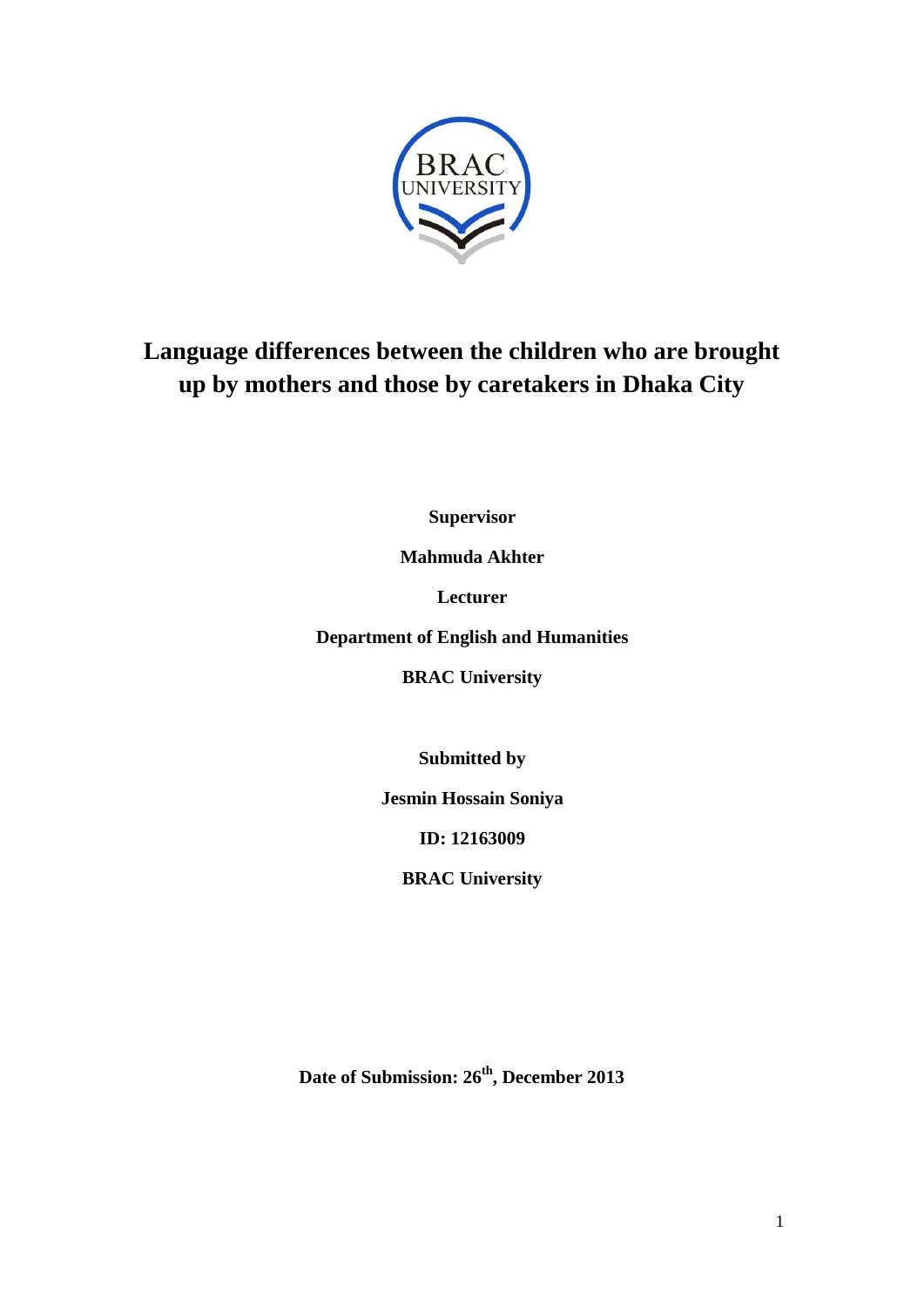

# **Language differences between the children who are brought up by mothers and those by caretakers in Dhaka City**

**A Dissertation Submitted in Partial Fulfillment of the Requirement for the Masters of Arts in ELT and Applied Linguistics**

**Supervisor**

**Mahmuda Akhter**

**Lecturer**

**Department of English and Humanities**

**BRAC University**

**Submitted by**

**Jesmin Hossain Soniya**

**ID: 12163009**

**BRAC University**

**Date of Submission: 26th, December 2013**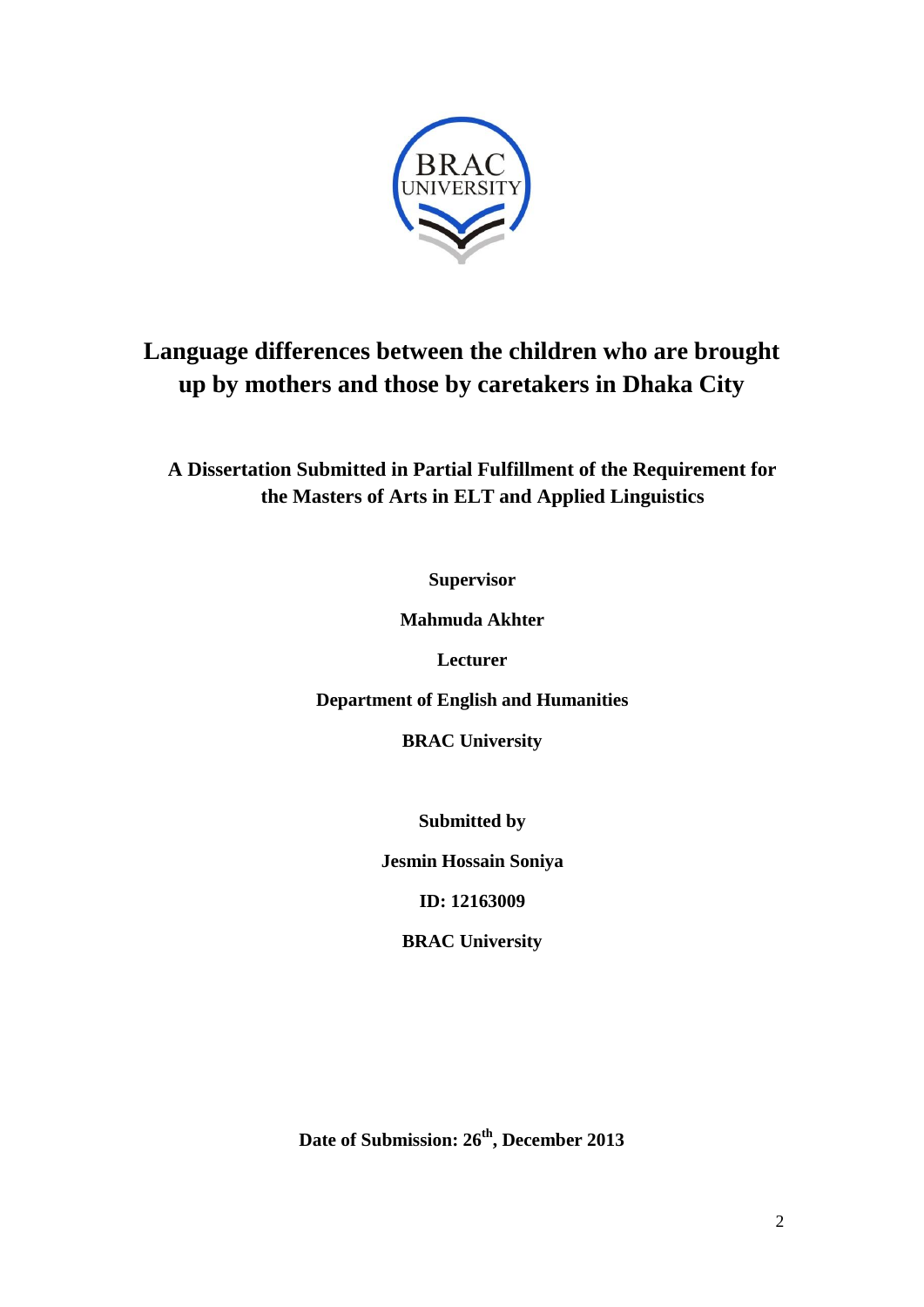# **Acknowledgement**

My first and foremost thanks go to the Almighty Allah for allowing me to complete my research. I would like to thank my supervisor Mrs. Mahmuda Akhter for her valuable support and guidance. Without her advice and help it would not have been possible for me to complete this research. I also want to thank all the parents who participated and supported in my survey and made my research possible. Finally, I sincerely thank my parents for supporting me.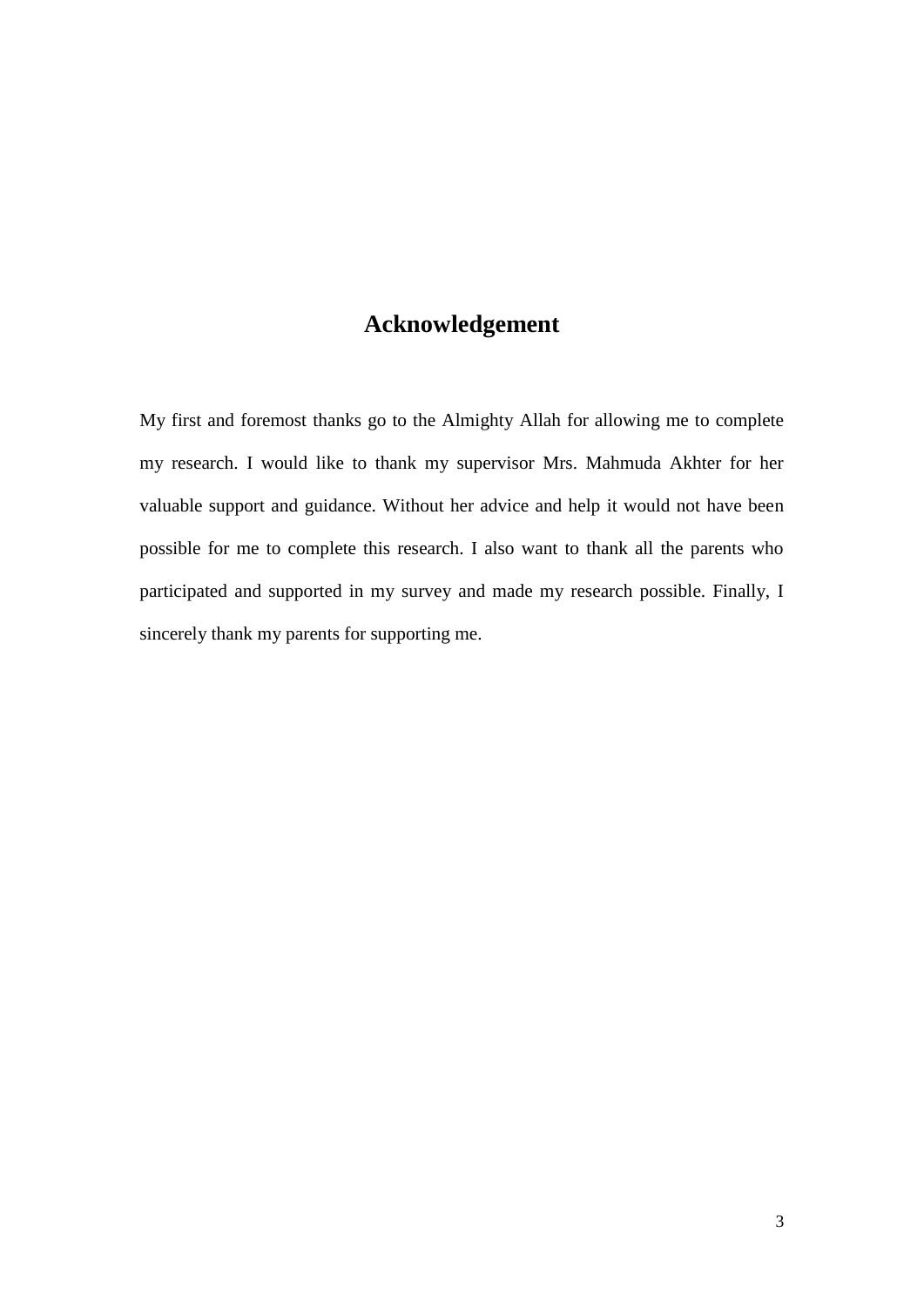### **Abstract**

Language development is considered as a useful indicator of a child's overall development. It is the medium of a communication which helps to express the needs, thoughts and ideas of human being. Language is a communicating system consisting of sounds, morphemes, words and rules of sentences. Every child follows a natural progression for mastering the skills of language. But an enrich environment with sounds, sights and consistent exposure to the language of others can help to develop the best language skill. This research was done to find out whether there was any language difference between children who were brought up by mothers and those by caretakers in Dhaka city. The research was divided in five chapters. Each chapter discussed different section of the research. In the beginning the dissertation started with introduction about the research and discussed about the problem of the statement, purpose, significance, limitation of the study and also gave a light on operational definition. Various theories have arisen that attempt to account for how children acquire language. The second part of the research highlighted about those theories that related to child's language acquisition. To get the data, 17 mothers were interviewed and observation was done on 14 children of 6-7 years old. Among 17 mothers 10 mothers were housewife mothers and 7 were working mothers. The dissertation included two open-ended questionnaires for housewife mothers and working mothers for interview. Housewife mothers questionnaire were prepared to find what kind of language mothers usually use when communicated with their children. On the other hand, the questionnaires for the working mothers were prepared to found what kind of differences they find in their children language as their children spent most of the time with the caretakers. The observation was done children in the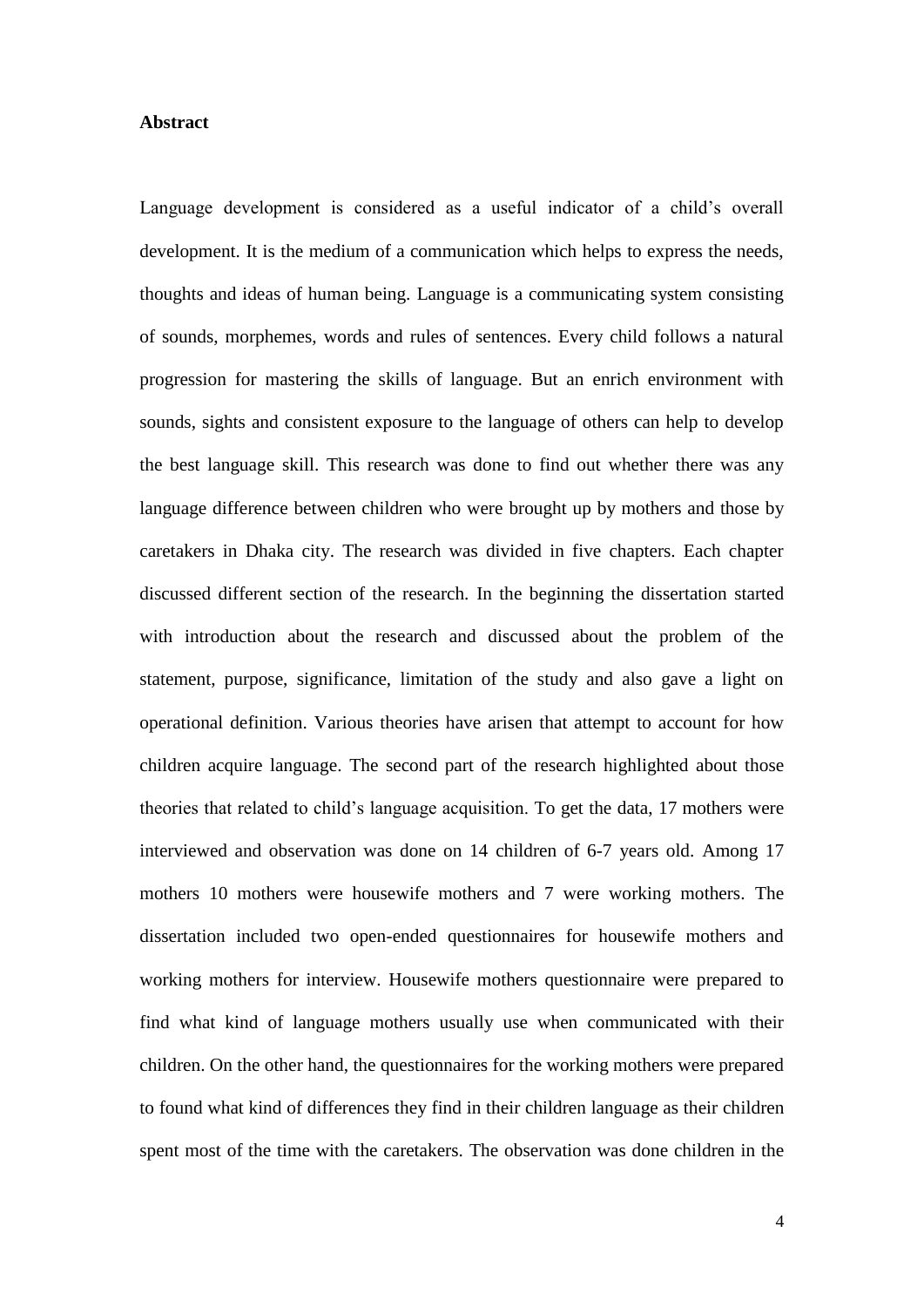playground. As the paper was done on the language differences therefore the children were observed in natural setting to get their daily use of language during communication. The dissertation also discussed about the analysis and findings of the survey. After analysing all the data and findings, it was found that there was a language difference between the children who were brought up by mothers and those by caretakers. Children who were brought up by mothers, their way of speaking, expression, ideas and used of working words in standard Bangla langugae were quite different than the children who were brought up by caretakers. Children who were brought up by caretakers they spoke in dialect, using slang words, spoke in harsh way. Through the discussion of the central research questionnaires the dissertation came to conclusion that there was language difference between the children in Dhaka city, who were brought up by mothers and who were by caretakers.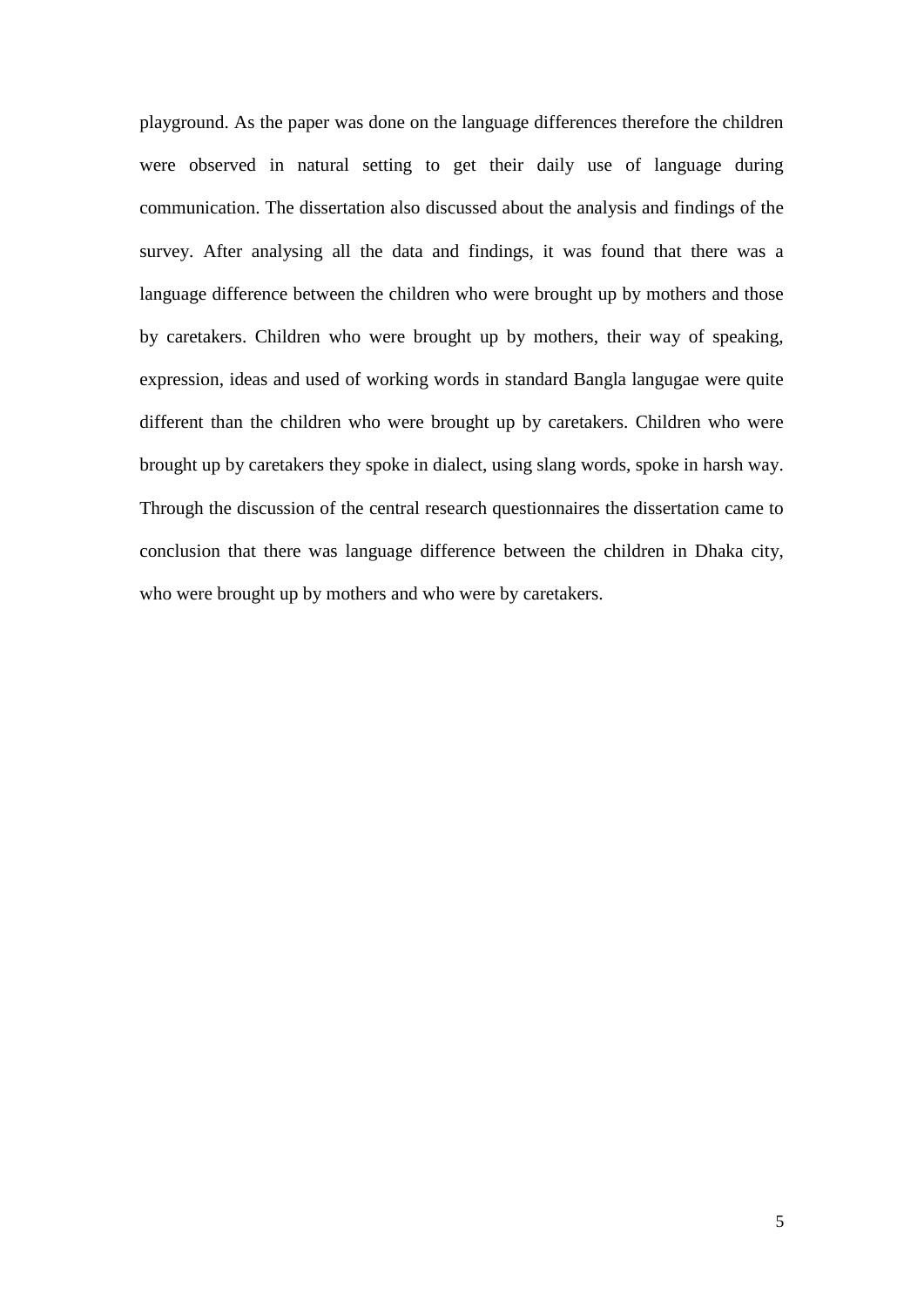# **Table of Contents**

# **Acknowledgement**

# **Abstract**

| 2.4 Early stages of child's first language acquisition11-14 |
|-------------------------------------------------------------|
|                                                             |
|                                                             |
|                                                             |
|                                                             |
| 2.7 Role of society in child language development20-21      |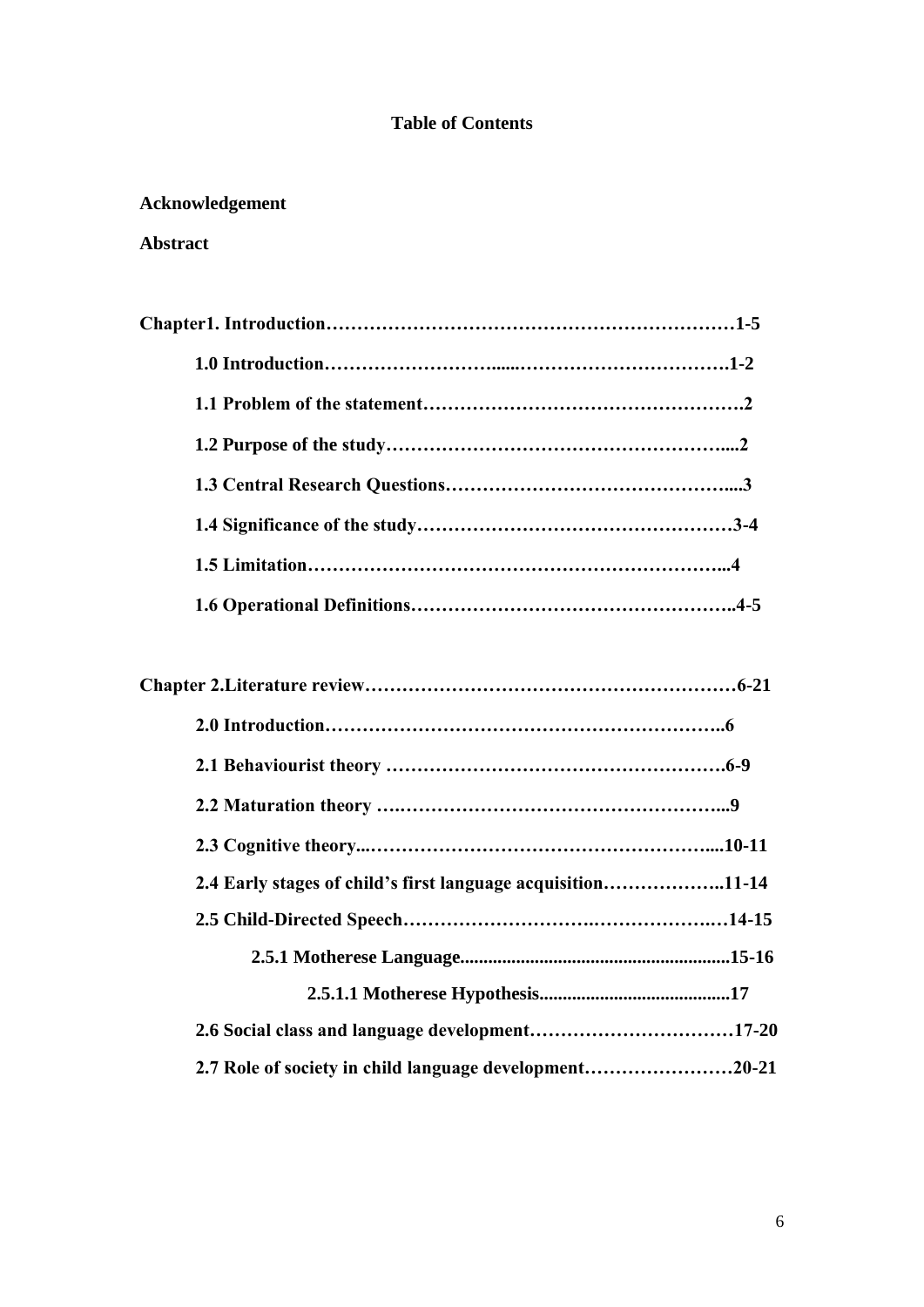| 4.1 Results found from housewife mothers interview26-30 |  |
|---------------------------------------------------------|--|
| 4.2 Results found from working mothers interview30-33   |  |
|                                                         |  |
|                                                         |  |
|                                                         |  |
|                                                         |  |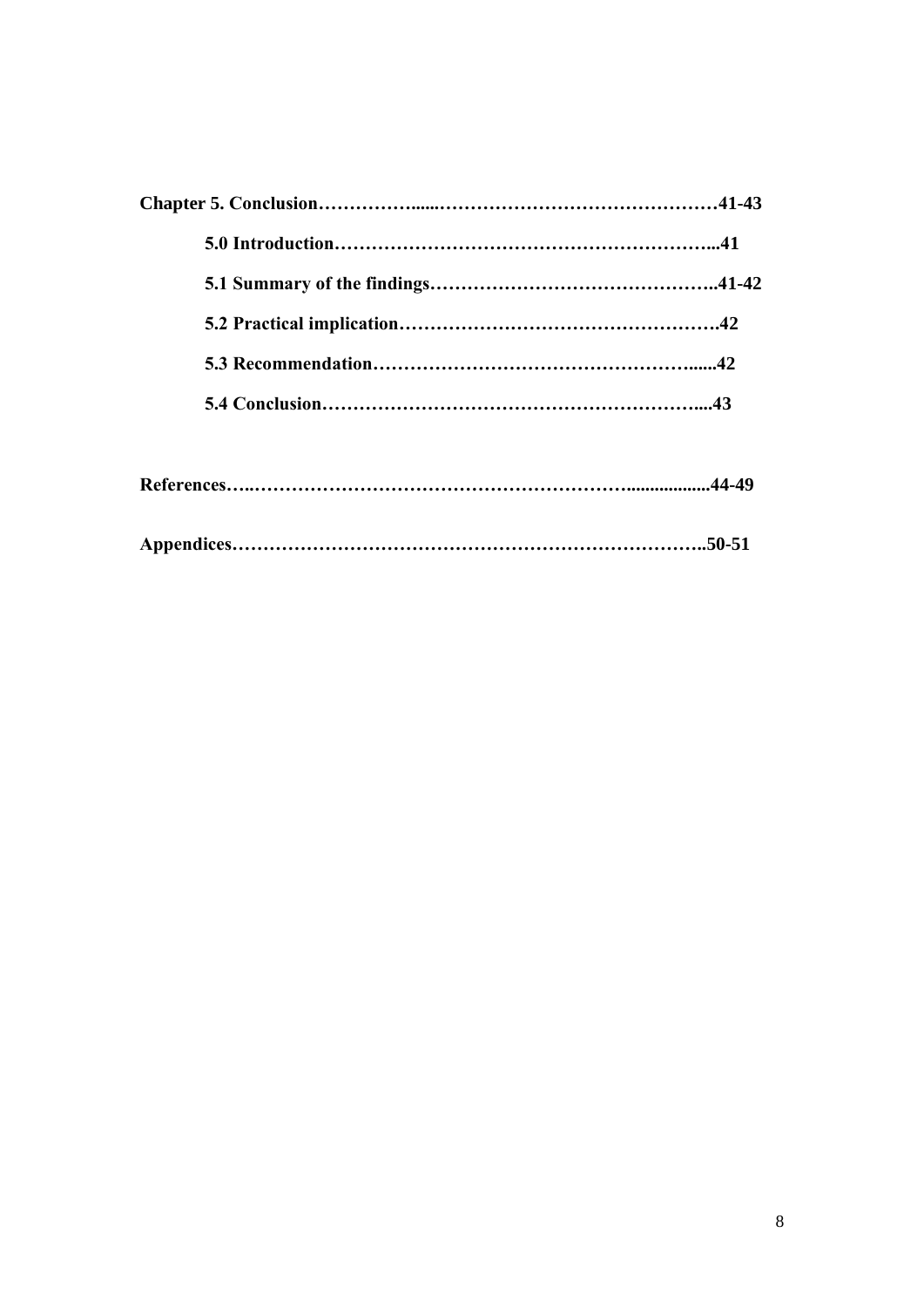#### **CHAPTER 1- INTRODUCTION**

#### **1.0 Introduction**

Learning is autonomous. The development of language is one of the child's most natural and impressive accomplishments. According to David (1999), language has a fundamental role to play in the development of learning and understanding. Without language and speech, they cannot let others know what they want, their needs and what is important to them. Simplified speech (often fondly called Motherese; Newport, Gleitman , and Gleitman, 1977) may play a causal role in the languagelearning process itself. In children's language development, parents are children's first teachers and family becomes the first teaching place. In a family, mother is the nearest person who stays with her child most of the time. It is obvious that mothers talk differently to their young children than they talk to elders and other family members. Generally, she is the first person to notice her child's language development. As Olson (1986) claimed that mothers are the only person who mostly spent time with their children to communicate. So from mothers' verbal input, children can acquire the language gradually. Also Snow (1977) showed the importance of mothers' speech to their children's language development. Jamieson (2007) also mentioned that children's first speech is always an attraction to mothers. In children's language development, mothers play the important role. Therefore mothers always keep trying to develop their children's first language skill in a perfect manner. In Bangladesh, especially in Dhaka city, children are usually brought up either by their mothers or by their care givers at home. Bangla is the mother tongue in Bangladesh. Like other languages, it has language variations in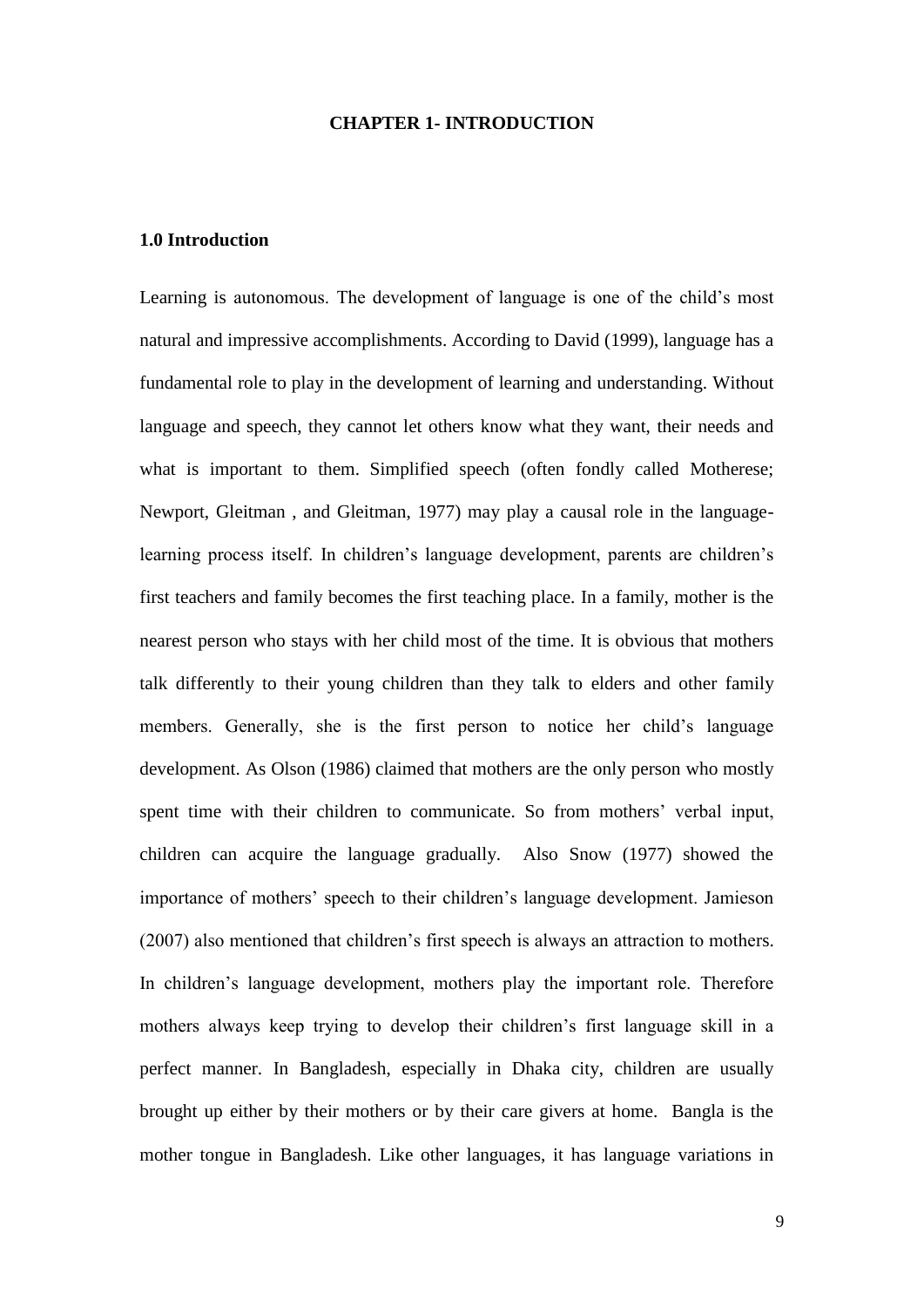standard Bangla and dialect. Therefore, there is language difference in mothers' and care givers' language. The goal of this study is to find out if there is any language differences between the children who are brought up by mothers and those by caretakers.

## **1.1 Problem of the statement:**

Language is the only way to communicate with the world. In recent years, the psychologist Nelson (1973) has found that children's early social interactions play an important role in development of their language skill. He also mentioned that after the first month of birth children began to communicate by sounds with the people around them. By the progression of time besides their physical growth they developed their language as well. Nelson (1973) has also mentioned that during child's language development period there is language differences among children from different social class. Holf Ginsberg (1991) divided social class from three main factors—educational degree, income and status. He also mentioned that different social class caretaker's language affect in children's language development. Holf Ginsberg (1991), Lewis and Wilson (1972) mentioned that there is an effect on caretaker speech on children's language development. Therefore they put the importance of mother's verbal input in child's language development. Based on this theories and linguists point of view it can be said that there might be language differences among the children in Bangladesh as well. In Dhaka City it has been noticed that some children used standard Bangla language whereas few used dialect.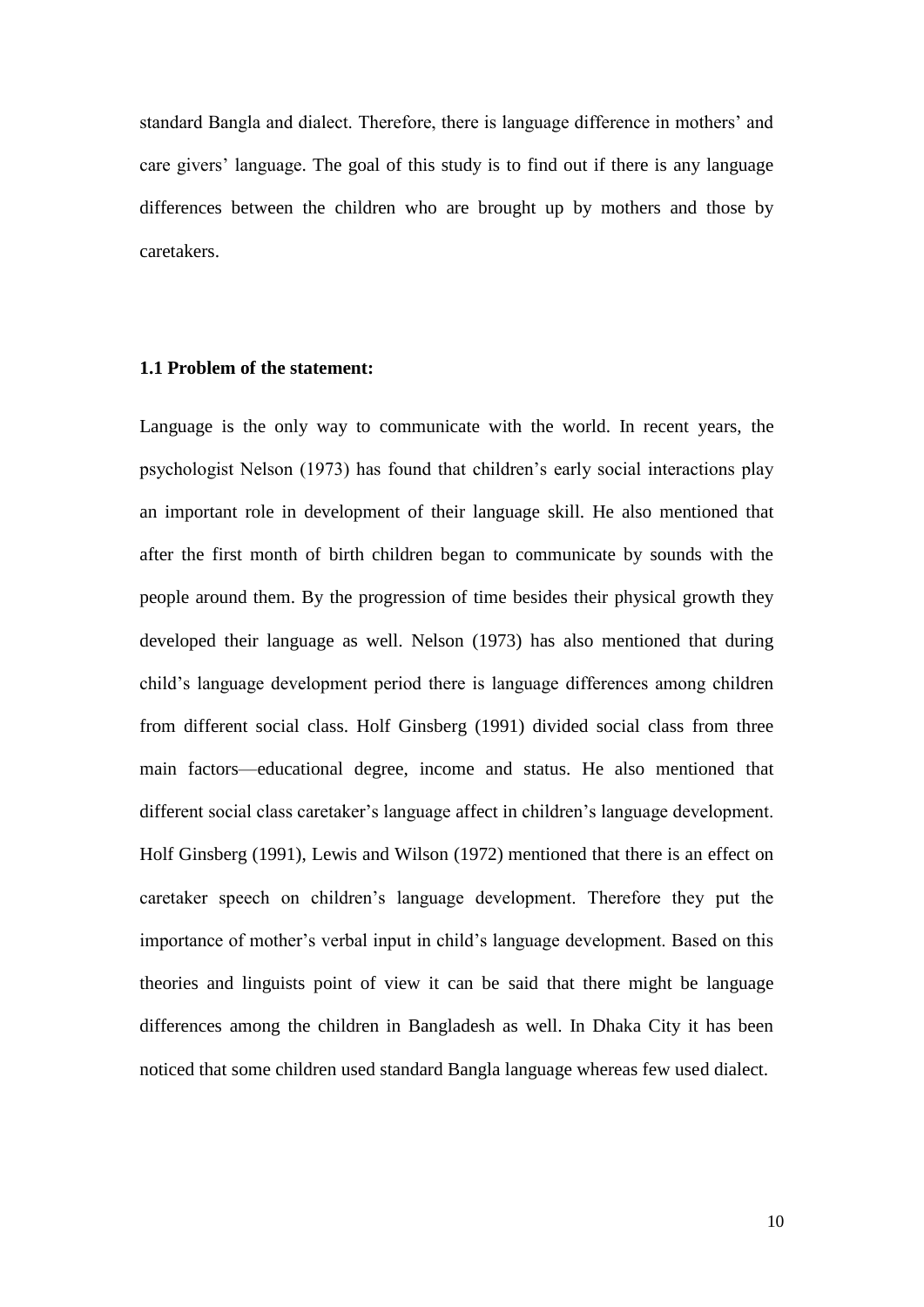#### **1.2 Purpose of the study**

The main purpose of the study was to found the difference of language variations, pronunciation of mothers and care givers while they talk with children and whose language is the most influential to the children in their language development.

# **1.3 Central Research Questions/ objective of the study**

In early age of children's language development, both mothers and care givers has played an important role. Therefore, the objective of my study was to know the answers of the following questions:

- 1. Is there any differences in language of children who are brought up my mothers and those by care-givers? If yes, what are those differences?
- 2. Do the mothers follow any different patterns while communicating with their children?
- 3. Whose language is most influential for children's language development?

# **1.4 Significance of the study**

In our country there are many housewife mothers and working mothers whose children are being brought up by the caretakers. This study will help to make those mothers aware about the importance of their role in child language development.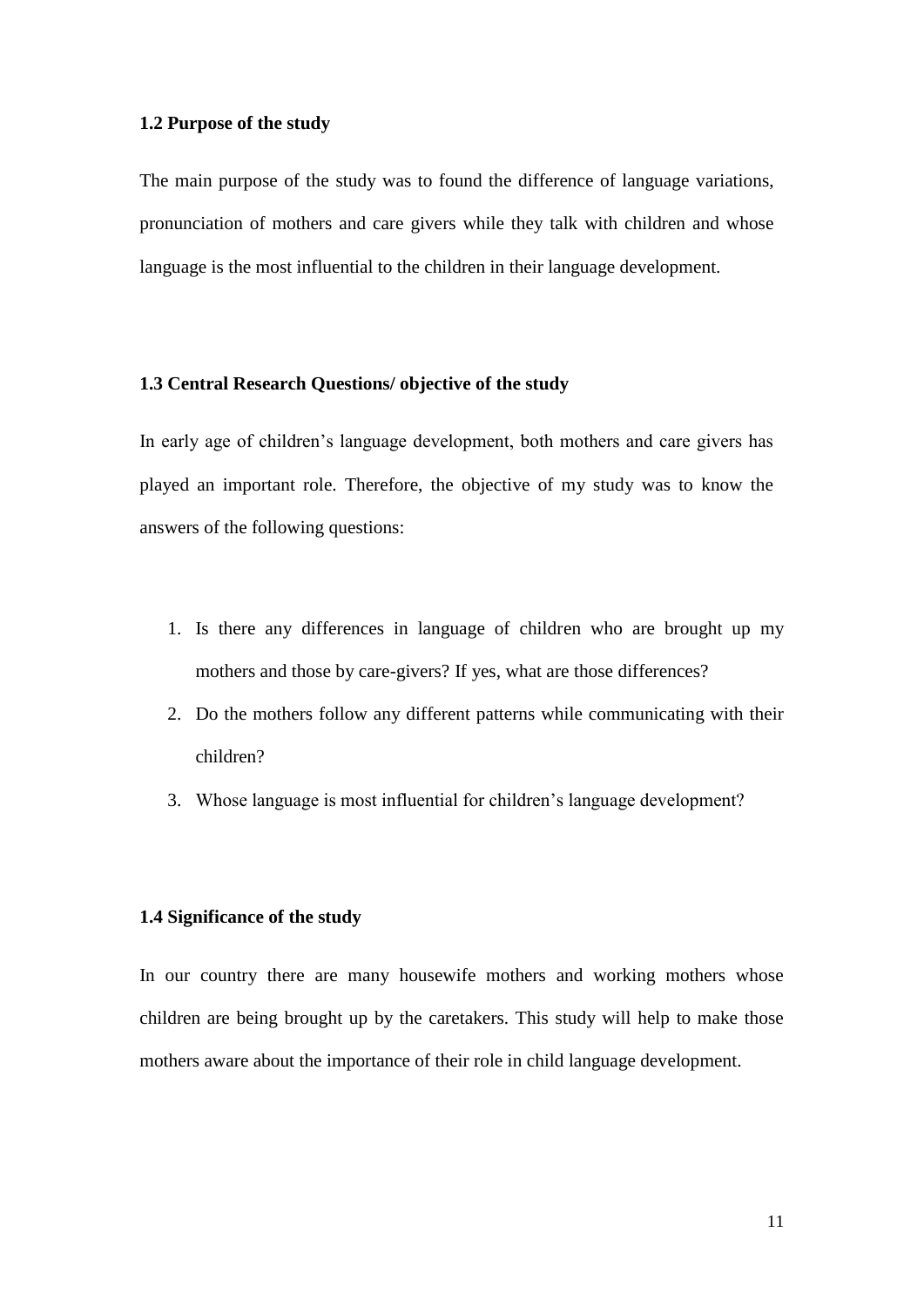This study will provide an insight into the influence of environment surroundings on the progress of growing up children. So this study will help the parents to be more aware of their children's first language development.

This study will also encourage and provide important information to the researchers those will work on child's first language acquisition further in the future.

#### **1.5 Limitation**

The research paper was based on urban children not on rural children. The dissertation was prepared on limited families because most of the parents were not interested for interviews for their personal objections and due to time limitations. During the research, the political situation of Bangladesh was turbulent. Therefore, the data collection was hampered and some of the interviews of mothers were taken over phone. It was also found that few mothers were not much co-operative for interviewing. Also the interviewees' allotted fixed time so it provided a limited view. Moreover in Bangladeshi contexts most of the care givers are illiterate so while the observation was going on they did not use their daily language as they usually do. Rather they spoke less with the children.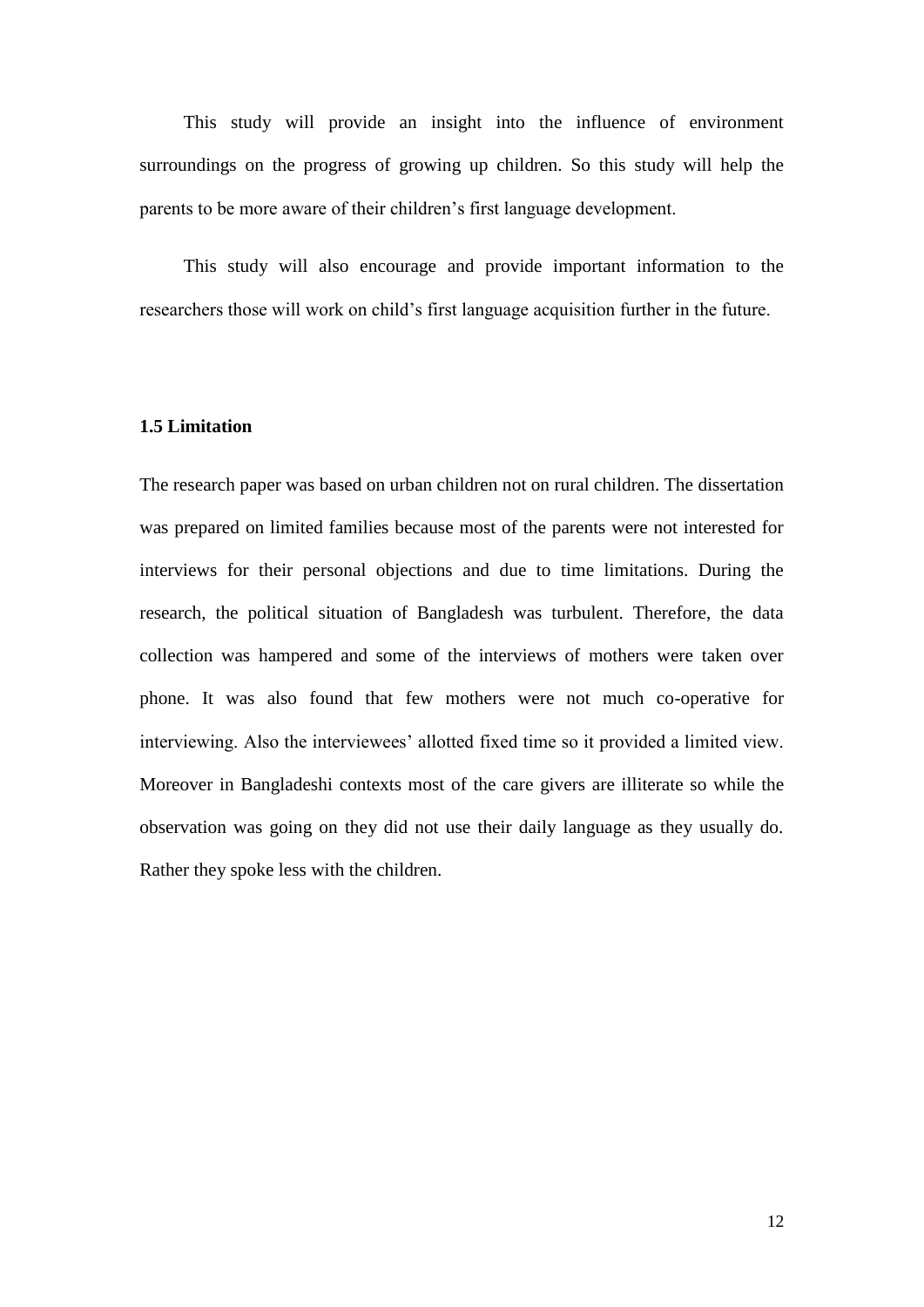# **1.6 Operational Definitions**

## **1.6.1 Standard language:**

―The variety of a language which has the highest status in a community or nation and which is usually based on the speech and writing of educated native speakers of the language." (Longman Dictionary of Applied Linguistics, 1985,p.271)

Similarly Bangla language has Standard Bangla which is used in educational institutes , offices, government offices, political and cultural centres and also uses by educated people especially in Dhaka city in Bangladesh.

# **1.6.2 Dialect:**

―A variety of a language, spoken in one part of a country (regional dialect), or by people belonging to a particular social class (social dialect or sociolect), which is different in some words, grammar, and/or pronunciation from other forms of the same language.

A dialect is often associated with a particular accent."

(Longman Dictionary of Applied Linguistics,1985,p.80)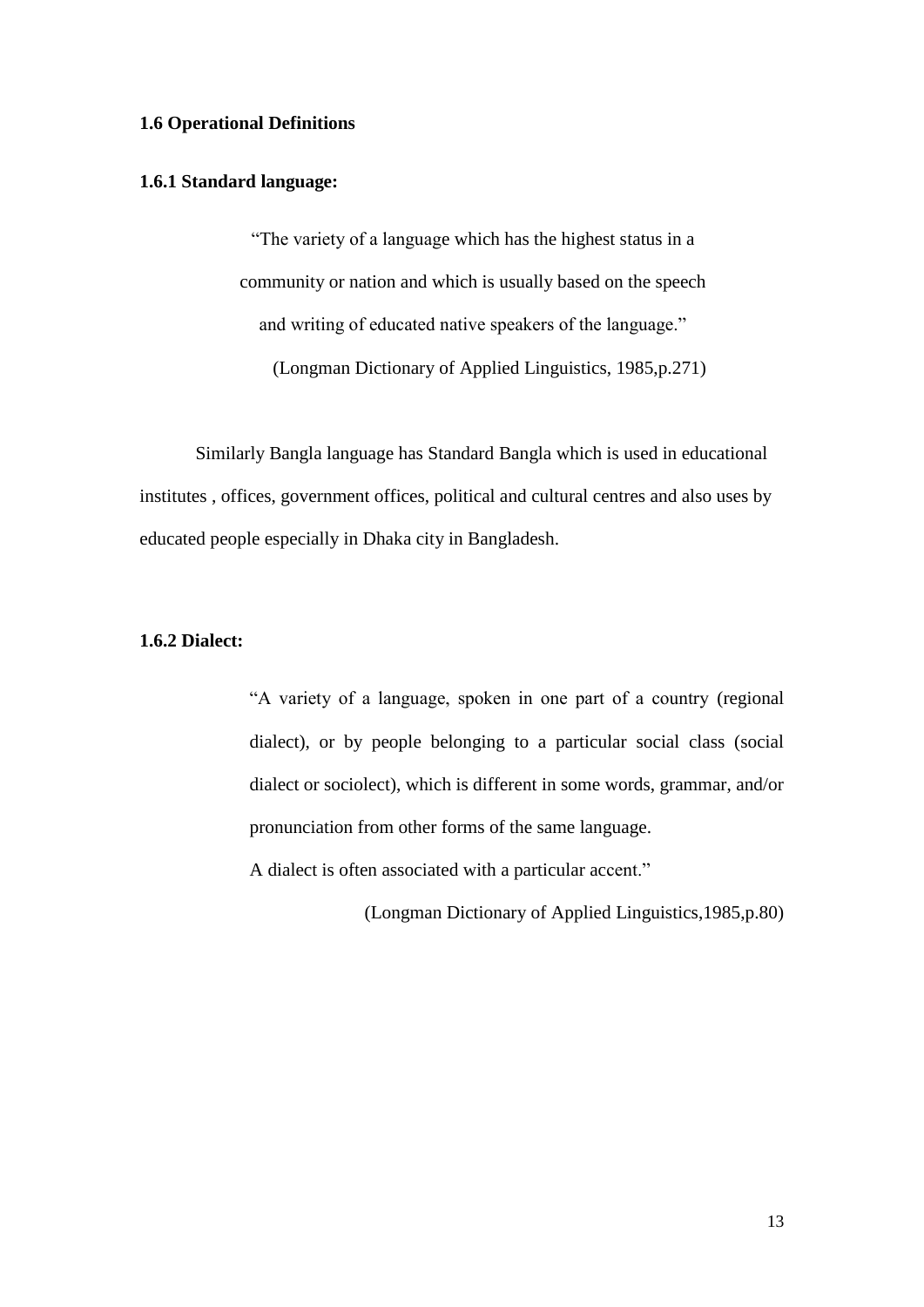#### **CHAPTER 2 - LITERATURE REVIEW**

#### **2.0 Introduction:**

The main objective of this dissertation was to show the language differences among children those were brought up by their mothers and those were by their caretakers. Stork and Widdowson (1974) argued that there are many different languages in the world but all human beings are capable of learning any of these as a native language with equal ease. According to Kess (1993), no child fails to learn a native language, and it is learned largely before the age of 5 (five). It is also amazing that all children do it in much the same way and ends with the same general abilities.

## **2.1 The Behaviourist theory:**

The behaviourist theory stands among the major theoretical perspectives within the field of first language acquisition. J.B. Watson (1913) was generally regarded as the originator of behaviourism. The cornerstone of behaviourist theory was the theory of ‗classical conditioning' (Pavlov,1927). The influential version of this theory was put forward by B.F. Skinner in 1957.

> ―It led to theories of learning which explained how an external event (a stimulus) caused a change in the behaviour of an individual (a response) without using concepts like "mind" or "ideas" or any kind of mental behaviour."

> > (Longman Dictionary of Applied Linguistics,pg.27)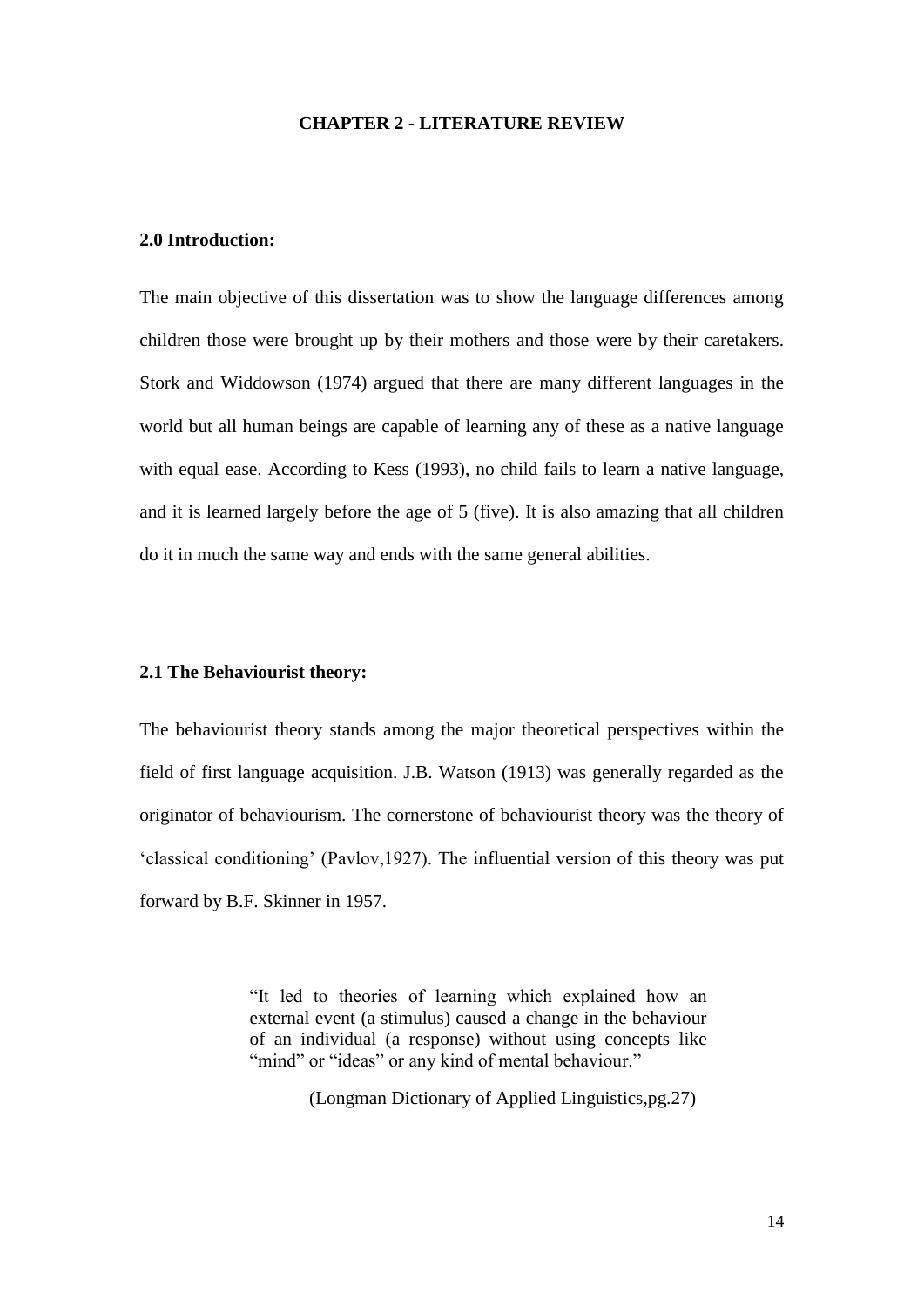Based on behaviourist theory it was believed that children learn oral language from the adults by a process of imitations, rewards and practise. Cooter & Reutzel (Skinner, 1957) also explained that when a child attempts to inmate or learn adults speech or sounds, adults usually praised them as rewards. They also gave affection for their efforts.

Later, B.F. Skinner (1938) developed a new concept of "operant conditioning". Standridge (Skinner, 1957) defined operant conditioning as 'the rewarding of part of a desired behaviour or a random act that approaches it.' Operant conditioning took place among individuals when they learned naturally.

## **2.1.1 Operant Conditioning**

Skinner (1938) developed a more comprehensive view of operant conditioning. The operant conditioning was based on the principle that effective language behaviour consists of producing responses (behaviours) to the correct stimuli (situation). When a response was followed by a reinforcement (reward) then it was conditioned to occur again. Therefore operant conditioning was used to describe the effects of the consequences of a particular behaviour on the future occurrence of the behaviour. According to Skinner (1957), three things could happen to affect future behaviour. Those were positive reinforcement, negative reinforcement and punishment.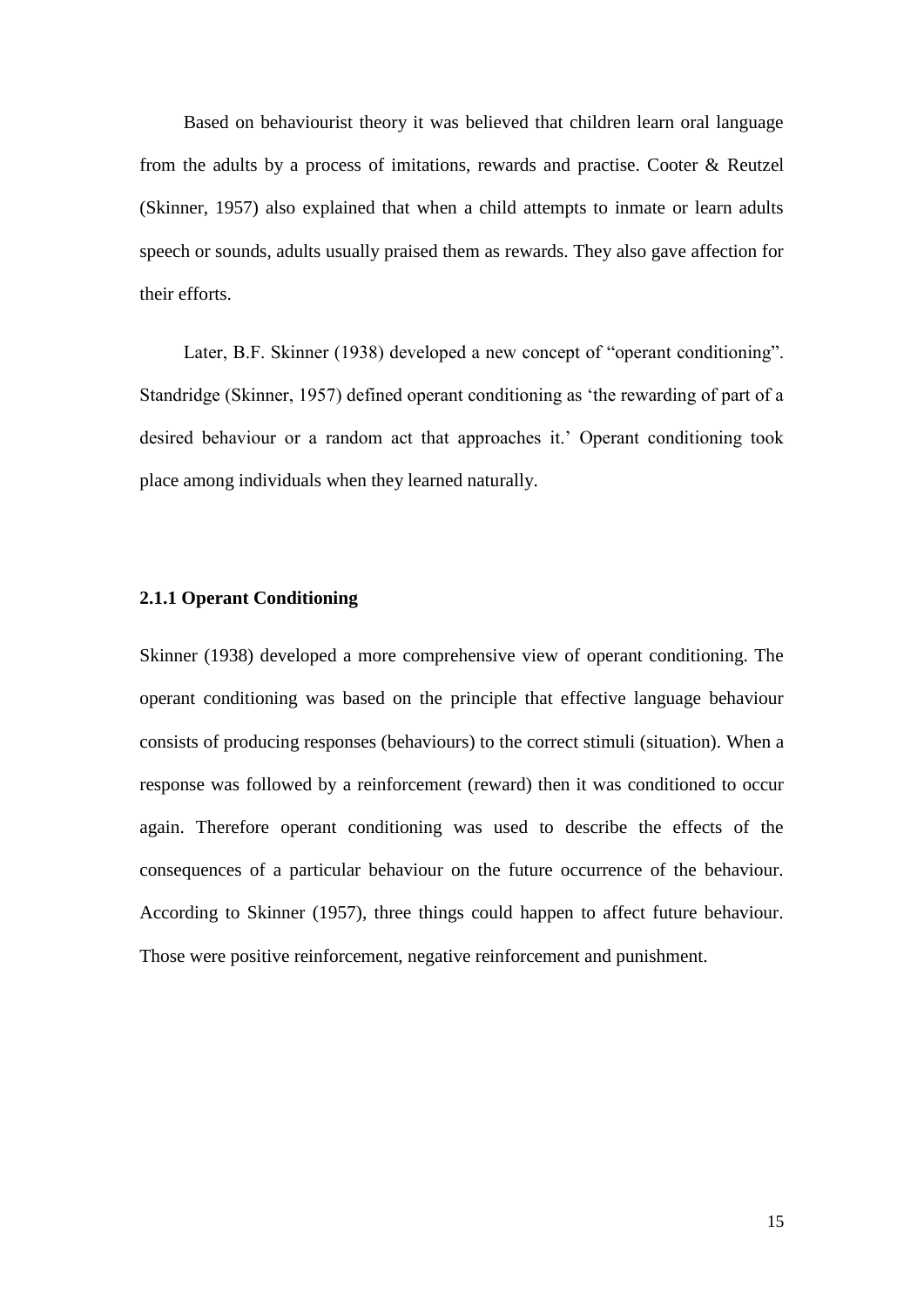#### **2.1.1.1 Positive Reinforcement**

In positive reinforcement a positive reinforce was added after a response and increased the frequency of the response. As experiment Skinner (1957) used a rat in a cage with a lever. He mentioned that when a rat pushed the lever it gets a bit of rat food. In this way sooner or later the rat pushed the lever accidentally and food appeared. Therefore, after a few similar occurrences the rat learned to press the lever to get food.

Here the presentation of food had acted as a positive reinforcement for the behaviour of lever pressing.

# **2.1.1.2 Punishment**

Here punishment was used to erase undesirable behaviours by presenting a distressing stimulus when the behaviour occurs. In this part the mechanism was changed so that when the rat pressed the lever it got electric shocked instead of food. Here Skinner used electric shocked as punishment.

# **2.1.1.3 Negative Reinforcement**

In this part the mechanism was changed again. The floor was set on the electric mode and altered the mechanism so that when the lever will pressed it switches of the current. So when the floor was electrified the rat started bouncing and pressed the lever. This turned off the electric current. In this way by repeating, the rat learned to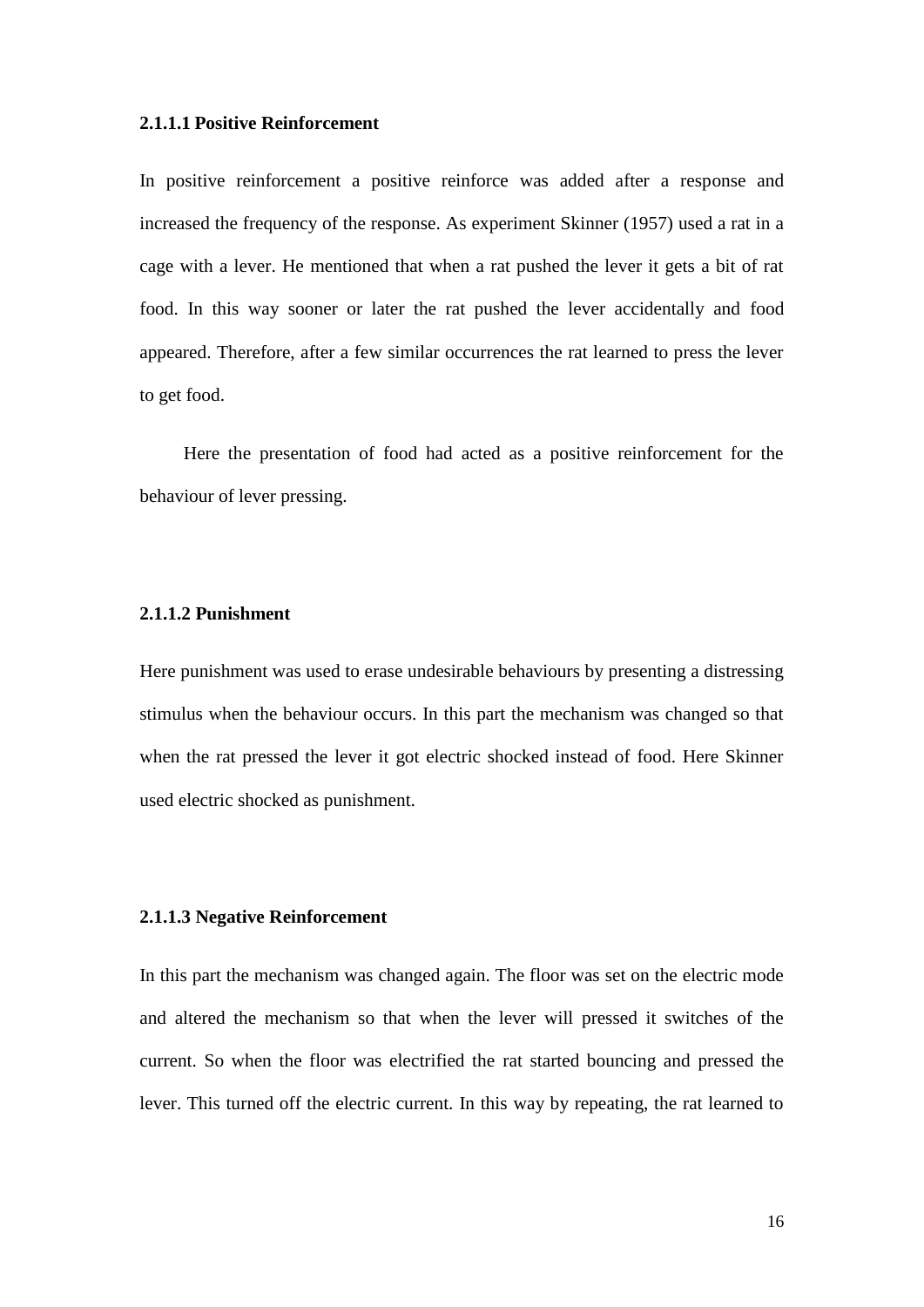press the lever immediately the current was turned on. Therefore, by this it reestablished and strengthened the lever pressing behaviour to reinforcing it.

Thus, it is quite visible that the behaviourist theory according to Skinner was represented as a "stimulus-response-reinforcement" chain.

#### **2.2 Maturation Theory**

Lenneberg (1966, 1967) had presented a different viewpoint on language development. He compared language development with the development of other skills in man (primarily motor skills) and with the development of skills in other animals.

According to Lenneberg (1966, 1967), language development was seen principally due to a process of maturation. He also mentioned that the development of speech was co-related with age and with the development of other skills.

Lenneberg (1966) reported that generally children were born with normal hearing. But who go deaf before age two was become deaf by born. But those who became deaf after two years old they could learn language easily. He also reported that the language function of human was located in the left hemisphere of the brain. Therefore, if a child receives an injury to the left-hemisphere before the age of thirteen, language can be re-learnt by right hemisphere.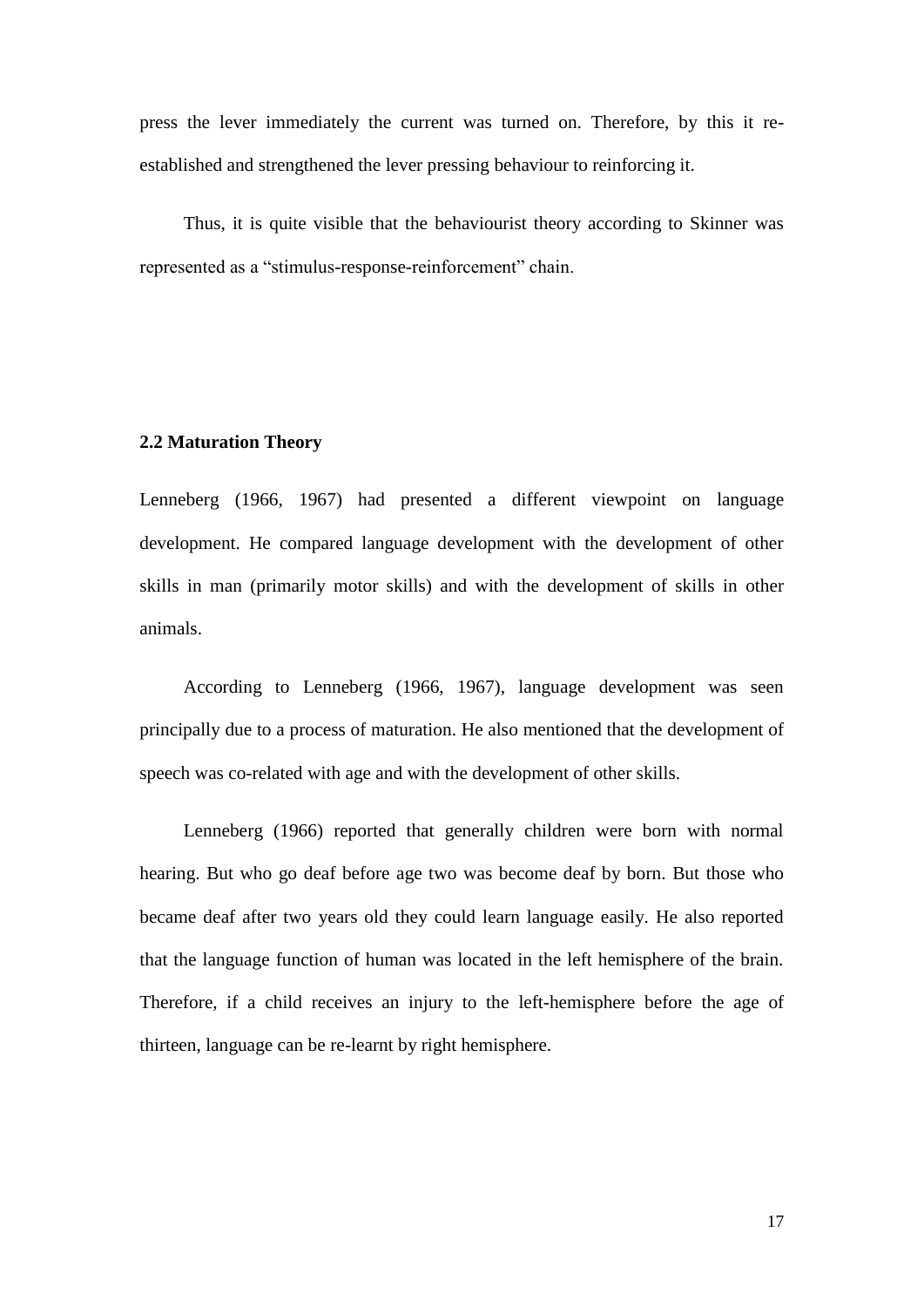#### **2.3 Cognitive theory**

Piaget (1954) argued that children must continually reconstruct their own understanding of phenomena through active reflection on objects and events till they eventually achieve an adult perspective. He posited that the process of intellectual and cognitive development was similar to a biological act, which was adaptation to environmental demands. Conceptually, cognitive development and growth proceeds in this fashion at all levels of development from birth to adulthood (Piaget, 1960).

 Piaget (1960) posited four major stages of cognitive development. Those stages are given below:

- 1. Sensori-motor: Birth to 2 years old
- 2. Pre-operational: 2 to 7 years old
- 3. Concrete operation: 7 to 11 years old
- 4. Formal operation: 11 years to adult

#### **Sensori-motor (Birth-2 years)**

- Differentiates self from objects
- Recognises self as agent of action and begins to act intentionally
- Achieves object permanence: realises that things continue to exist even who no longer present to the sense
- At this point of development, children see themselves at the center of all actions in the world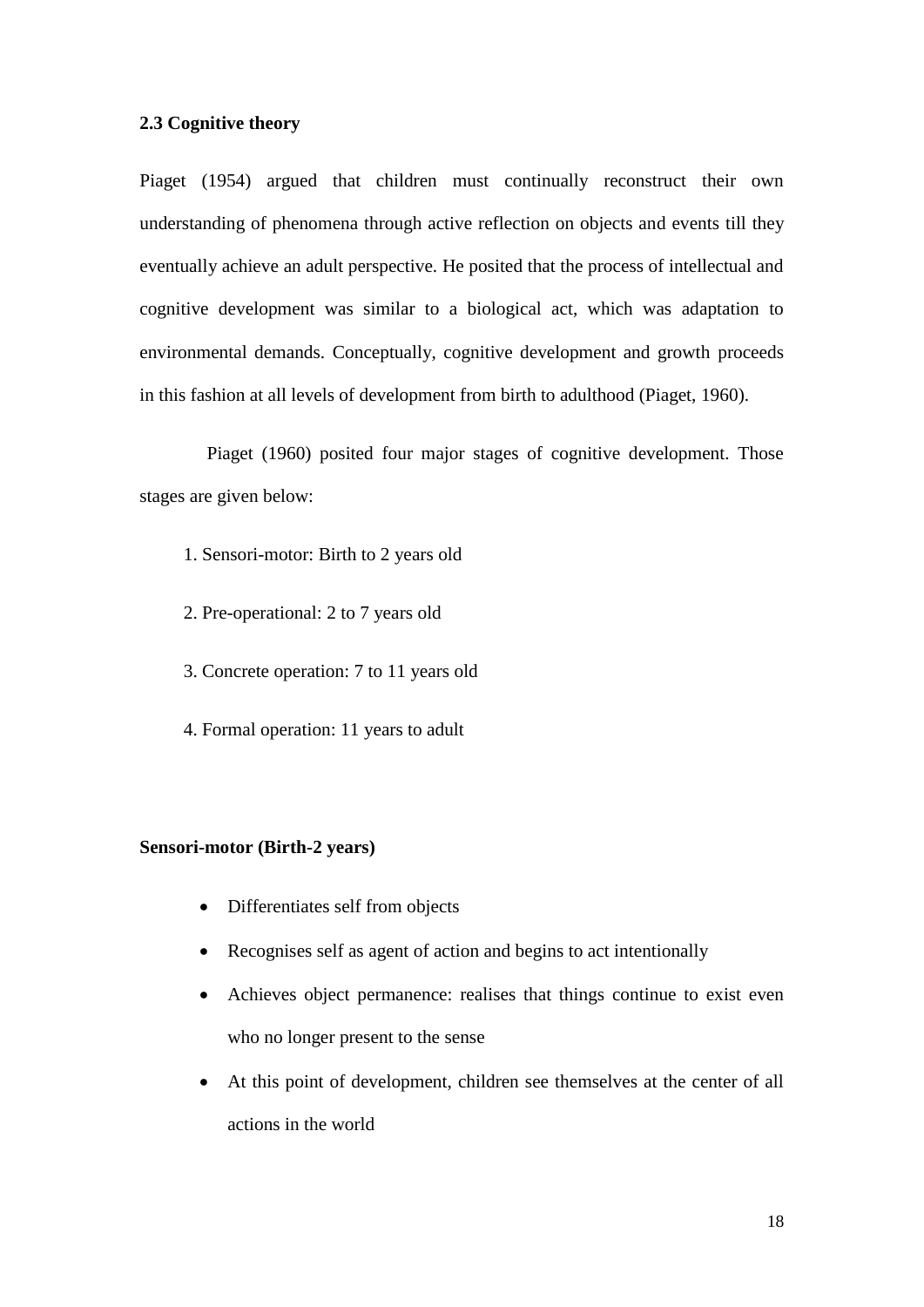# **Pre-operational (2-7 years)**

- Learns to use language and to represent objects by images and words
- Thinking is still egocentric: has difficulty taking the viewpoint of others
- Classifies objects by a single features: e.g. groups together all the red blocks regardless of shape or all the square blocks regardless of colour

# **Concrete operational (7-11 years)**

- Can think logically about objects and events
- Achieves conversation of number (age 6), mass (age 7), and weight (age 9), length, liquid, areas, volume etc.
- Classifies objects according to several features and can order them in series along a single dimension such as size

#### **Formal operational (11 years and up)**

- Can think logically about abstract propositions and test hypotheses systemically
- Becomes concerned with the hypothetical, the future and ideological problems

# **2.4 Early stages of child's first language acquisition:**

Roeper (in Hyams, 1986) said that the ultimate issue in linguistic theory was the explanation of how a child can acquire any human language. Alan Cruttenden (1979)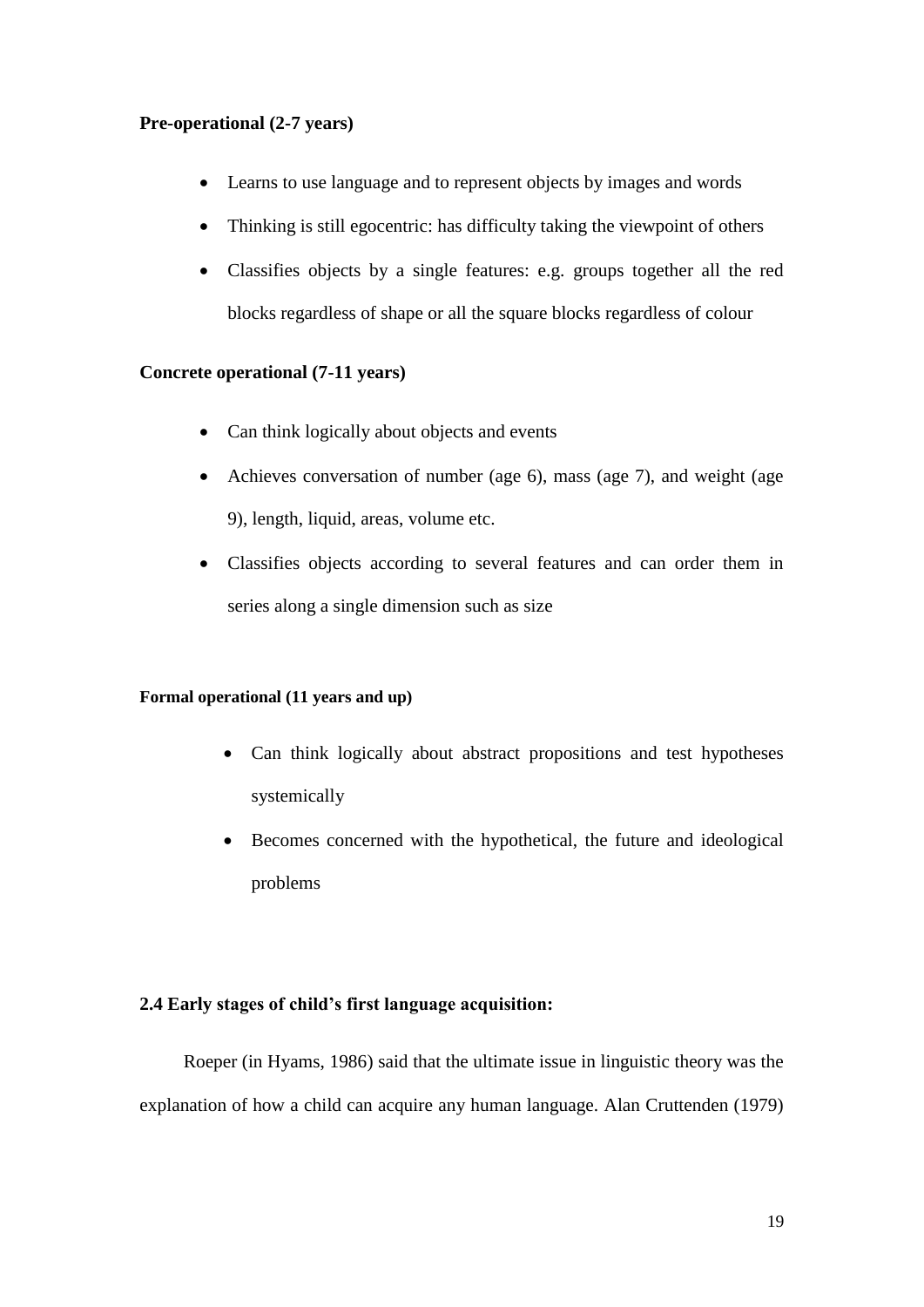& Thomas Scovel (1998) had discussed the various stages of child language development which is given below:

# **2.4.1The Neonate**

- The new born baby takes one or two gasping inspiration and gives a cry. It lasts for only one second, its voiceless and tense.
- For the next few months, different kinds of cries take place.
- Wolf (1969) identified three types of cry during the first two weeks:

# **2.4.1.1 Hungry cry**:

- $\triangleright$  rythemic type of cry, the child is inspired in the period of silence and it is paired with voiced expirations for the next half a second.
- $\triangleright$  It shows that they are uncomfortable.

# **2.4.1.2 Plain cry:**

 $\triangleright$  Long bursts of voiced expiration that lasts of 4 seconds.

# **2.4.1.3 Mad cry:**

- $\triangleright$  A cry of exasperation and rage.
- $\triangleright$  All these cries have a pitch pattern which at first rises and then falls towards the end.
- $\triangleright$  From the third week onwards Wolf (1969) was able to identify a "fake cry."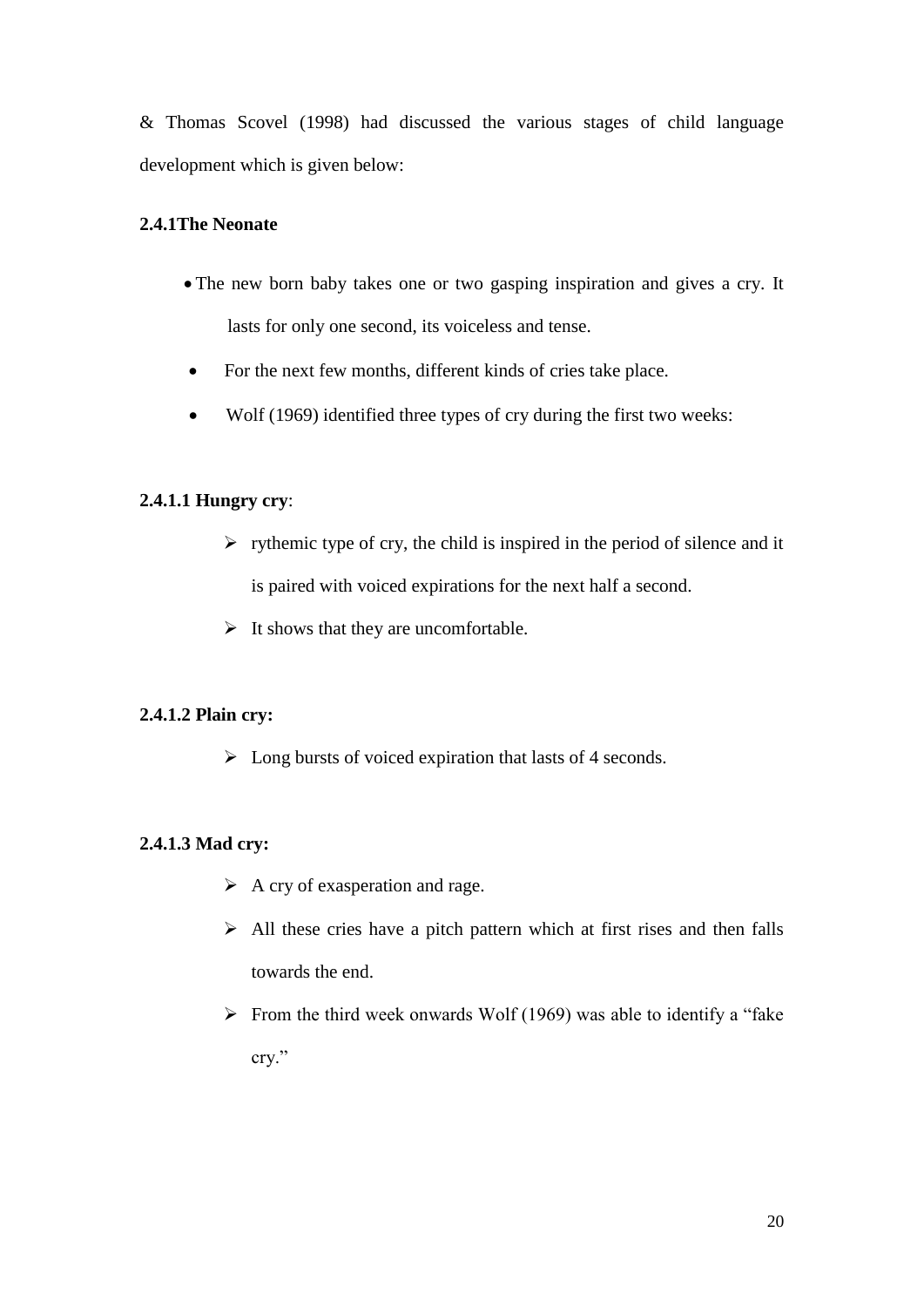After the discussion of Wolf (1969) about the three types of cry Alan Cruttenden (1979) & Thomas Scovel (1998) the rest of the stages were discussed below:

# **2.4.2 Babbling Stage:**

- It begins at around five to six months.
- Child utters sounds and sounds sequences that are as yet meaningless.
- So babbling does not have a connection with mother tongue acquisition.

### **2.4.3 The one-word stage:**

- Between 12 and 18 months, children produce variety of recognisable single unit utterances. like milk, cookie, daddy
- It used for naming objects.
- One word may refer to another word associated with it. like 'Karen' and 'bed'

# **2.4.4 The Two-word stage:**

- From 18-20 months to 2 years.
- The child learns the variety of combinations of words. like baby chair, mommy eat, cat bad.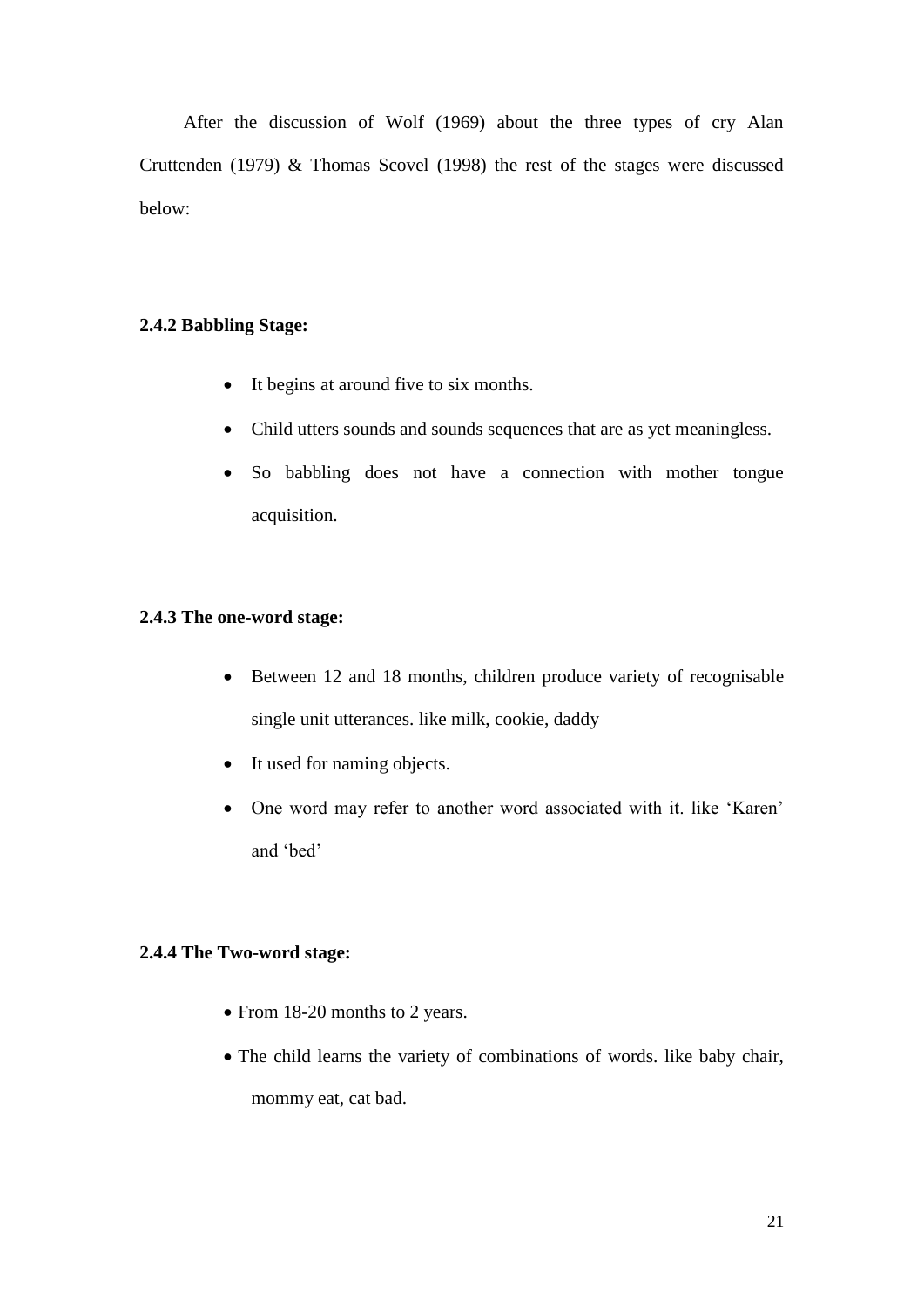- These two word structures have different meaning according to their contexts.
- The adult acts as if the communication taking place and the child receives feedback from the adult to be assured that the utterance worked.
- By the age of 2, the child knows atleast 50 words.
- He is treated as an entertaining conversational partner by the principal caretaker.

# **2.4.5 Telegraphic Speech:**

- Between 2 and 3 years old, the child begins producing a large number of utterances.
- It comes in a series of lexical morphemes. Like Andrew want ball.
- Grammatical inflections are seen in these phrases. like in, an, on etc.
- By 2 and half years old the child's vocabulary expands rapidly.
- By the third year he knows hundred of words.

(Cruttenden, 1979, p.1-15, Scovel, 1998, p.7-24)

# **2.5 Child-Directed Speech:**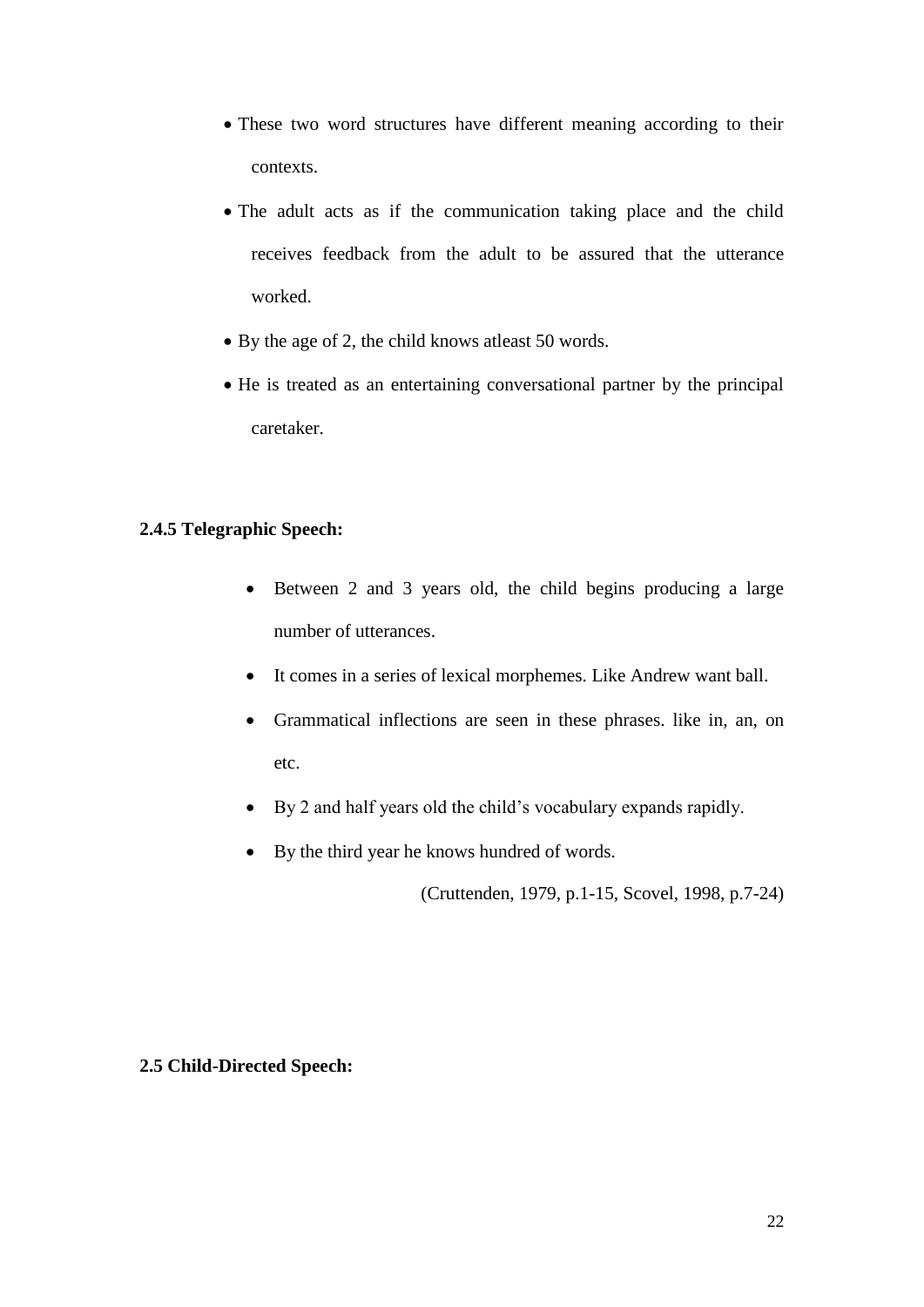According to Fernald & Morikawa (1993), child-directed speech was a type of speech that adult used to talk with the infants. In the child-directed speech the communication was completely different from adult-adult communication. Newport (1975) reported that 23% of all utterances addressed to children are repetition. In adult-adult communication although use of language partially depended on the social context and reference. But in adult-children communication use of language was totally different from the way adult speak to adults and friends. (ibid)

According to Ferguson (1964), especially mothers and parents of infants generally used easy sentences, easy words, repeated their speech and also used handgestures to make communication more understanding to infants. Papousek (1981) also mentioned that mothers usually used prosodic vocal to convey their speech to their children.

Gleason's (2005) thought, he declared that conversations may be learned in early interactions, such as taking turns and the way they express. As a result, this life long process of development was dependent on social interaction and that social learning actually leads to cognitive development.

On the other hand, Brown (1977) had remarked that some very education oriented parents considered to use adult speech to their babies rather than baby talk. They believed that as their babies already know baby talk and should not be spoken to in a simplified register but in normal one.

### **2.5.1 Motherese language/parantese language:**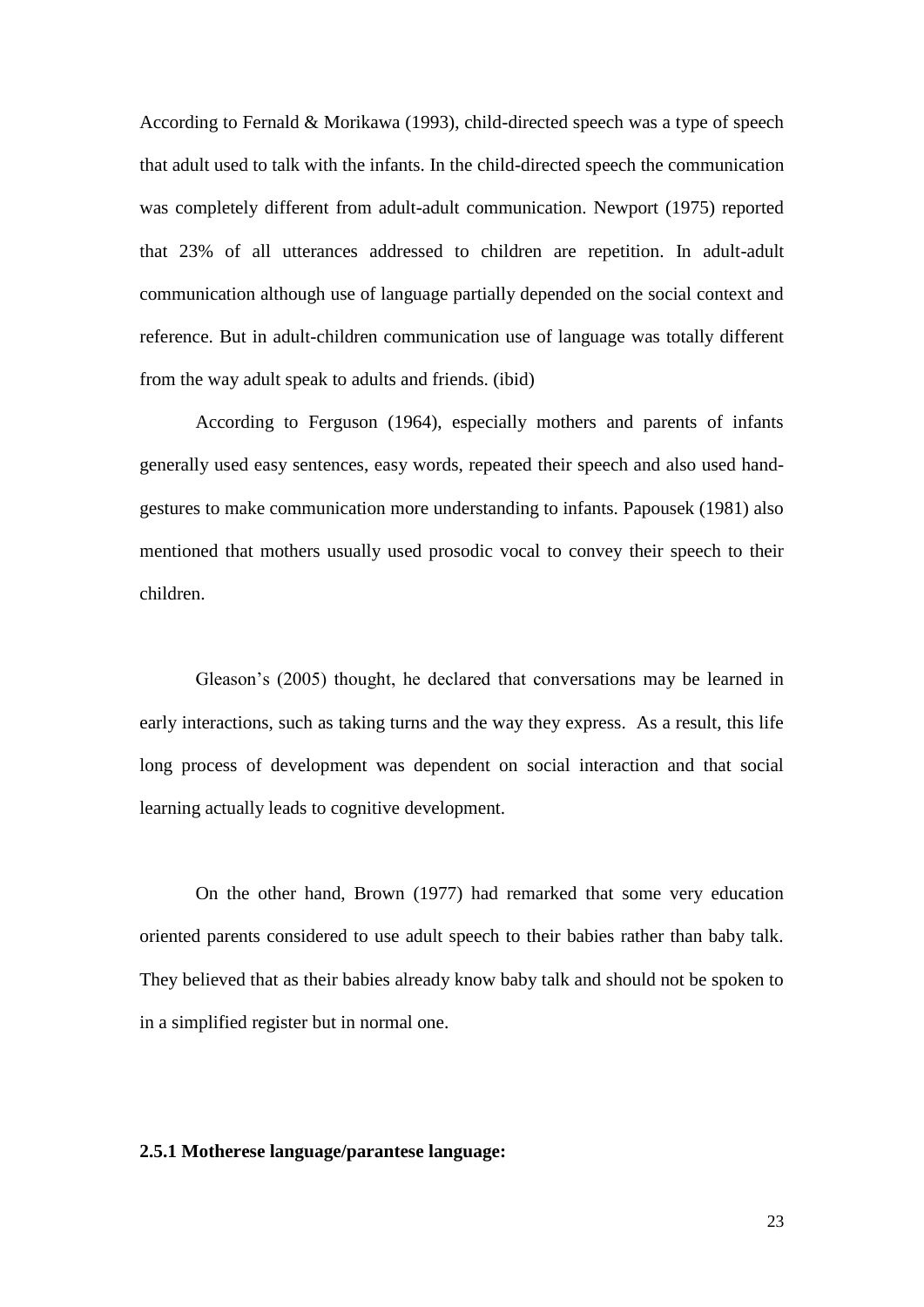Snow (1977) declared language acquisition was a process of interaction between mother and child from birth. Brown (1973) characterized the sentences used by mother as short and grammatically complete. Philips (1970) found that mothers took longer and were more fluent when reading particular sentences in a story to young children then when reading the same sentences to adult.

> "The simple speech used by mothers, fathers, babysitters, etc when they talk to young children who are learning to talk."

Characteristics of motherese language –

- Shorter utterances than speech to other adults
- Grammatically simple utterances
- Few abstract or difficult words, with a lot of repetition
- Clearer pronunciation, sometimes with exaggerated intonation patterns"

(Longman Dictionary of Applied Linguistics,p.g.34)

Brown (1977) suggested that there were two sources from which caretakers derive their special register : 'talk of babies' and 'adult speech.' He found that caretakers were very much concerned while they talk to baby. They restricted themselves to what the baby already knows in order to hold his/her attention to pass the message. Since most of this studies were conducted western contexts. So their caretakers were probably educated whereas in Bangladesh caretakers might not be educated and careful enough towards their use of language while they communicated with the children.

In deed many features found in the caretaker's speech which were also relevant in the way babies try to talk. Garnica (1975) and Sachs and Johnson (1976) had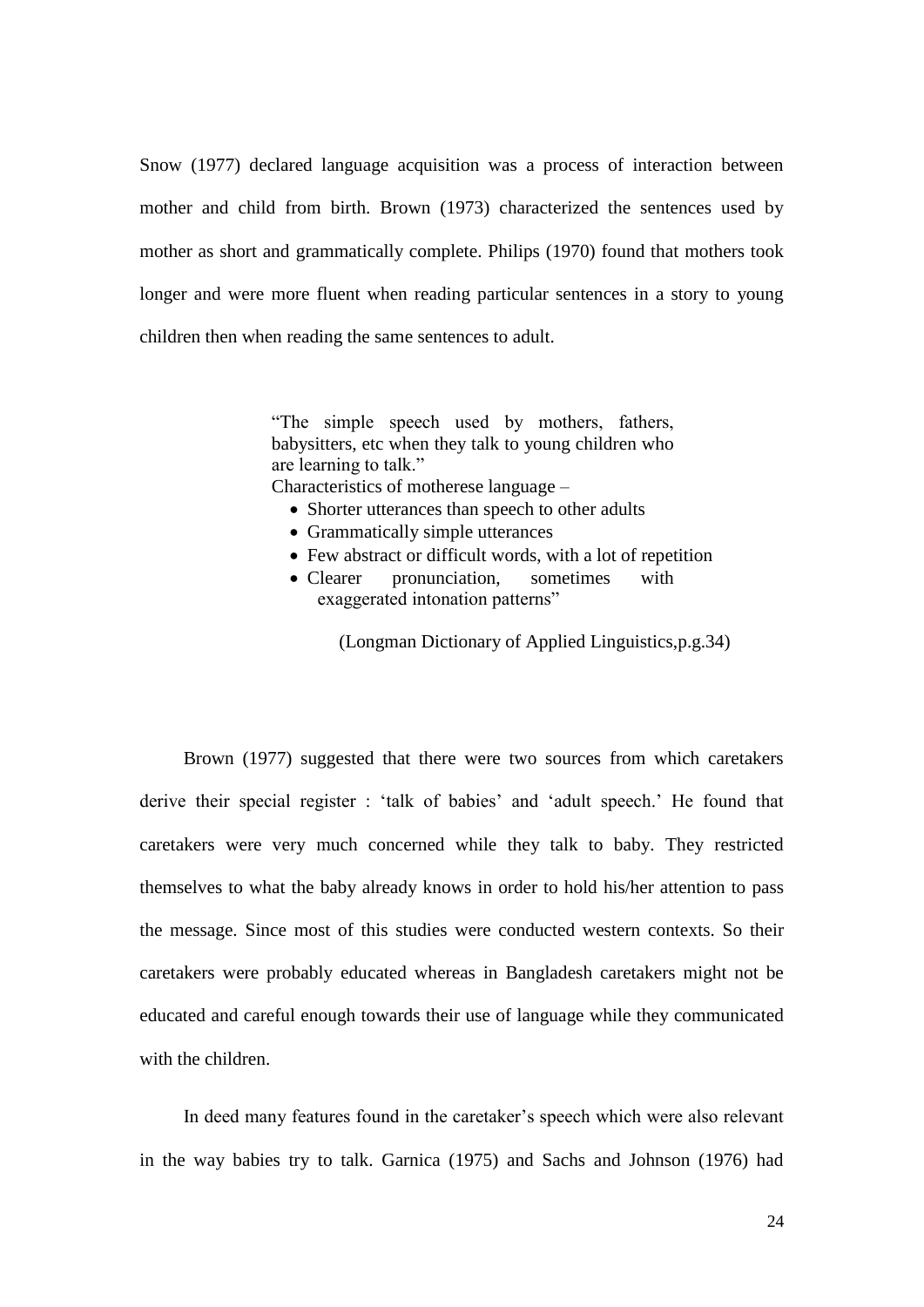demonstrated that adults and infants alike used a higher fundamental pitch than adults did when talk among themselves. Snow (1972) and Clark (1977) had suggested that mothers may facilitate acquisition by gradually and systematically exposing the child to the complexities of linguistic structure. They carefully avoided the confusing characteristics of adult speech.

Also Cazden (1969) and Brown (1977) argued that simple and well-formed motherese assists the child in acquiring syntactic rules.

#### **2.5.1.1The Motherese Hypothesis:**

Newport (1977) noticed that mothers did not talk in the same way to their babies as they talked to others. According to Snow (1972) maternal utterances were very short, usually consisting of a single clause, they were clearly enunciated, did not contain grammatical errors. Cross (1977) and Pinker (1979) described motherese hypothesis as the hypothesis that there special properties of caretakers speech play a casual role in acquisition.

## **2.6 Social class and language development:**

The name particularly associated with this section has been that of Bernstein (1971) who had attempted to formalise the differences between the language of working class children and that of the middle-class children. He proposed that there were two codes of language – restricted and elaborated.

# **2.6.1 Restricted code:**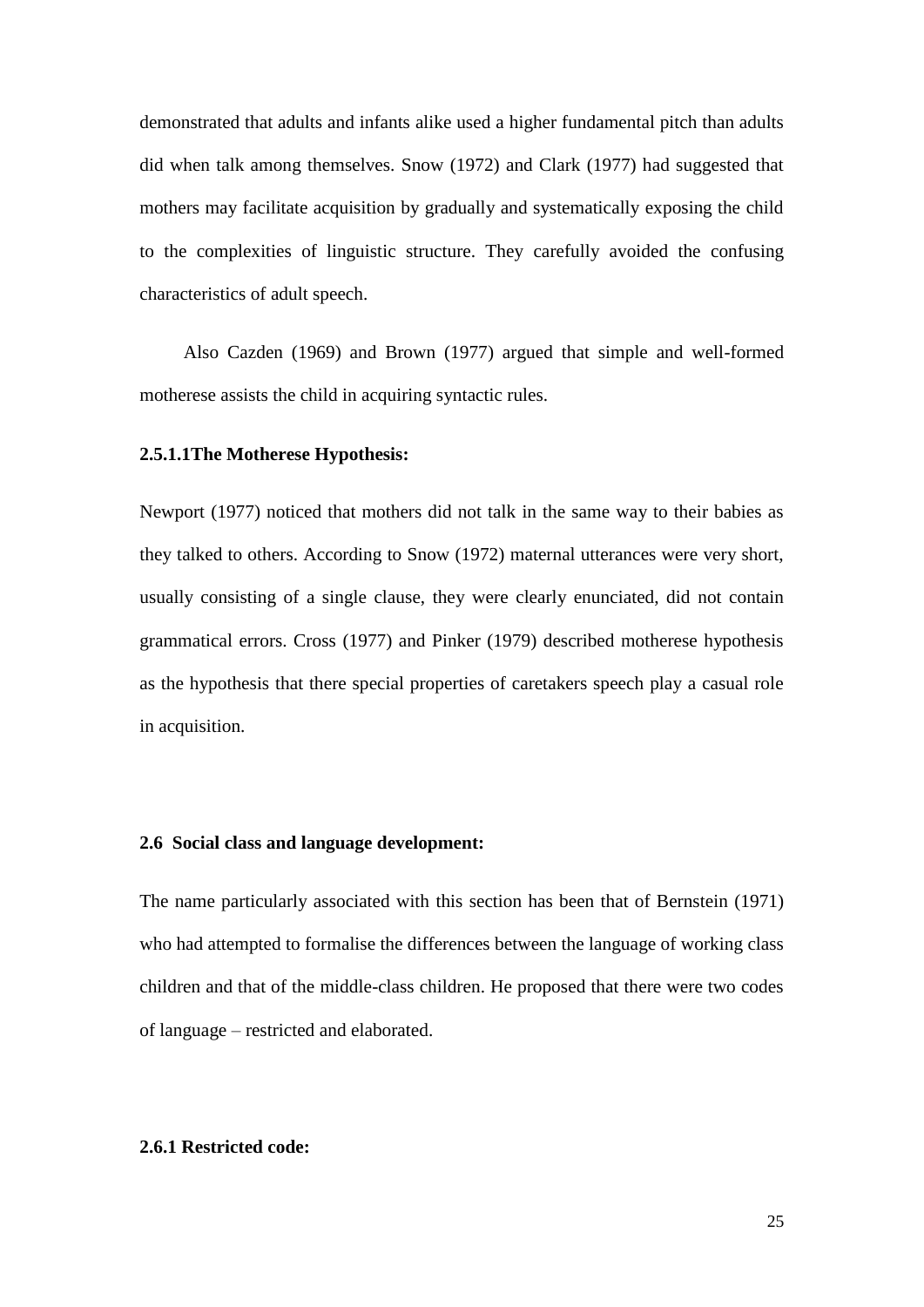Bernstein (1971) said that restricted code required a great deal of shared knowledge between communicators because much meaning was hinted at, suggested, implied and supported by a great deal of non-verbal scaffolding.

According to Longman Dictionary (1985), the restricted code is said to have a more reduced vocabulary range, to use more question tags, to use pronouns like he and she instead of nouns and to use gestures such as hand movements to help give meaning to what is said.

#### **2.6.1.2Elaborated code:**

In Longman Dictionary (1985) it was mentioned that the elaborated code was described as highly specific, frequently abstract with nothing left to intimation or suggestion. Sentences were carefully structured and complete and words were chosen with great care and accuracy. Typically it was the language of formal communication.

People those used an elaborated code generally made greater use of adjectives, more complicated sentence structures and the pronoun 'I'. The elaborated code claimed to be more explicit and speakers using it do not assume the same degree of shared attitudes and expectations on the part of the addressee. It was claimed that while middle-class children have access to both codes, working-class children have access only to the restricted code.

Central to Bernstein's (1971) writings was the distinction between the restricted code and elaborated code. There were some differences between the codes. Those are described below: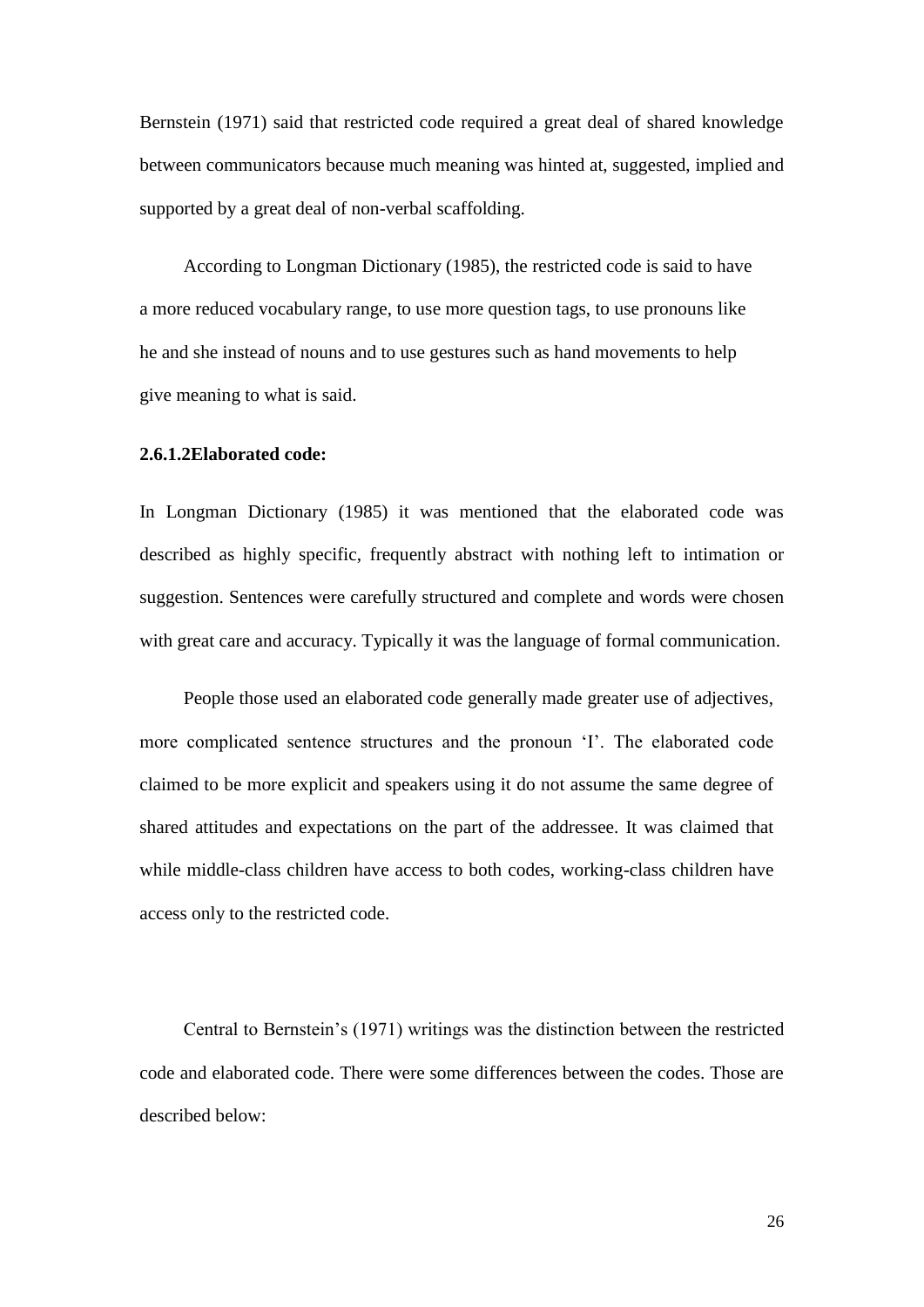- Syntax differences that means the combinations of words to form sentences is more formally correct in the elaborated code, but looser in the restricted code.
- There are more logical connectives like 'if' and 'unless' in the elaborated code, whereas the restricted code uses more words of simple coordination like 'and' and 'but'.
- There is more originality in the elaborated code, but are more clichés or lack of originality in the restricted code.
- Reference is more explicit in the elaborated code but more implicit in the restricted code. So the restricted code uses a greater number of pronouns than the elaborated code.
- The elaborated code is used to convey facts and abstract ideas, whereas the restricted code used attitude and feeling.

The elaborated code was the one which, in the adult language, would be generally associated with formal situations, the restricted code that associated with informal situations. In the earlier articles it was implied that middle-class children generally use the elaborated code, whereas working-class children use the restricted code. But Bernstein later modified this viewpoint. He mentioned that even workingclass children might sometimes use the elaborated code.

In addition, Labov (1969) noted the common faults of "so-called middle-class speech". He mentioned that in many ways working-class speakers are more effective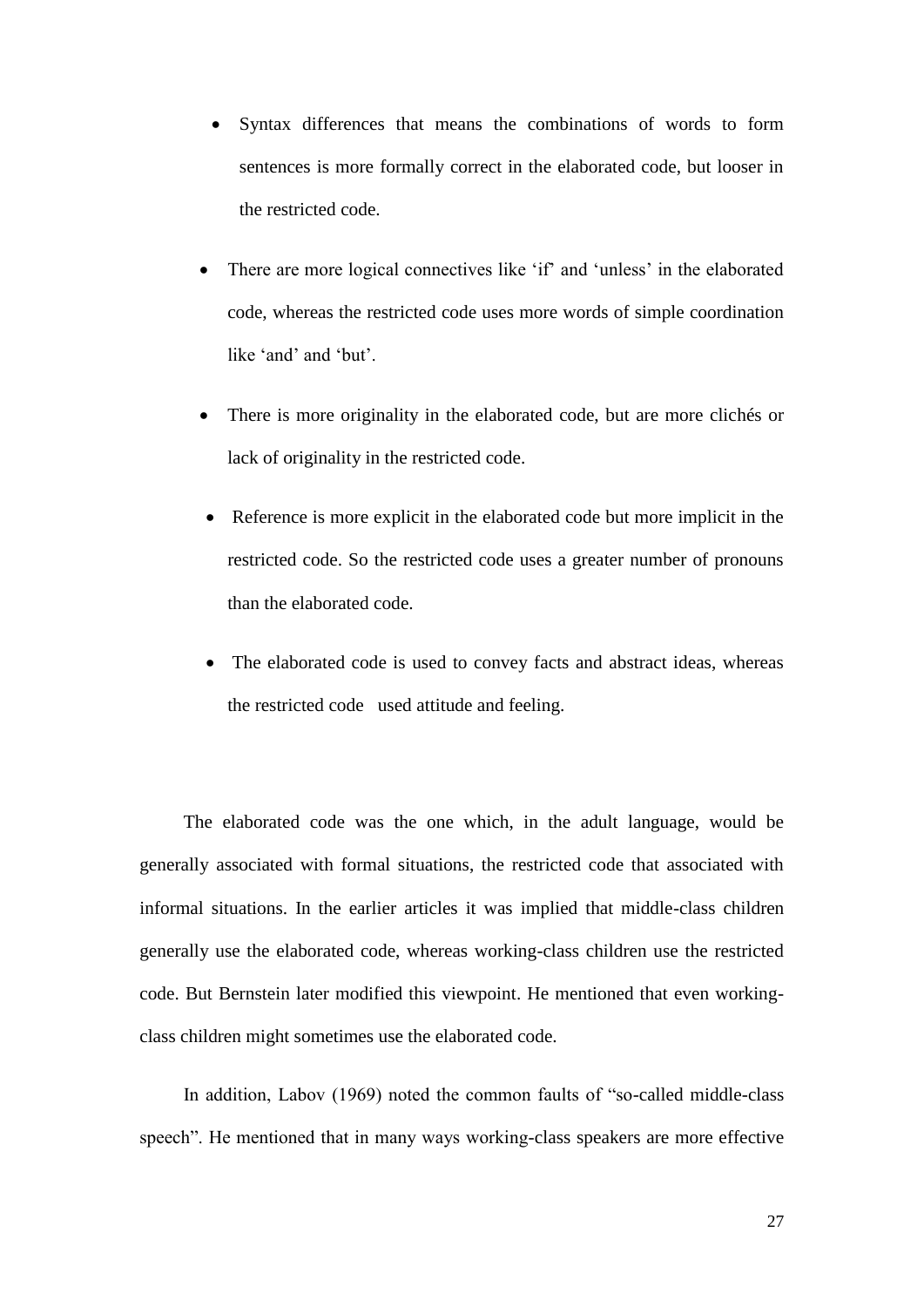narrators, reasoners and debaters than many of middle-class speakers who temporize, qualify and lose their argument in a mass of irrelevant detail.

On the basis of this theory, Bernstein (1974) and his associates concluded that the two codes were distributed across social classes in basically contrasting ways: members of the middle and upper classes make greater use of an elaborated code, members of the lower and working classes greater use of a restricted code. Bernstein(1974) also placed emphasis on a number of factors that might conjointly account for this contrasting distribution of the two codes across social classes. He emphasized three basic factors which are given below:

- 1. Familial roles tend to be "personal" in the middle-class, "positional" in the lower-class; hence in the former the communicative pattern that result are more consultative, while in the latter they are more authoritarian.
- 2. The middle-class tends to be based on "organic" forms of solidarity, the lower-class on "mechanical" forms of solidarity; as a consequence in the former the cultural base is more heterogeneous and greater elaboration is required in communication, while in the latter it is more homogeneous, and greater restriction is possible in communication.
- 3. Middle-class parents tend to transmit to their children a code that they perceive to be appropriate for communication in schools and other educational settings, while lower-class parents are not generally speaking in a position to transmit this code to their children.

#### **2.7 Role of society in child language development:**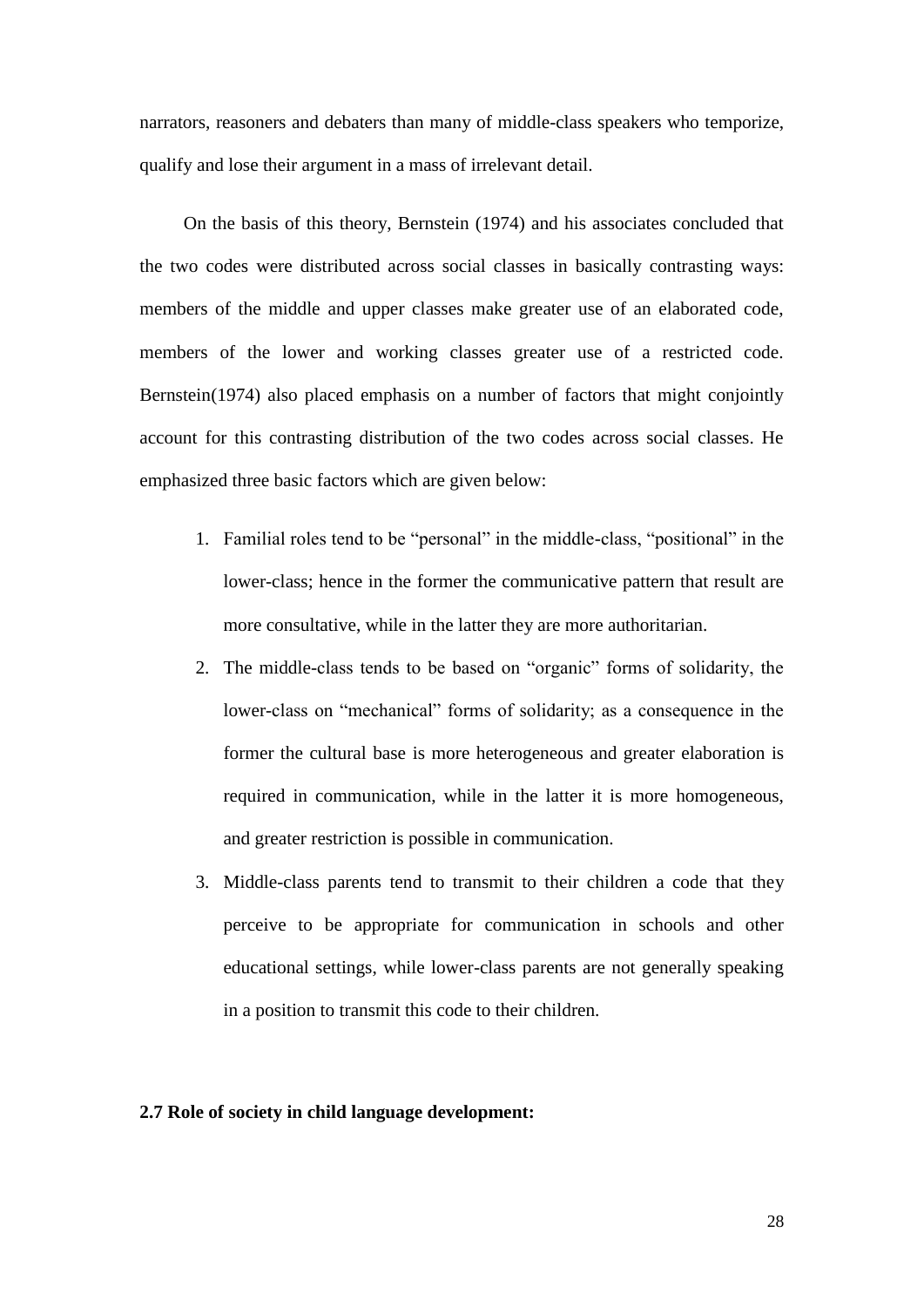According to Lewis and Wilson (1972), social class could be divided into two subcategories, which were the social status and cultural difference. Both class and culture were played an important meaningful role in children's language development. Sometimes social status played a vital role in children's language acquisition.

Moerk (2000), discussed the mothers' behaviour from different cultured background. He claimed that in some cultures, some parents did not have the concept of talking with their children. For example, Harkness and Super (in Moerk, 2000) stated that the Kipsgis mothers took less active role in language teaching to their children. In comparison with French mothers and African mothers, African mothers don't usually talk to their children during child care or diapering (Rabain-Jamin; in Moerk, 2000). Therefore it could be said that cultural differences will also influence the mothers' input of language in children.

Bruner (1975) was the first to address the role of social development in language learning. He suggested that social interaction could be mapped transparently onto linguistic structure. The role of social development had been widely recognized within language development and has a long tradition dating back to the 1970s.

In a recent review, Clark (2003) mentioned that infants were born into a social world, a world of touch, sound and effect a world of communication. Young children were curious and willingly involved in their own learning but Vygotsky (1978) found that social contribution plays more important role rather than their self-initiated discovery.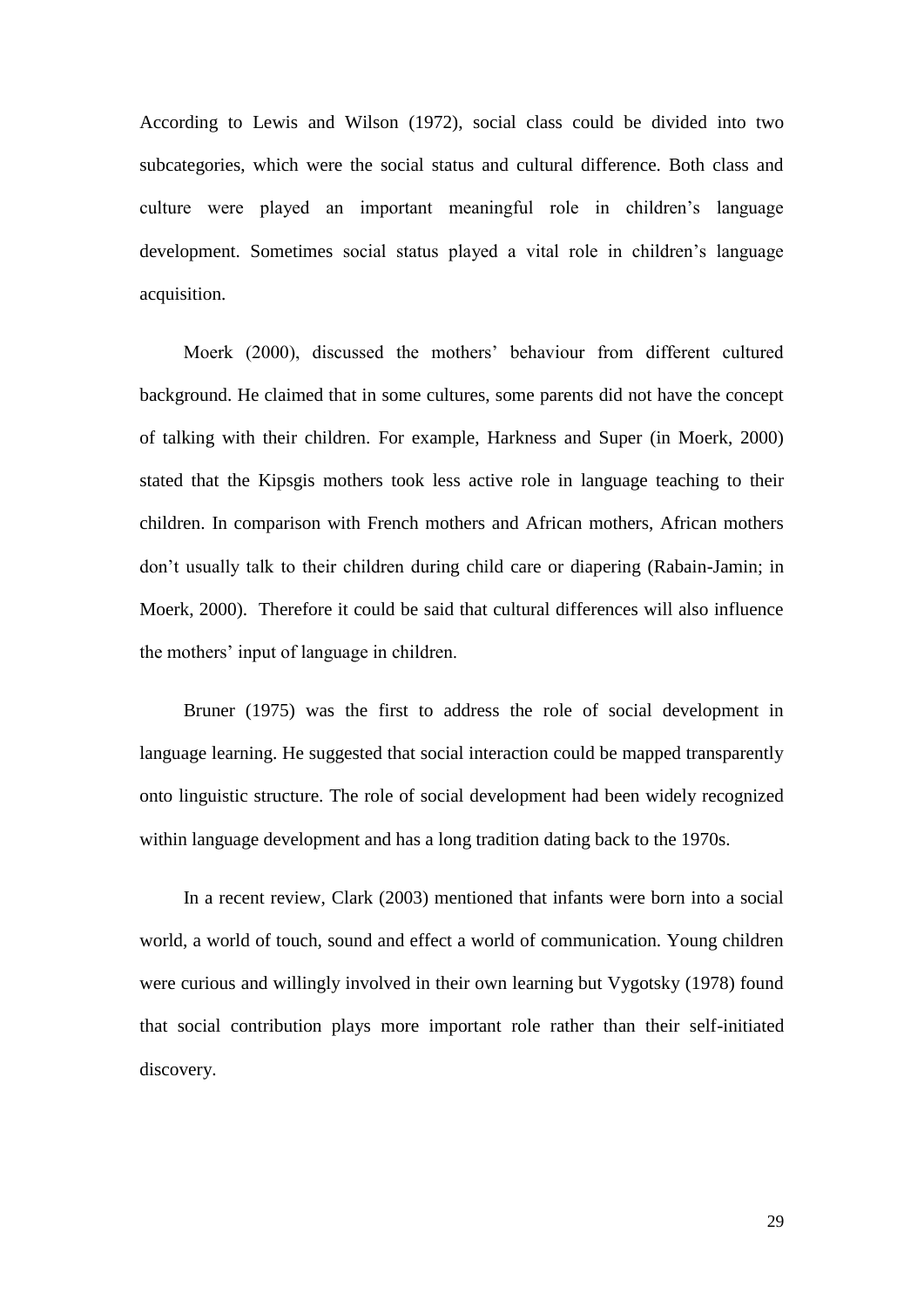In the language differences of children along with mothers and care takers speech early stages development, language variation used by people around them by their growing period and social aspects also playing an important role.

# **CHAPTER 3- METHODOLOGY**

### **3.0 Introduction**

This chapter presented an overview of the research methodology to find out the difference in Bangla language of 5-7 years old children from specific aspects of use of verb, tone, pitch, intonation and how they use language in order to describe any objects.

#### **3.1 Research Design**

In this part ethnographic approach and qualitative approach was used for data collection. According to Hymes (1974) in studies of language learning or in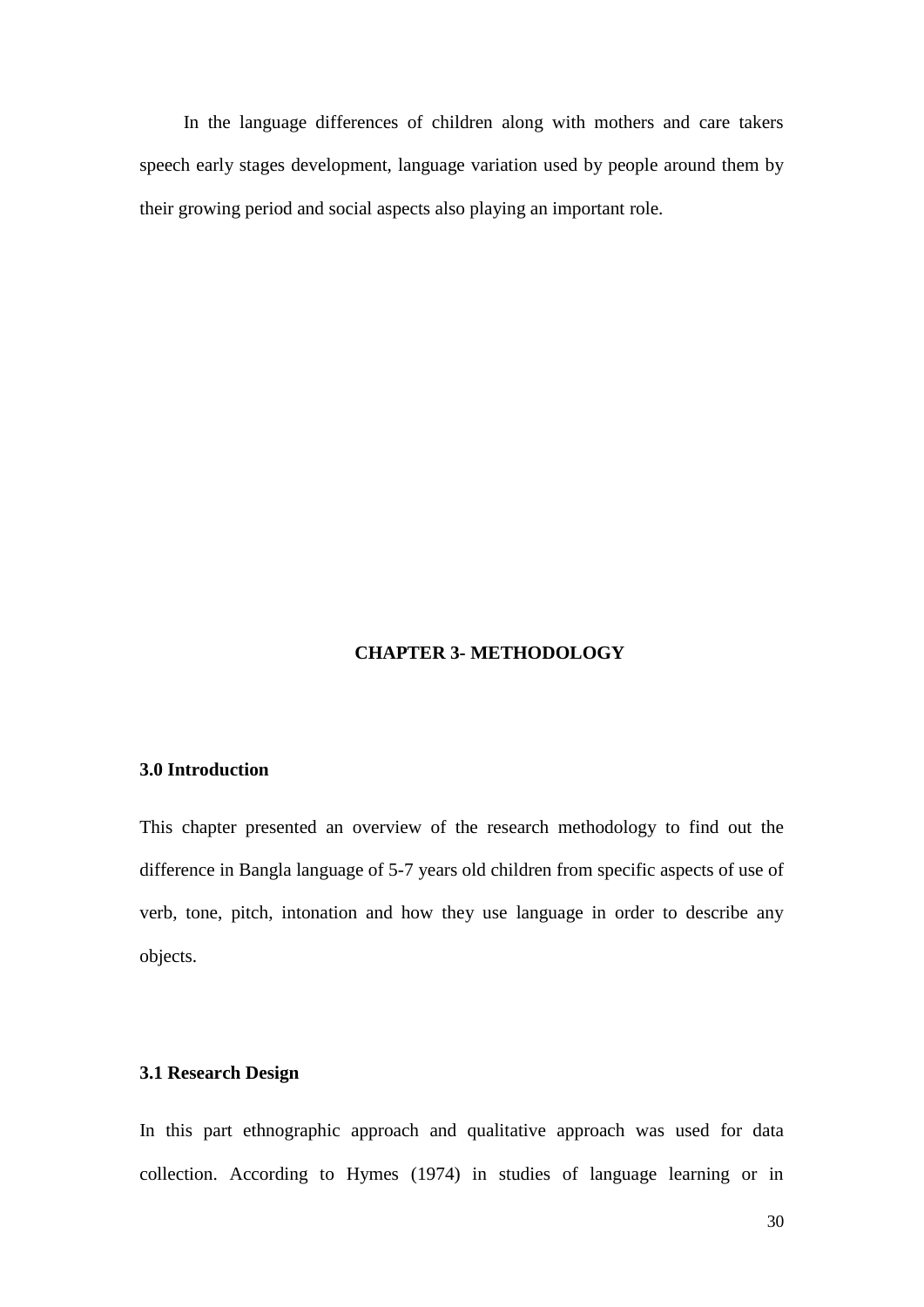descriptions of how a language was used, the term ethnographic research was used to referred to the observation and description of naturally occurring language. Therefore the dissertation had emphasized on ethnographic research approach for children's use of language variation and qualitative approach for mothers.

# **3.2 Theoretical Framework**

Bernstein (1971) had developed a theory that suggested the existence of two language codes that was elaborated codes and restricted codes. According to him elaborated codes was used by middle class and restricted codes by working class people. The restricted code was said to have a more compact vocabulary range, to use more question tags, to use pronouns like he and she instead of nouns and to use gestures such as hands movement to help to give meaning to what is said. The elaborated codes were said to make greater use of adjectives, more complicated sentence structures and the pronoun I. It was more socially and culturally precise. Bernstein (1971) also mentioned that a working class person communicates in restricted code due to the conditions in which they were raised and the socialization process. The same was true for the middle class person with the exception that they were exposed to the elaborate code as well.

#### **3.3 Sampling**

To conduct the survey 14 children of ages 6 (six) to 7 (seven) years were selected. Among them 8 children were brought up by mothers and 6 of them were brought up by caretakers. For the data collection of questionnaires 17 mothers were interviewed.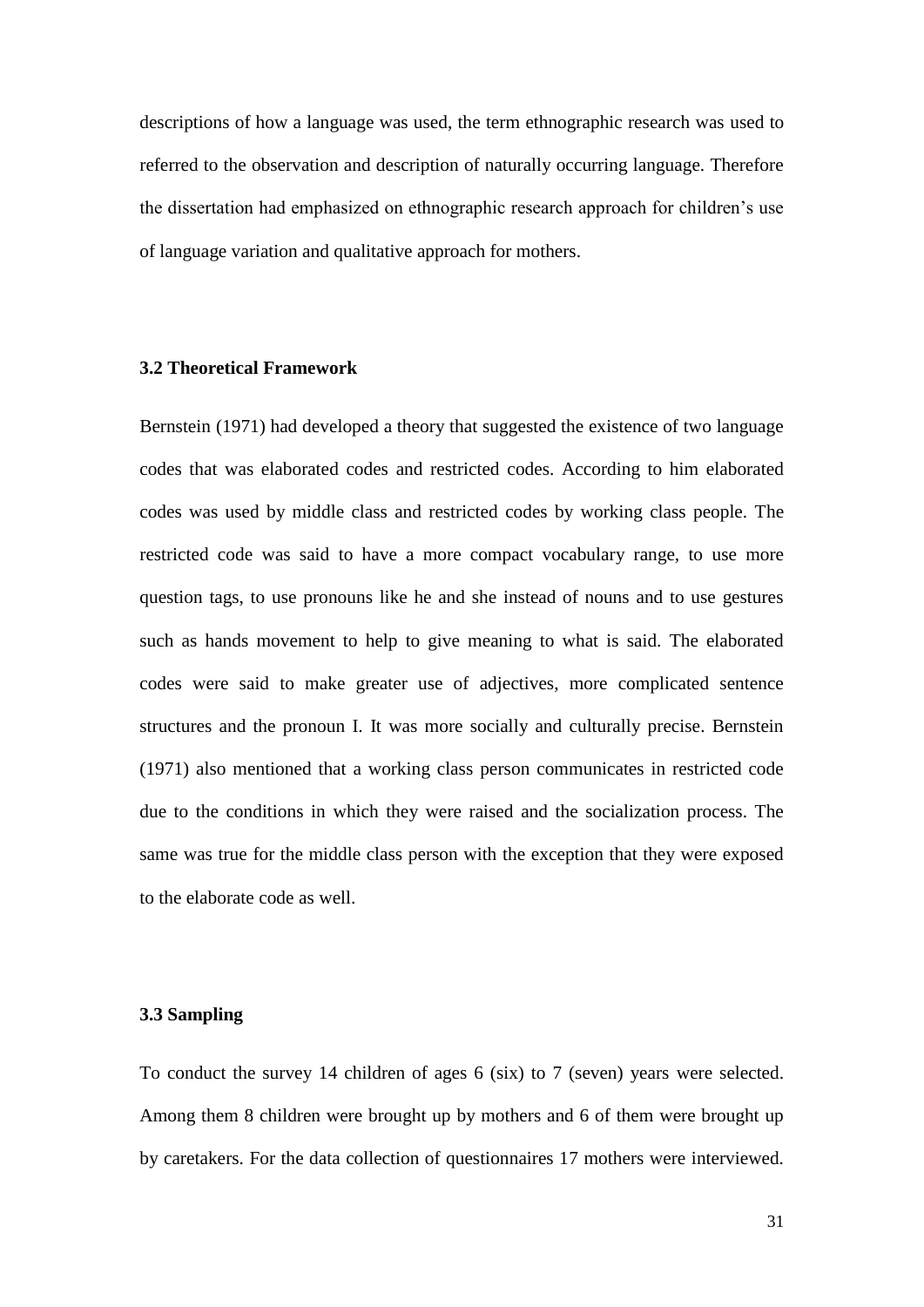Among them 10 mothers were housewives and 7 mothers were job holder mothers in different sectors. Mothers were informed about the study objectives before the interview. They were also ensured that all the information would remain confidential.

#### **3.4 Setting**

The survey setting was informal. The children were not informed beforehand but their parents' permission was taken and informed earlier about the purpose of observation. They were deeply observed everyday two hours while they were playing in the playground.

# **3.5 Instrumentation**

To conduct the survey a questionnaire and playground observation were used as research instrument for this study. Questionnaire is the easiest way for collecting huge amount of data. For survey two open-ended questionnaires were used for interviewing mothers. One was for the working mothers and the other was for the housewife mothers. On the other hand the children were observed in the playground because it helped to get authentic data about the language difference.

# **3.6 Data Collection Procedure**

It should be noted that as the dissertation was on the language differences of children, so data were collected by two ways. One was by observation the children and other was by questionnaire for interviewing the mothers. At the beginning the survey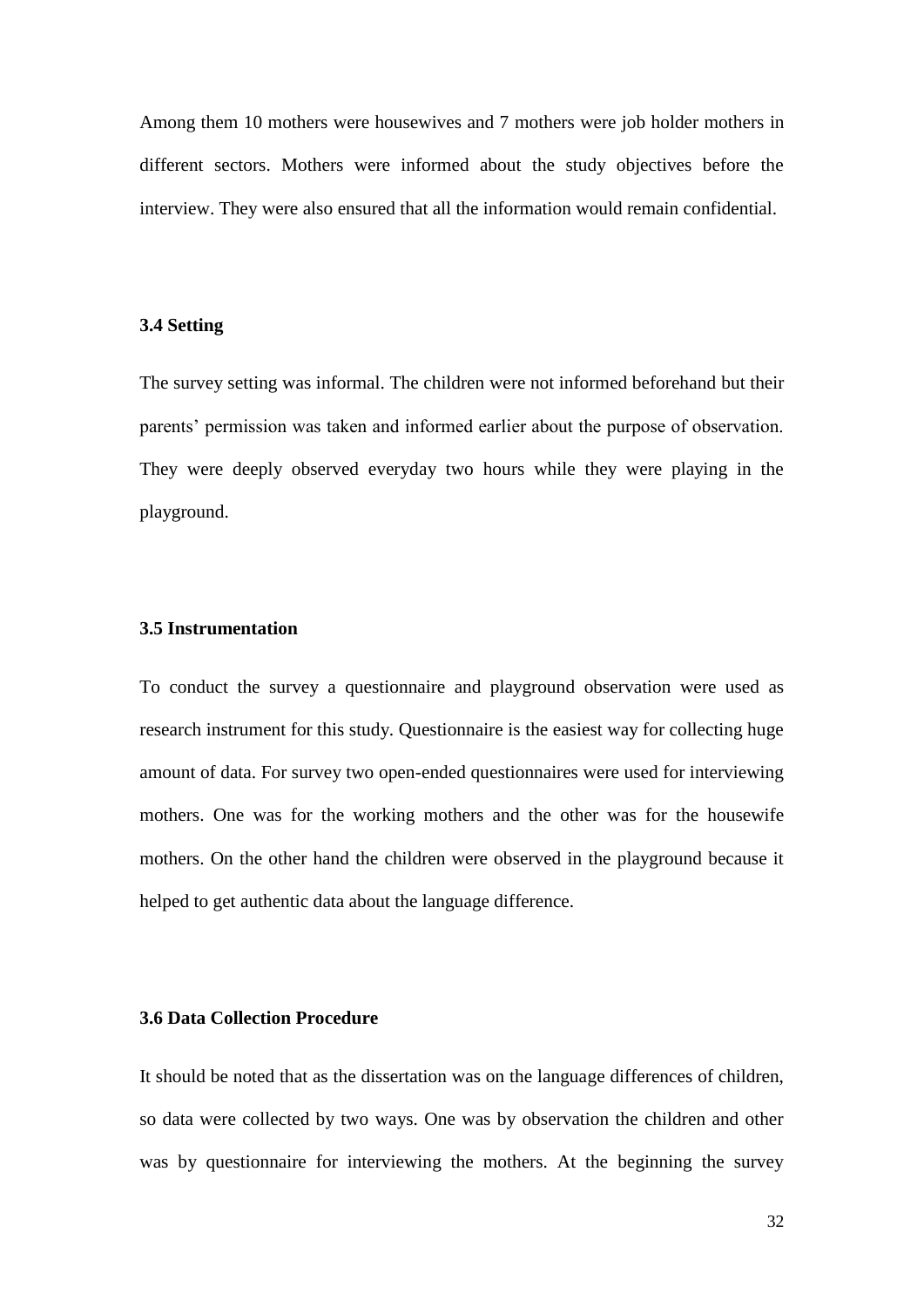conductor deeply observed the children for two hours in the playground every day. In this way the survey conductor noted down their languages thoroughly in diary without informing them. On other side the conductor took interviews by using questionnaire for mothers.

#### **3.7 Data Analysis Procedure**

In this dissertation the data were analysed from two perspectives. One was by observing the children where the researcher got the natural uses of language uttered by the children. By analysing those data, the differences of language in use of verb, tone, pitch, intonation, description of objects were found.

In second perspective, two open-ended questionnaires were used for housewife mothers and working mothers. The questionnaire for housewife mothers were prepared to find what kind of language awareness they followed while they communicated with their children. On the other hand, the questionnaire for working mothers were prepared to find what kind of language differences they found in their children as their children spend most of the time with the caretakers.

# **3.8 Obstacles Encountered**

In the questionnaire session it was not possible to interview the caretakers as they were not educated enough to answer the question. Therefore the survey conductor had to take interview of the working mothers to find out the language that caretakers used when they communicated with children.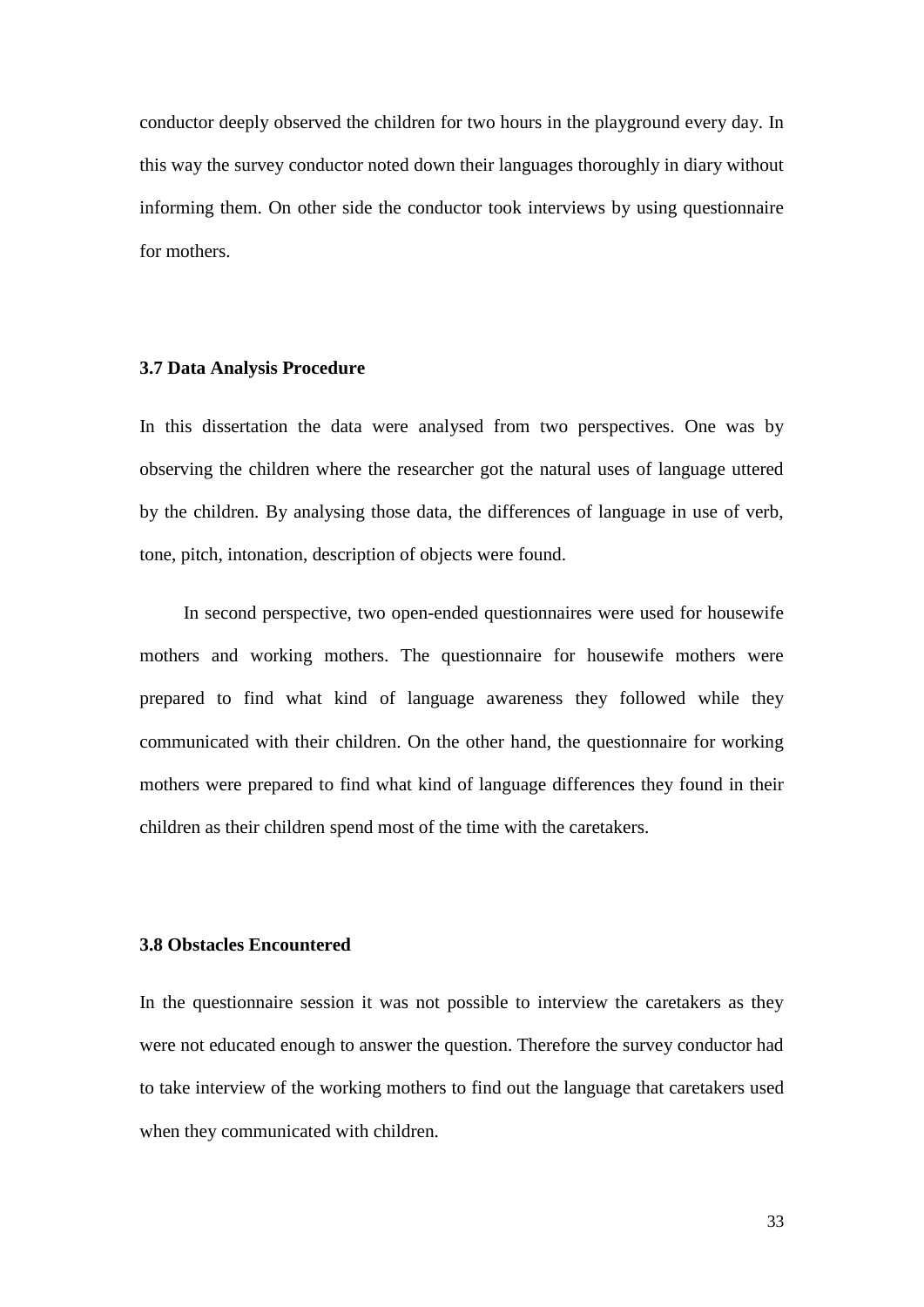# **Chapter 4 - FINDINGS AND DISCUSSION**

#### **4.0 Introduction**

This section of the dissertation had discussed about the findings and discussions of the topic. It was already mentioned before that the paper was on child's first language differences those are brought up by mothers and those by caretakers. Therefore, the findings and analysis had been done in three steps. At first steps two categories of questionnaire was analyzed. First category of questionnaire was designed for the housewife mothers to find out their awareness and steps they followed while they communicate with their children. As in our country maximum caretakers are uneducated and came from village. Therefore it was difficult to take their interviews. So the second category was designed for working mothers to find out whether there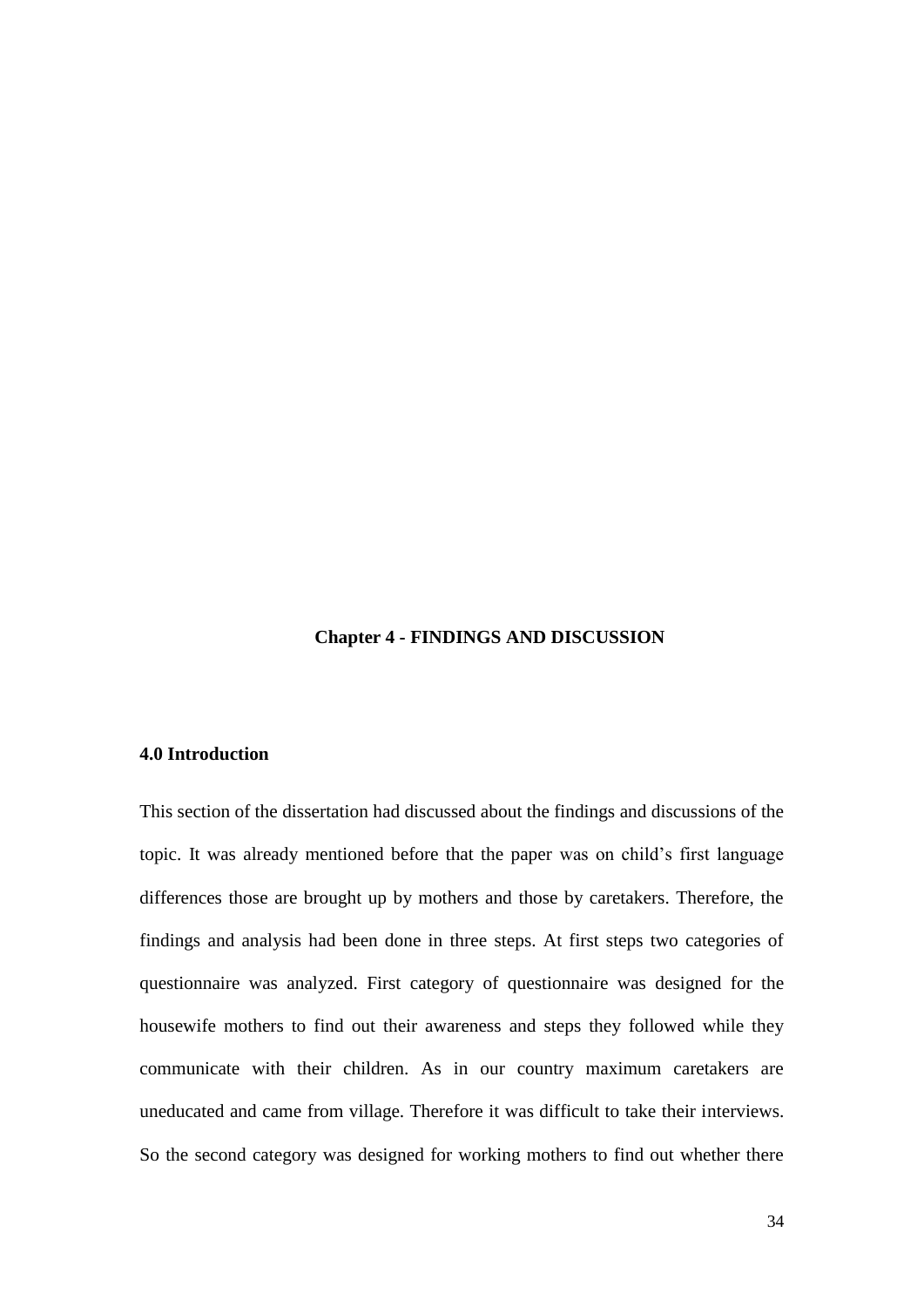were any language differences among their children. In second steps the analysis and findings has been done on children's languages through observation. In last part, overall analysis of two open-ended questionnaires and findings were discussed.

#### **4.1 Questionnaire for the housewife mothers**

This section of the paper had discussed about the housewife mothers questionnaire. Here 10 (ten) housewife mothers were interviewed.

The first question was about whether the mothers used standard Bangla language with their children or not. Among 10 (ten) housewife mothers eight of them (80%) replied that they always tried to speak in standard Bangla language with their children. They also mentioned that children not only learned from their family but also learned from surroundings. So, as a mother they must speak in standard Bangla language rather than dialects with their children. The rest of two housewife mothers said she did not speak in standard Bangla language always and the other remain neutral but said it was not possible to speak all the time in standard Bangla language.

The next question was about whether the mothers used negative words or not. Here 9 (nine) mothers (90%) said that they tried to speak in a positive way. Even when they wanted to say any negative words they said it in positive way. For example "You are a bad boy" is a negative expression. So mothers tried to explain by using positive words like "You are not a good boy". Among 9 (nine) mothers 3 (three) mothers (33%) also said that they sometimes tried to compare thsseir children with other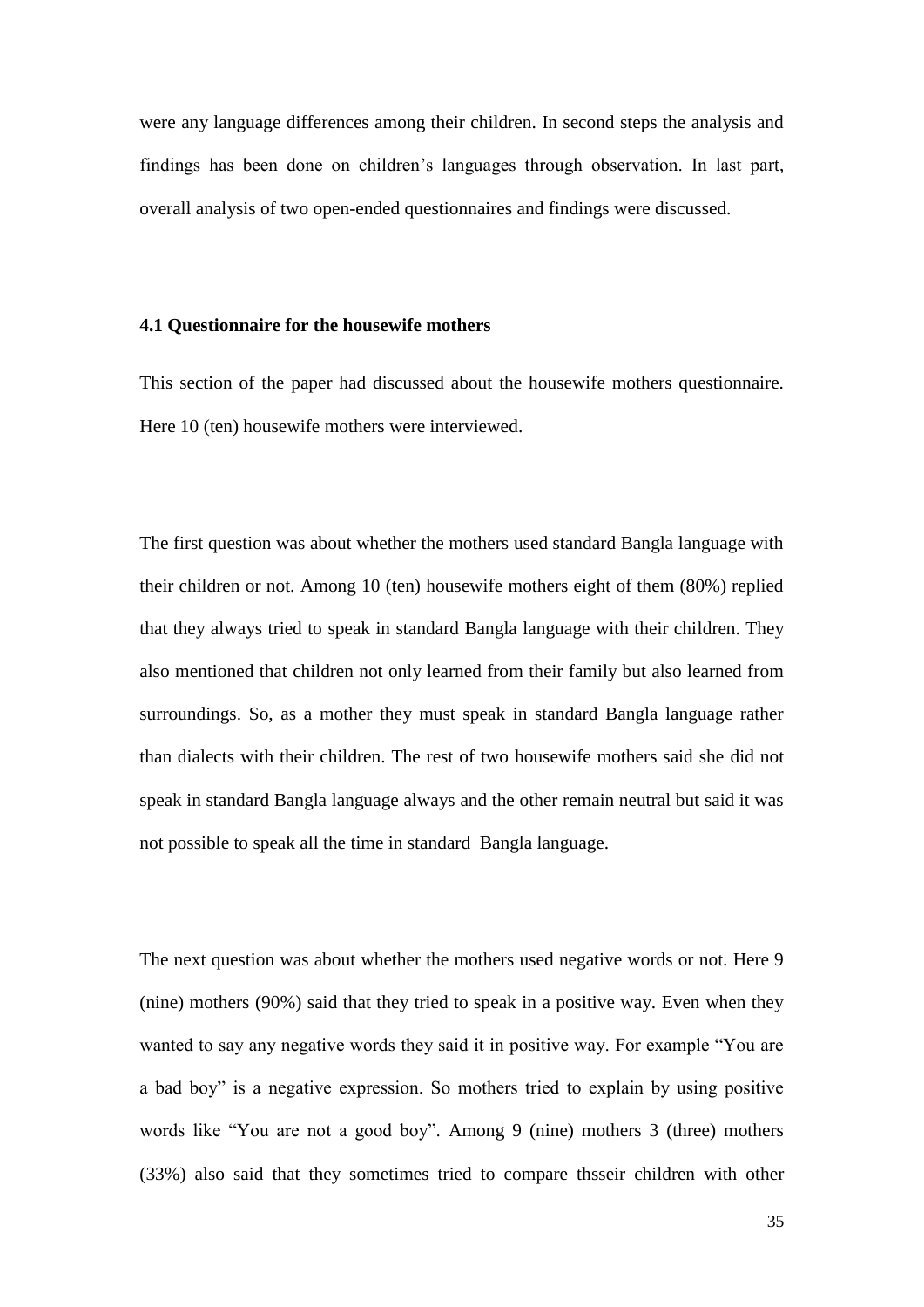children in positive way. For example "You are good like him then why don't you listen to your mother? See he always listen to his mother." They tried to avoid negative words as much as possible. But one mother said that she used negative words in some situations. As a description she said that sometimes her child did not listen to her. So she used negative words. For example "day by day you are becoming stubborn and do not listening to me."

The third question was about when the mothers become angry whether they speak loudly with their child or not. In this question 7 (seven) mothers (70%) said they did not speak loudly and 3 (three) of them (30%) said they do. Those said they did not, they mentioned reasons behind it. They said if they talked loudly their children might learn and apply it to someone else. They also explained as the children of age 5-7 are kids so as a mother they should speak softly and tried to make them understand. For example "Dear, please do not use bad words otherwise people will think you are not a good girl." Some also said that they remained silent and did not speak to their children to make them understand that their mother was angry with them. On the other hand, the others did not agree to speak softly all the time. They said that sometimes as a mother they should speak loudly when their children did not listen to them. For example "If you do not eat properly I won't let you to watch cartoons." They also mentioned, not all the time but sometimes they need to speak loudly according to the situation.

The fourth question was do their children speaks loudly when they become angry. Among 10 (ten) mothers 8 (eight) of them (80%) said that their children did not speak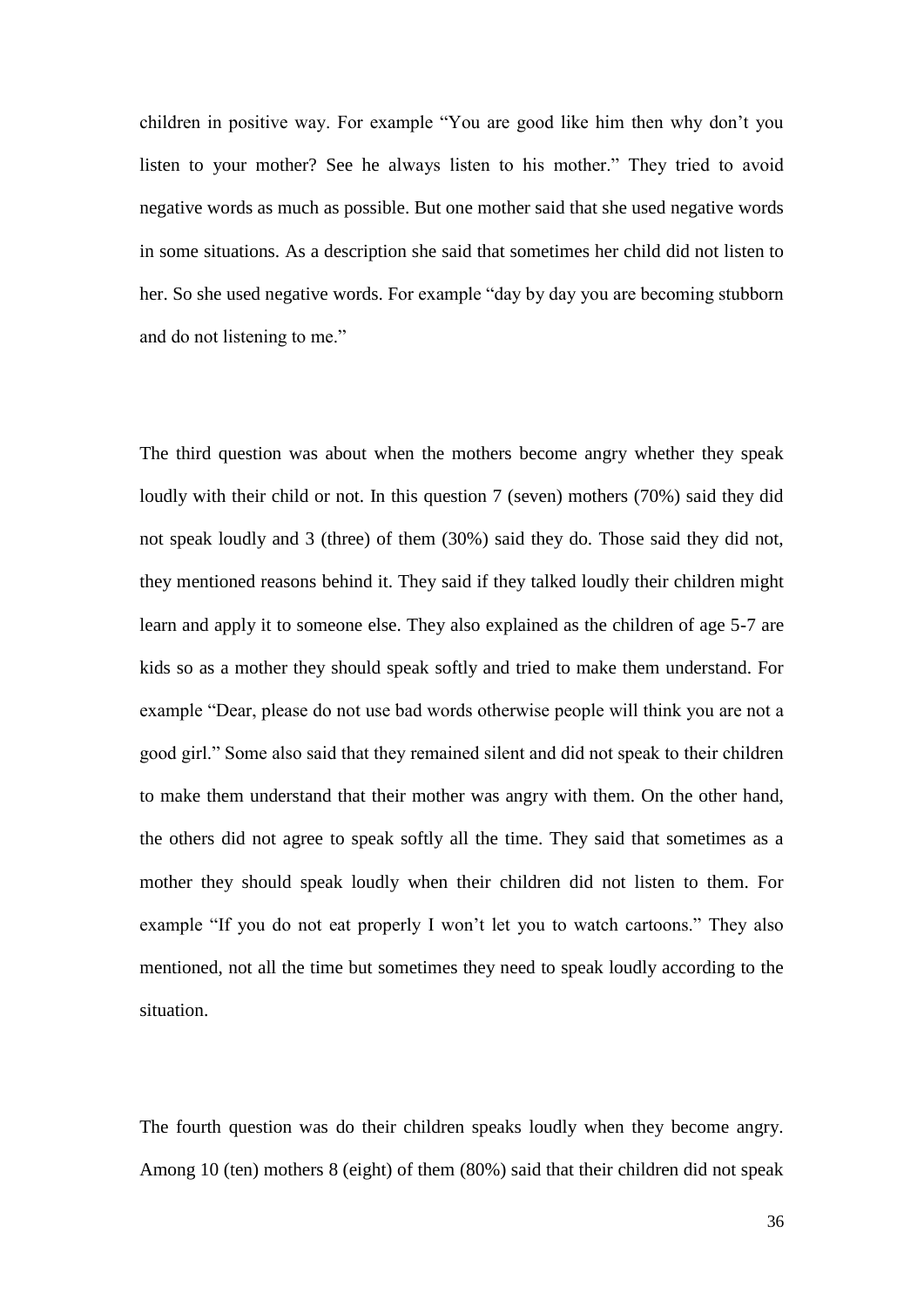loudly while become angry. But among eight of them, 2 mothers said that their children did not shout but cry loudly. Left of the 2 (two) mothers said as their children were very stubborn so they talked loudly when became angry.

The fifth question was whether the mothers focused on their pronunciation while they talked to their children. Among 10 (ten) mothers eight of them (80%) said they strongly maintained to speak in correct pronunciation and 2 mothers (20%) said they did not. The mother who agreed used correct pronunciation, said as a reason that sometimes incorrect pronunciation could changed the whole sentence and its meaning.

The sixth question was about the repetition of sentences. All the mothers said that they usually repeated their sentences. One of the mothers said by repeating, children could learned the sentence structure well. Some said sentence was repeated when the mother ordered to do something to their children. In that case to make their work understandable they repeated the sentence.

The seventh question was whether the mother used simple sentence or complex sentence. All of them said they used simple and easy sentences to communicate with their children. Some said they rarely used complex sentences when situation demanded.

The next question was whether there was any tone variation in their speaking. Most of the mothers gave similar answers. They said there was tone variation. Like when they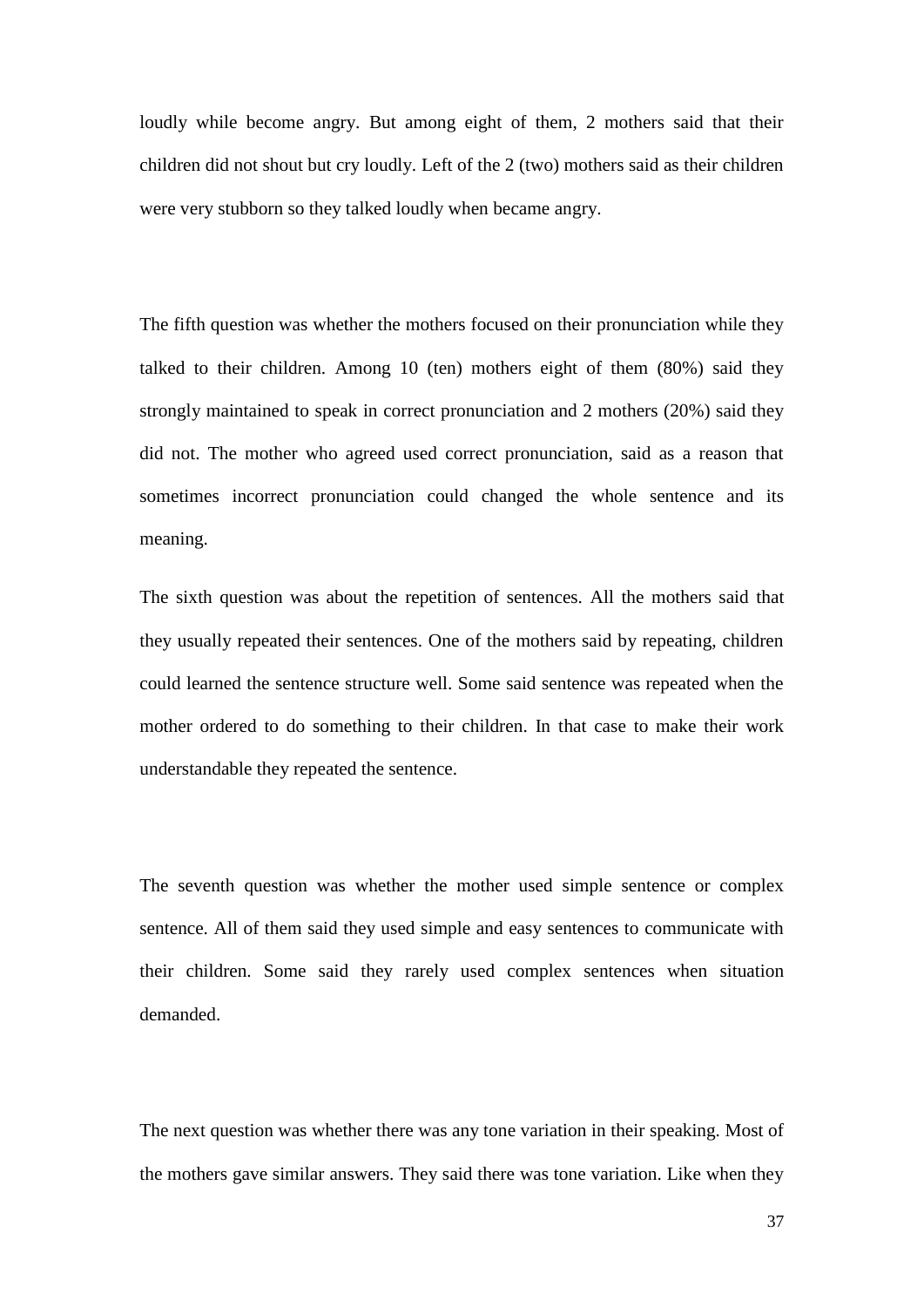talked they did in soft tone. Again when they described about any ferocious animal they used a little bit high tone to give more emphasis on that animals characteristics. Similarly they used "very good", "bravo" etc in various tone to show their excitement.

The ninth question was how they described anything to their children. Few mothers said that children liked to pay attention on those things which could be described by interesting way. They generally used adjectives. For example when they described about any objects like 'ambulance toy' they described its colour, how was used.

The tenth question was about how the mothers praised or encouraged their children. Most of the mothers answered that they always tried to praise their children when they did anything good. Some of them mentioned that they also encouraged them by clapping hands and said they were doing well. Even if they failed to do they said that they were doing correctly but need to do better in future. For an example one of the mothers said that when she found her child cannot match the puzzle correctly, she encouraged her child by saying that everything was perfect only one puzzle was placed wrong.

The final question was about their opinion whether every mother should speak consciously with their children or not. They strongly replied yes that every mother should speak consciously and in standard Bangla language with their children.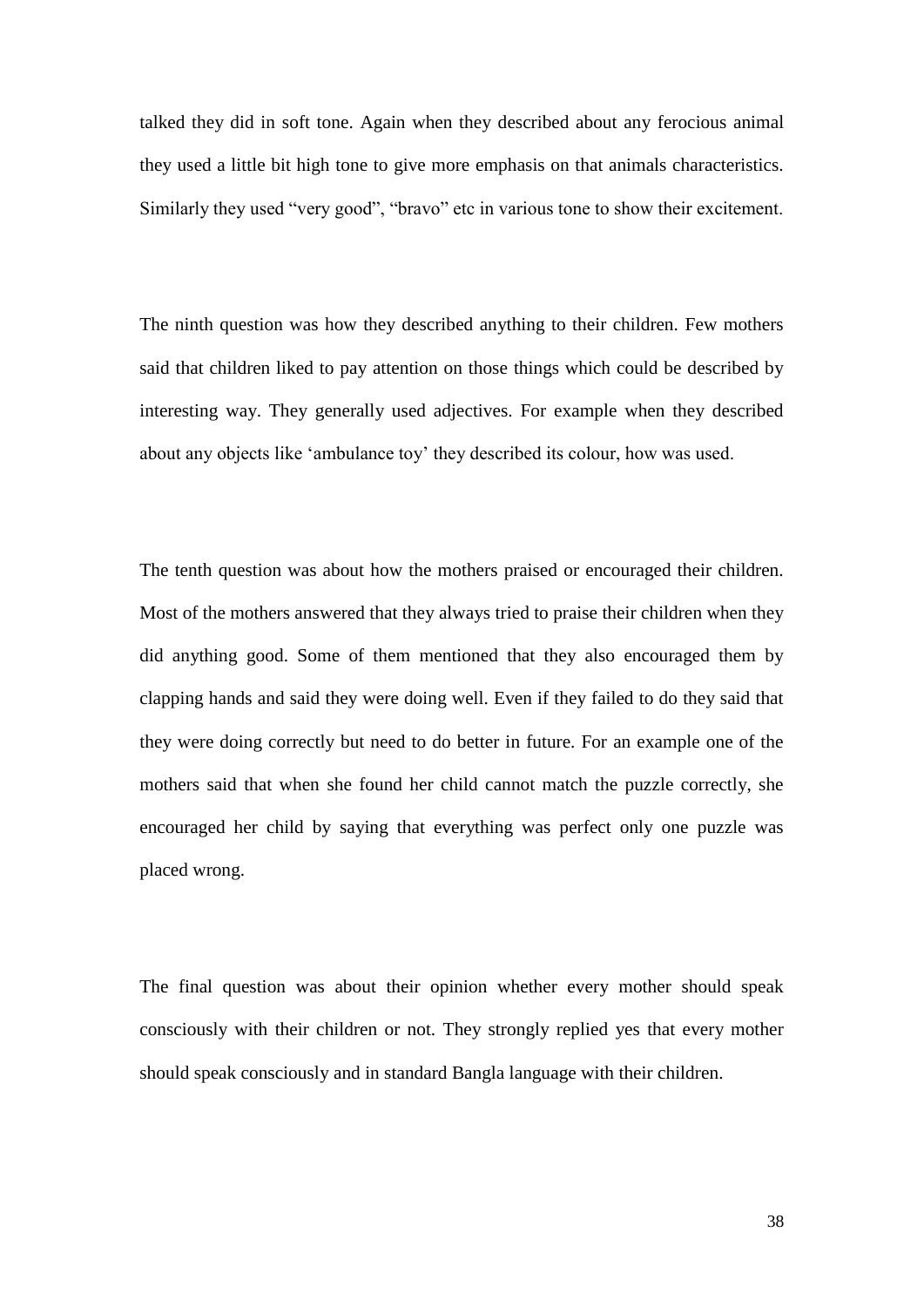#### **4.2 Questionnaire for the working mothers**

This section of the dissertation had discussed about the questionnaire of working mothers. Here the main focus was to find out whether the working mothers get any language differences in their children. As mentioned that it was not possible to take interview of caretakers therefore through working mothers' interview the differences of language in children were finding out. From the total mothers 7 (seven) working mothers were interviewed for this part.

The first question was whether the mothers found any language differences in their children. Among 7 (seven) mothers 6 (six) of them (86%) replied that they found differences. Some of them also said that they found that their children most of the time used dialect at home and outside also. One of the rest mothers said that she sometimes found her child to speak in dialect and sometimes found to speak in standard Bangla language.

The second question was what kind of differences they found. From the total 7 (seven) working mothers 7 (seven) of them (100%) said that they found that their children used doing words (verbs) in dialect. For an example 'khaiso', 'korsi' etc. Few also mentioned that their children speak in dialect as well. Like ‗ami ki kaaj ta kortam, ma?'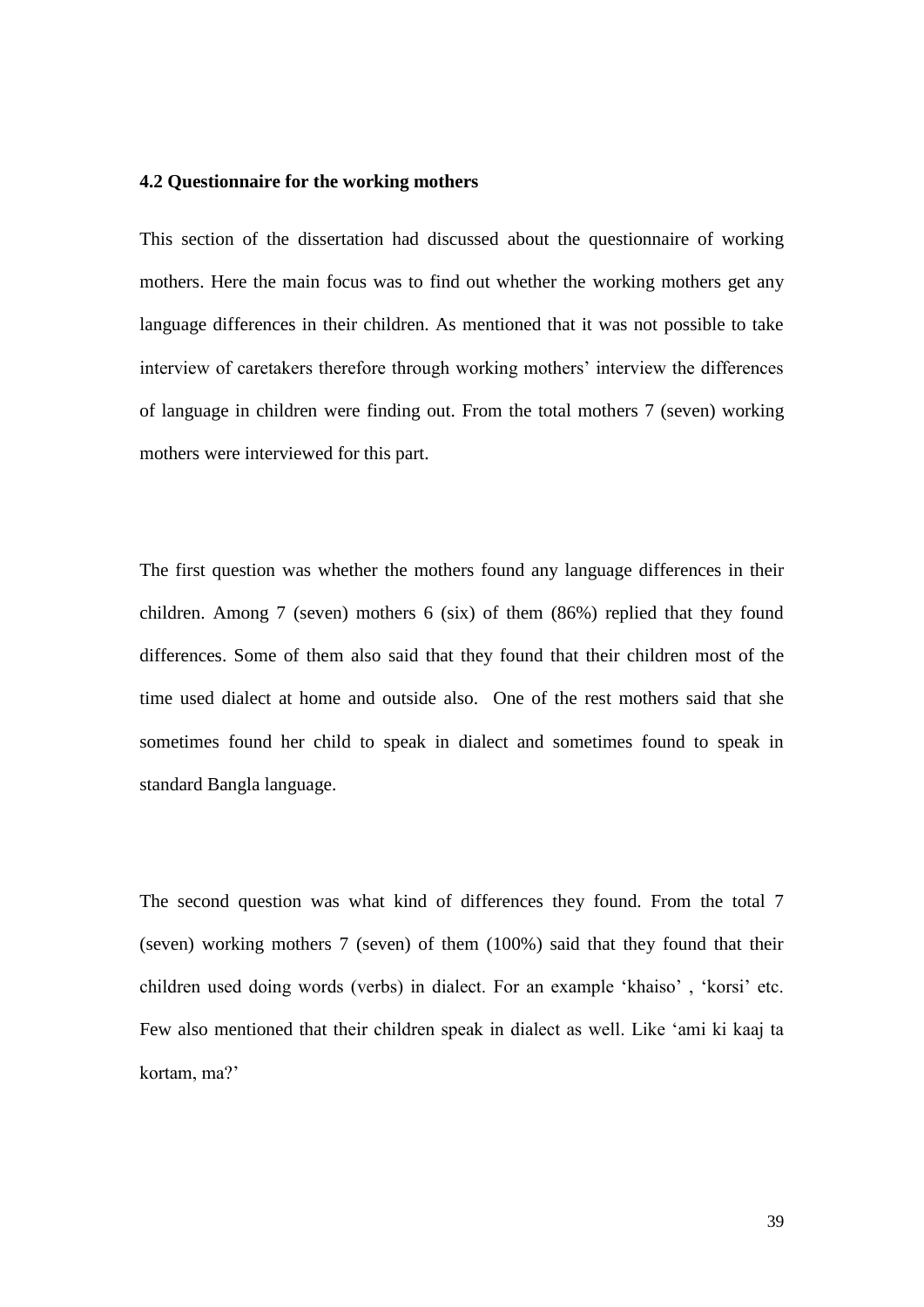The next question was whether their children spoke loudly when they become angry. Among seven mothers all of them (100%) replied yes. They said when their children became angry or they did not want to do the work they became to shout or speak loudly.

The fourth question was whether they frequently used negative sentences or not. 5 (five) of the mothers (71%) said yes. They said whenever they asked to do something their children said no. Even when they expressed their negative opinion they directly said it in a negative way. On other hand 2 (two) of the mothers (29%) replied that they found their children to used negative sentence but not frequently. They said that their children only use negative sentences while they do not feel to do that work.

The fifth question was do their children used any slang words while speaking. Among 7 (seven) mothers, 5 (five) of them (71%) said that sometimes they used slang words while playing. They also gave an example like their children said 'chagoler baccha', ‗shoitaner baccha'. Among five mothers, one of them mentioned that when her child watched any action movies or action cartoons he especially used slang words for the villain characters. On other hand rest of 2 (two) mothers (29%) gave different answer. They said that their children very rare used slang words. As a reason they mentioned that their caretakers are girls of 13-15 years aged and have passed primary level of education. Therefore they helped their children not to used slang words in any situation.

The sixth question was whether their children were co-operative with other children while they play. Among the mothers 3 (three) of them (43%) replied that they were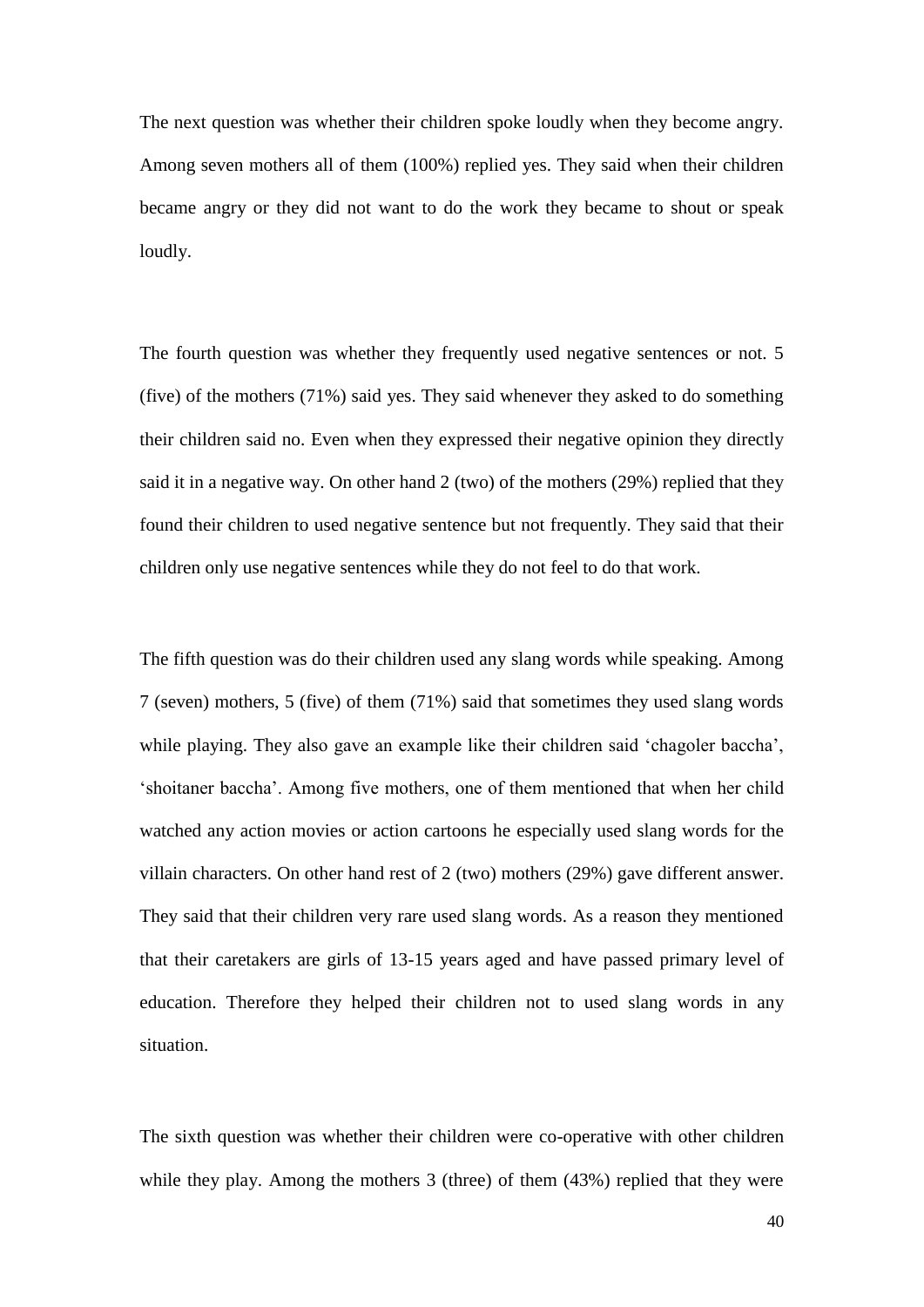co-operative but it depends on their mood. On other hand 4 (four) mothers (57%) said they were not that much co-operative rather became angry if other children touch their toys.

The seventh question was whether they found mistakes in pronunciation frequently in their child's language. From the total mothers 3 (three) of them (43%) found pronunciation mistakes frequently in their children. Some of them also found that their children mispronounced very simple daily words like ‗bisana' (bichana/bed), ‗fani' (pani/water) regularly. Rest of the 4 (four) mothers (57%) replied they did not find mistakes frequently but sometimes found which was very rare.

The final question was whether the mothers think that the language of caretakers influenced their children's language. Among 7 (seven) mothers, 5 (five) of them (71%) said as their children spent most of the time with the caretakers so their language style influenced on their children. Rest of the 2 (two) mothers (29%) said they were not that much sure because their children went to school and they might learn from their school friends as well.

# **4.3 Findings from observation**

This section of the dissertation had discussed about the findings that done on children through observation.

#### **Variation in doing words (verb)**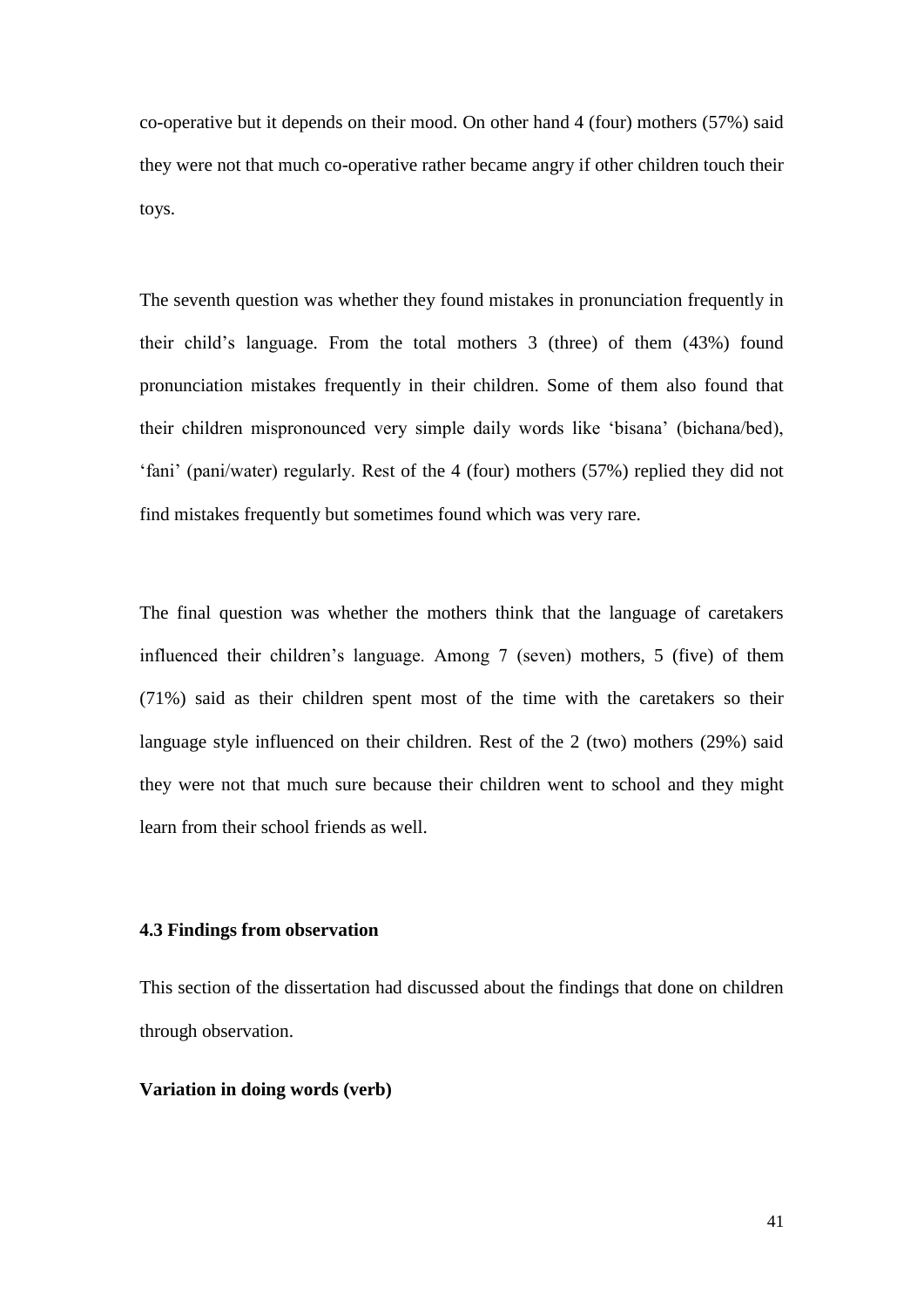Here the following table will show the different way of speaking of doing words by children.

| <b>English</b> | <b>Standard Bangla</b> | <b>Dialect</b>   |
|----------------|------------------------|------------------|
| Have Eaten     | kheyechi               | khaisi / khamuna |
| Say            | bolo                   | bolso            |
| Move           | shoro                  | horo             |
| Going          | jacchi                 | jaitasi          |
| Doing          | koro/korechi           | kortasi          |
| Work           | kaaj                   | kaam             |

**Table-1-** Same working words used by children in Standard Bangla and in dialect

From the above table it shows the use of variation of same words by children. Here during the observation some children were used this words in standard bangla and some used in dialect.

# **4.4 Variation in way of speaking**

In this part of the dissertation had discussed how the children who were brought up by mothers and those by caretakers used different ways of speaking in same situation.

# **4.4.1 Standard language vs. Dialect**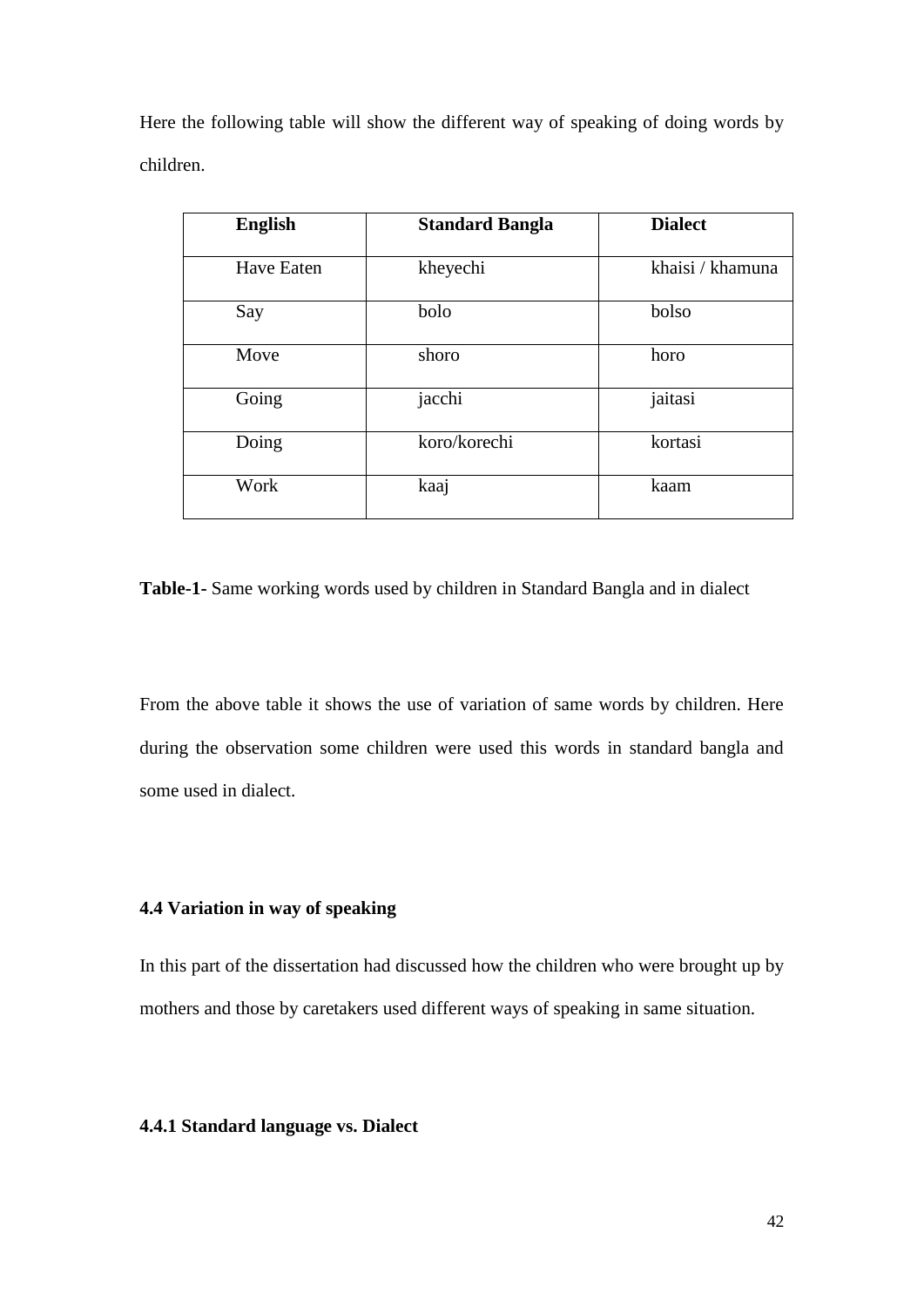During observation children were found speaking in standard Bangla those were brought up by mothers. Like "amake khelata bujhia dao." On other hand children those were brought up by caretakers were found speaks in dialect. Like "tomra khelata" bujhtesona." Therefore there was language variation among children's way of speaking.

#### **4.4.2 Order vs. Request**

As mentioned earlier that the survey of the children was done while they were playing on playground. Therefore when they were, playing the variation of their speaking was found. Children those were brought up by mothers were found to request others in the playground. For example one child request other child like "apu ami ki tomar khelna ta nite pari?" Whereas, children those were brought up by caretakers were found to ordered other children. For example among the children two of them ordered others as "ai amake ball ta dao."

## **4.4.3 Encourage vs. Discourage**

When they were playing sometimes one of them might not play well. Therefore children those were brought up by caretakers they had some tendency to discourage other children by saying that they cannot play. For example "tumi to kheltei parona." But among of them those children were brought up by mothers they were different. They trying to encouraging others. Like "tumi kintu parcho, dekho tomar ball kora hocche."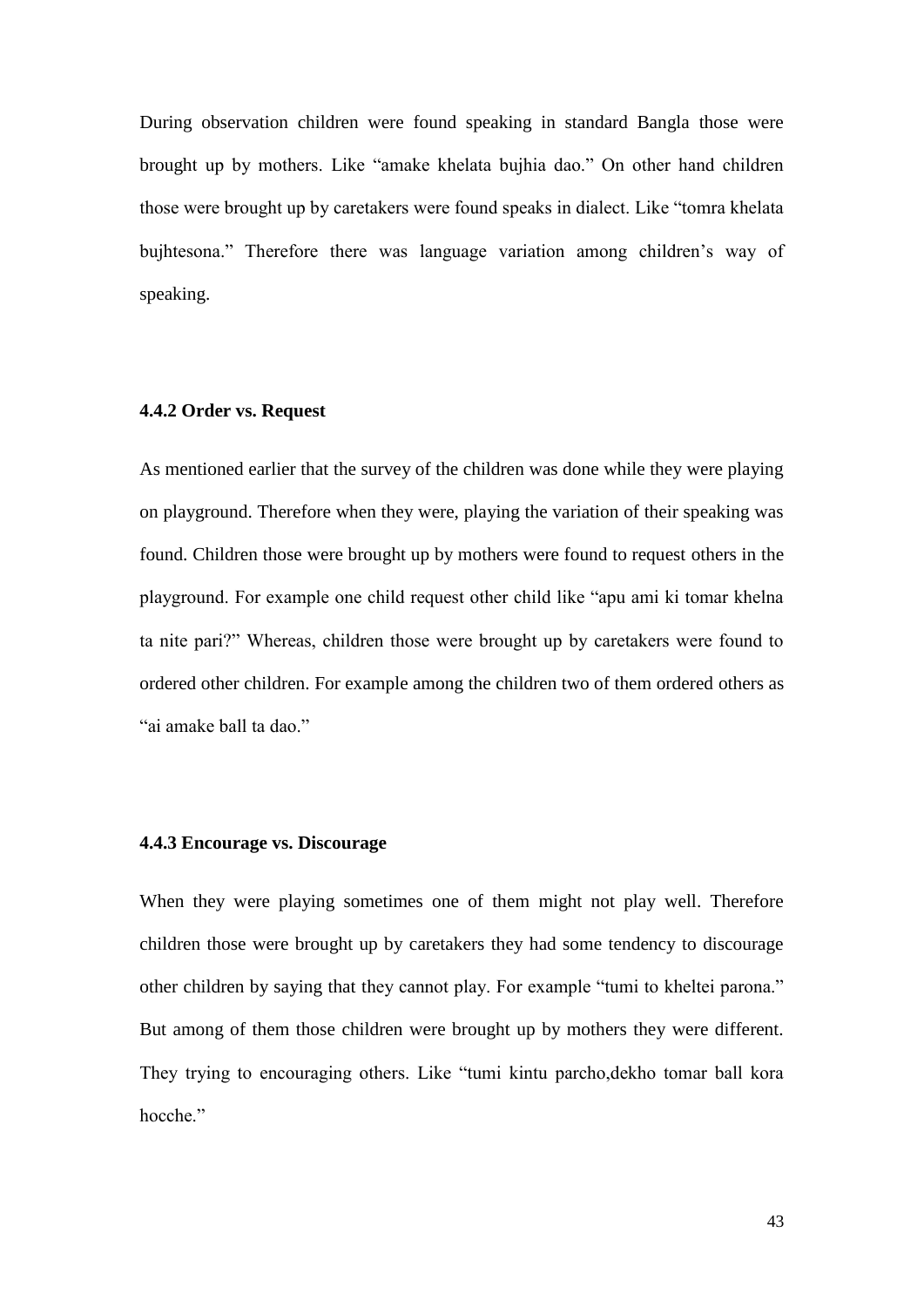#### **4.4.4 Threaten vs. Silent**

Threaten was one of the important behaviour found among children's those brought up by caretakers. During the playground while the children were playing sometimes few of them threaten others for giving their toys. Like "tui amake tor laal garita na dile tor gari venge felbo." On other hand it was found a total opposite picture among the children who were brought up by mothers. They were found remain silent or started to cry by threatening.

#### **4.4.5 Truth vs. Lies**

While surveying it was a common observable fact that most of the children were found lying. But those children were brought up by caretakers they lie very often. They sometimes taken away others toys but avoided to tell the truth. Whereas children those were brought up by mothers were trying to tell the truth and avoid lies.

#### **4.4.6 Fighting mood vs. Friendly mood**

There were also some differences in their language mood. Among those children few were always in fighting mood. Like "tui amake na dile tore akta mair dimu." On other side few were very friendly. They tried to play in together. In this point it was quite different in the sense that especially boys were in fighting mood than the girls. It was rare to saw any girl in fighting mood rather the girls were in friendly mood most of the time.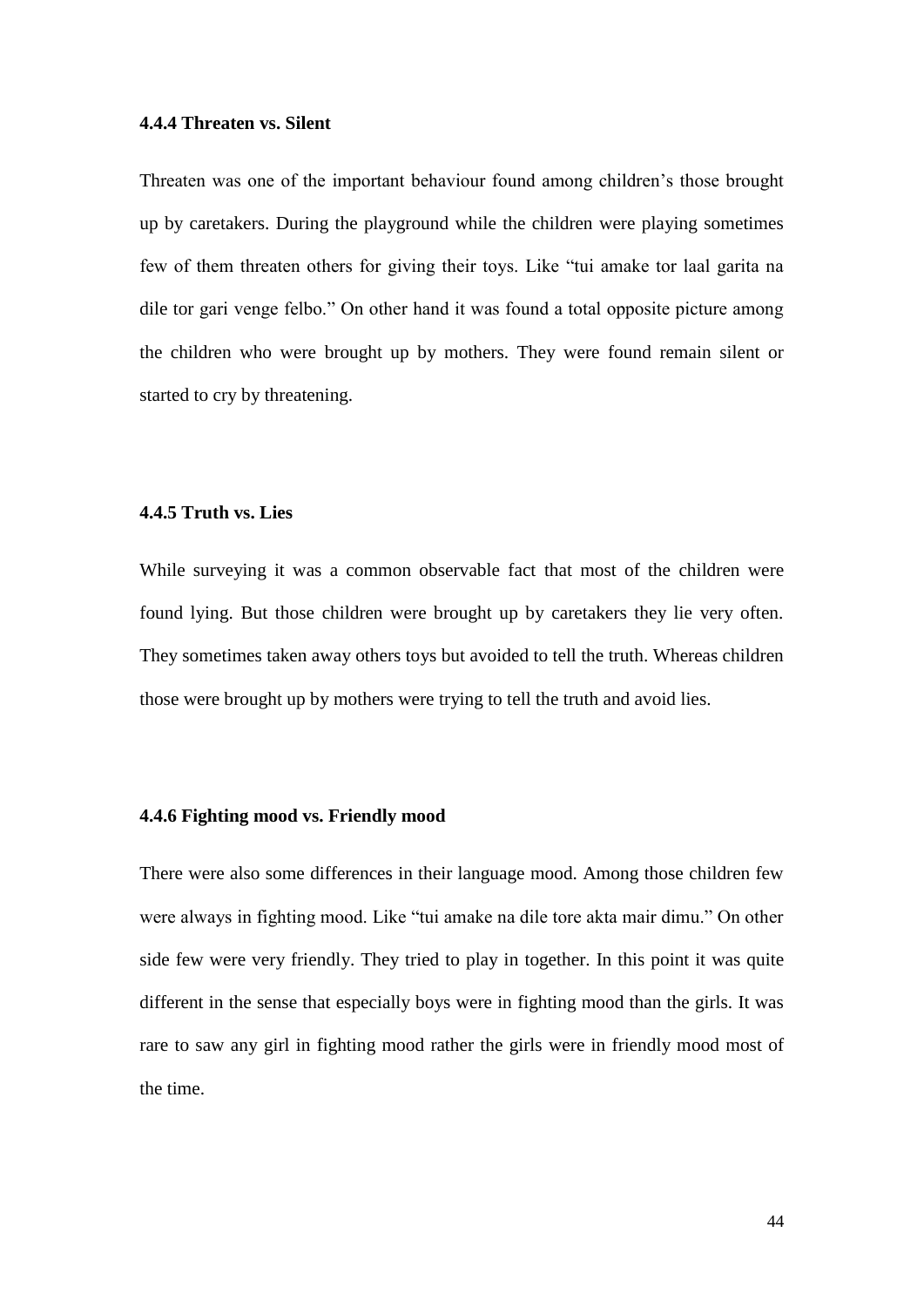#### **4.4.7 Underestimate vs. Overestimate**

During observation upon the children it was very common scenario that especially some girls those were brought up by caretakers were always trying to underestimate other children. For example few of them feels they wear better dressed and have fancy dolls than others. Whereas children those were brought up by mothers they did not underestimate others. Rather their way of speaking was quite different. Like sometimes they said to others that like them other also dressed well.

#### **4.4 Overall Findings**

In this part the overall findings of mothers' interview and children's observation was discussed. In first steps the housewife mothers said that they were very much concern while speaking to their children. They always tried to speak in standard Bangla language. But working mothers mentioned that they found their children do not speak in standard Bangla rather in dialect. Therefore in second steps in children observation part it was found that children those were brought up by mothers speaks in standard Bangla whereas children those were brought up by caretakers speaks in dialect.

Again housewife mothers never discouraged their children rather encouraged them. But working mothers said they found their children to discourage others. They also found that sometimes they were not co-operative to other children. In second steps it was found that some children always discouraged others and also in fighting mood. On other hand some are encouraged and in friendly mood.

In first steps in questionnaire portion housewife mothers said they always tried to teach their children how to speak in a proper and polite way in different situations.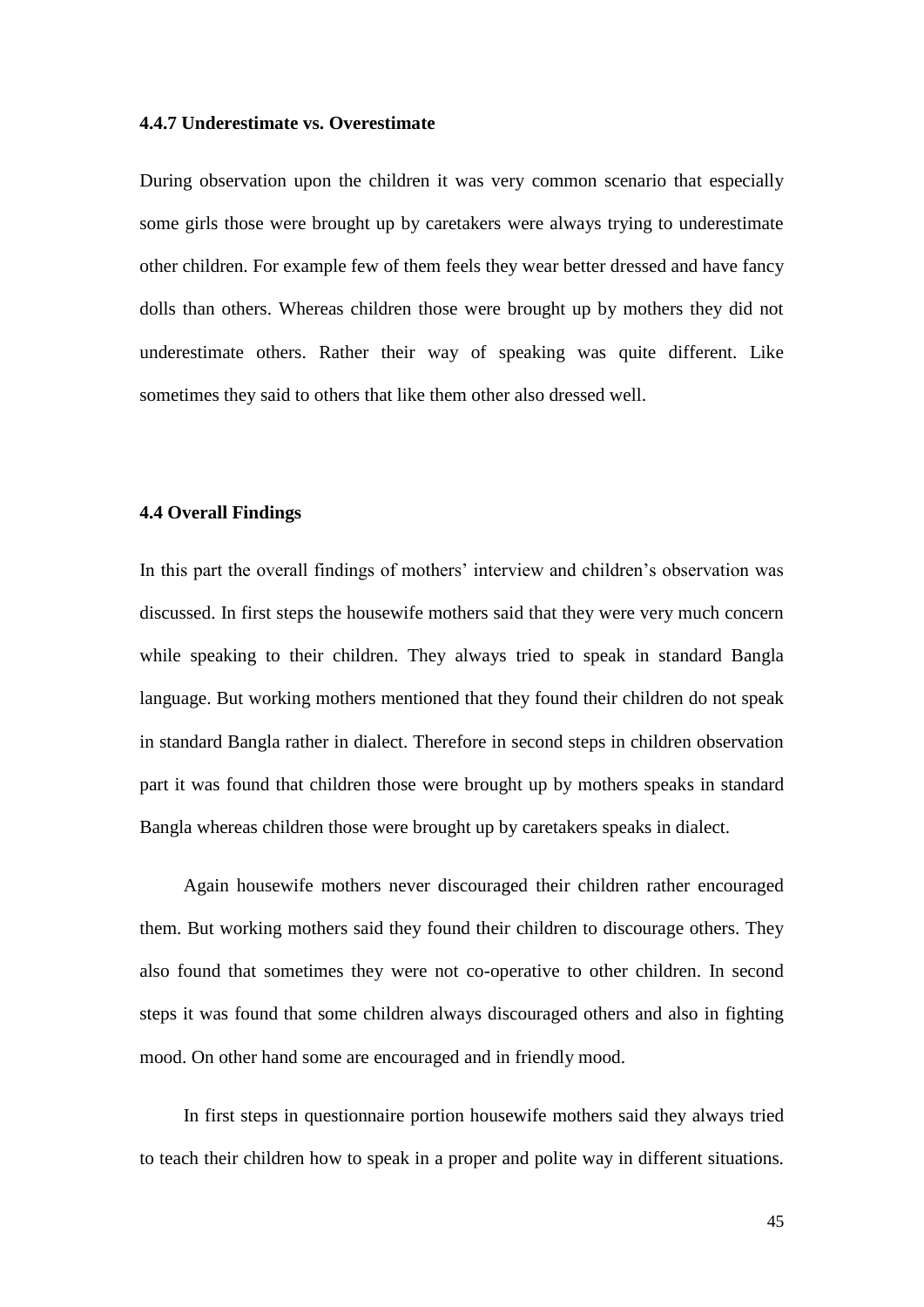They also teach their children how to talk with elders with respect and softly. Similarly while discussing second steps it was found that few children do request to others while playing in the playground. But working mothers said that they found their children to order others than speaking softly and always tried to fight if situation aroused.

In order to compare and contrast the interview of housewife mothers and working mothers and observation of children it showed that there was language difference in children. Based on the above information and from findings it showed that mothers always spent a lot of time to communicate with their children. They gave more concentration on their pronunciation, speaking style, how to talk politely etc.

#### **4.5 Answer to the central research questions**

This part mainly discussed about the final findings of the central research questions.

# **1. Is there any difference in language of children those brought up by mothers and those by caretakers? If, what are those differences?**

After the analysis it was found that there was language differences between children those were brought up by mothers and those were by caretakers.

Through overall observation it was found that children those were brought up by mothers they generally speak in standard Bangla language and very rare use daily words in dialect. But the children those were brought up by caretakers speak in dialect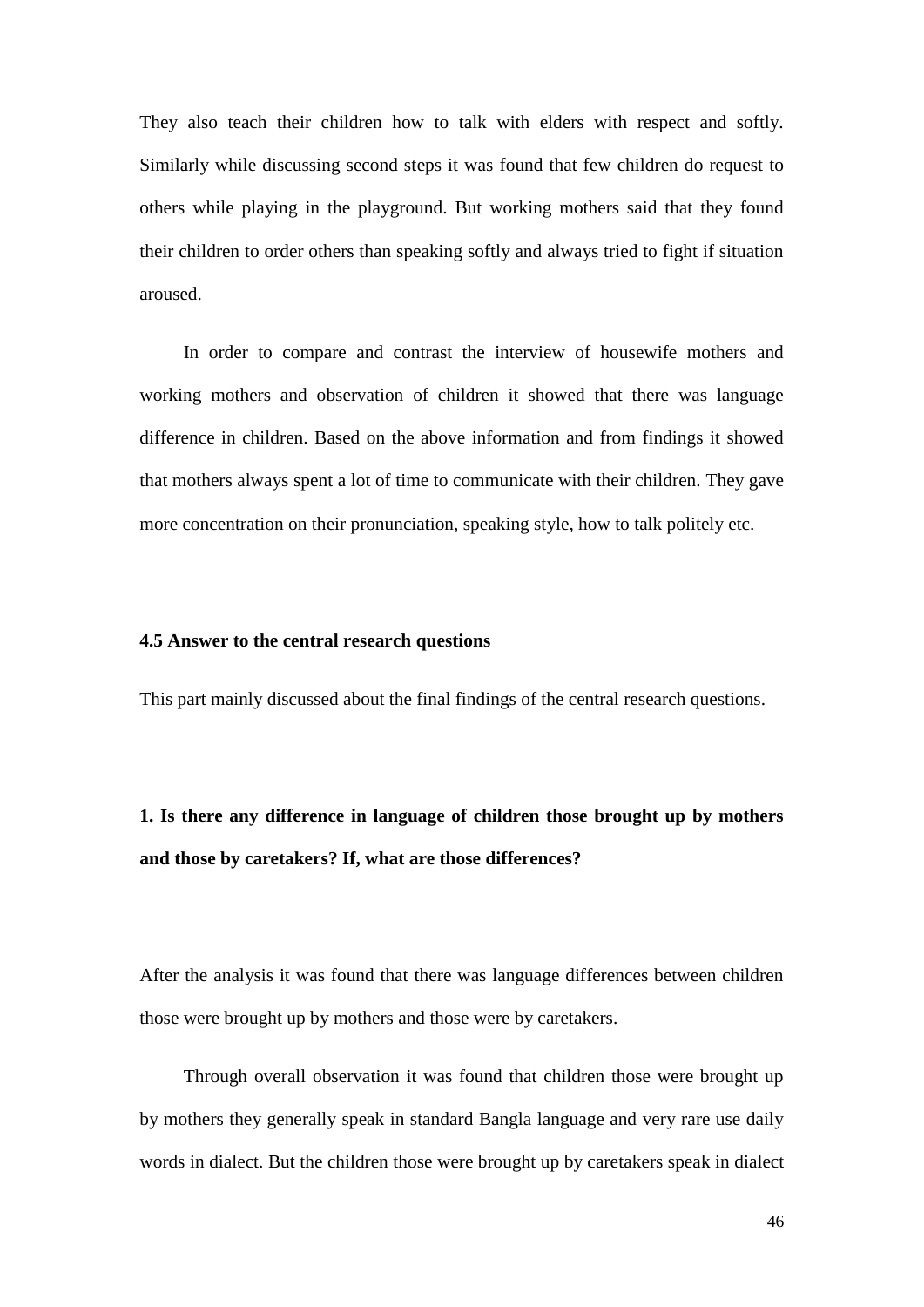both inside and outside their home. They usually used doing words (verb) in dialect. It was also noticed that there was difference in using of their language in similar situation. Like in playground those children were brought up by mothers they used to request other children if needed something. They also encouraged others and speak the truth. Moreover they used to remain silent and more or less friendly to their friends. But children those were brought up by caretakers they ordered others and also underestimate them. They were always in fighting mood and discouraged others while they played. Even they took others doll and tell a lie that they did not take and shouted upon them.

# **2. Do mothers follow any different patterns during communicate with their children?**

From previous studies, the researcher discussed the importance of mothers' language in their children's speech. In addition, the researcher mentioned that parents are children's first teachers and family becomes the first teaching place. Mothers are the only person who devoted their time for their children. A large amount of the mothers' time is dedicated to caring for their children from every side. Through the children's observation and mothers' interview it has already found that mothers are always conscious about their way of speaking to their children. Most of the mothers try to speak in standard language. They focus on their pronunciation, expression, descriptions of any objects.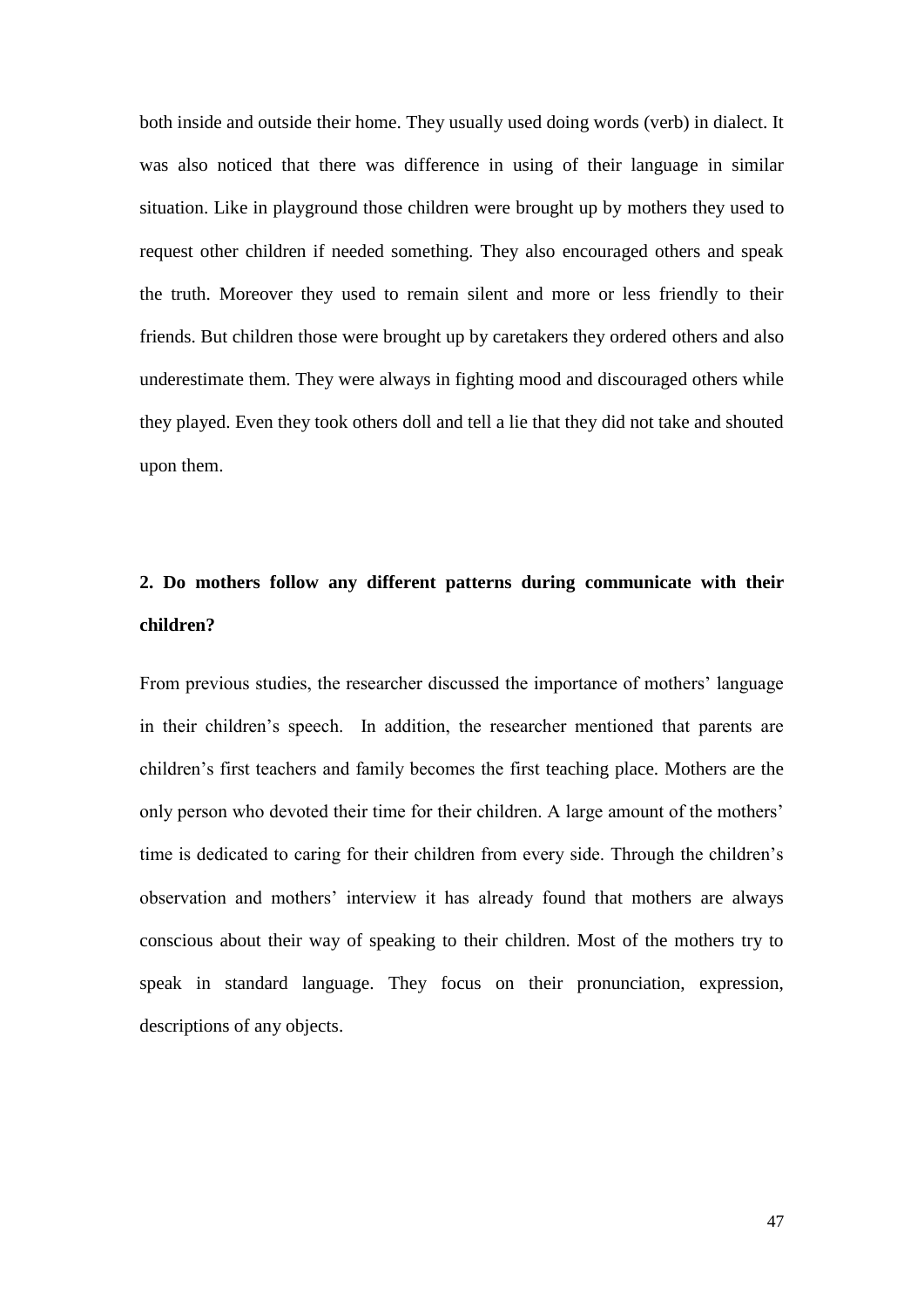# **3. Whose language and why influenced the children most in their language development?**

Input and interaction are crucial in children's language development. From the analysis and discussion part of the paper it has been found that the influence of language depends on the amount of quality time spends with the children. If the children brought up by their mothers than the mothers language influenced to the children's language development. But, if the children are brought up by caretakers than their language influenced to the children. It means that whoever the caretaker of the children is, used verbal input such as control, negative response, positive response and bad emotion, children would be influenced by their language, and then children use more similar output.

#### **4.6 Combined the findings with theories**

In Berstein (1971) code theory, he described that there is elaborated code and restricted code in language. In his theory of code, it has been described that syntax is formally more correct in the elaborated code than restricted code. From the above study and discussion it is said that children those are brought up by mothers used more correct syntax than the children who brought up by caretakers. Children those are brought up under mothers' supervision, their language is more accurate and speaks in standard language.

In his theory he also mentioned that in elaborated code reference is more open and clear but more implicit in the restricted code. Here in the findings some children were found more open and clear in their speaking. Whereas some were not that much descriptive in their way of expression.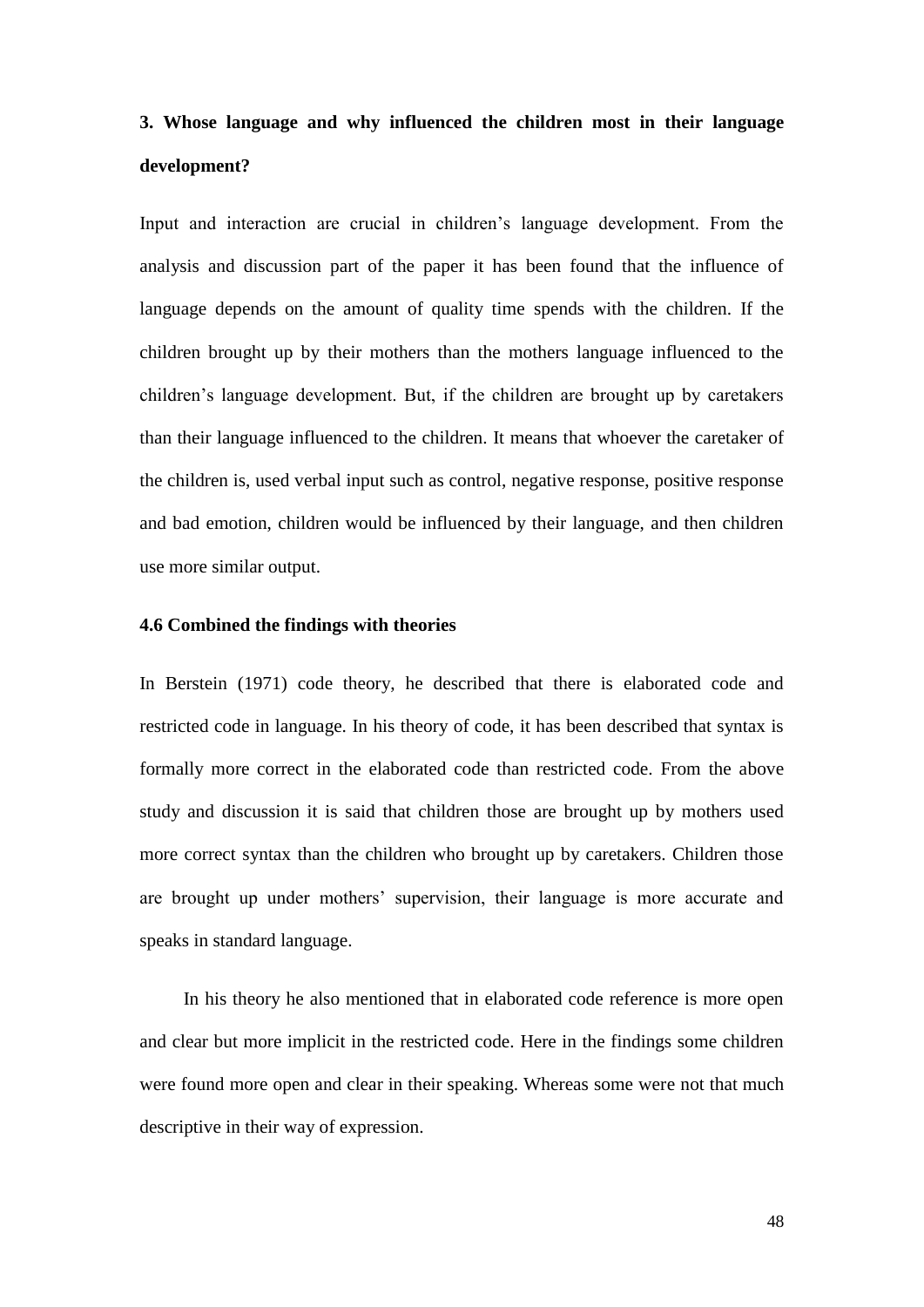Bernstein (1971) also mentioned that the elaborated code is used to convey reality and abstract ideas but restricted code conveys attitude and feeling. Here in the above discussion it has been found that children those are bringing up their mothers their ideas, way of expressing their thoughts is based on reality than of other children. Children those are brought up by caretakers they express their thoughts through their attitude, feelings. Like they shout loudly to dominate other children and sometimes they threat to others.

# **CHAPTER 5 – CONCLUSION**

### **5.0 Introduction**

This part of the dissertation had given an overall discussion of data analysis and findings of the study.

#### **5.1 Summary of the findings**

The objective of this study was to find whether there was any language difference among the children those were brought up by mothers and those by caretakers. From all the data collection and children observation, it can be said that the influence of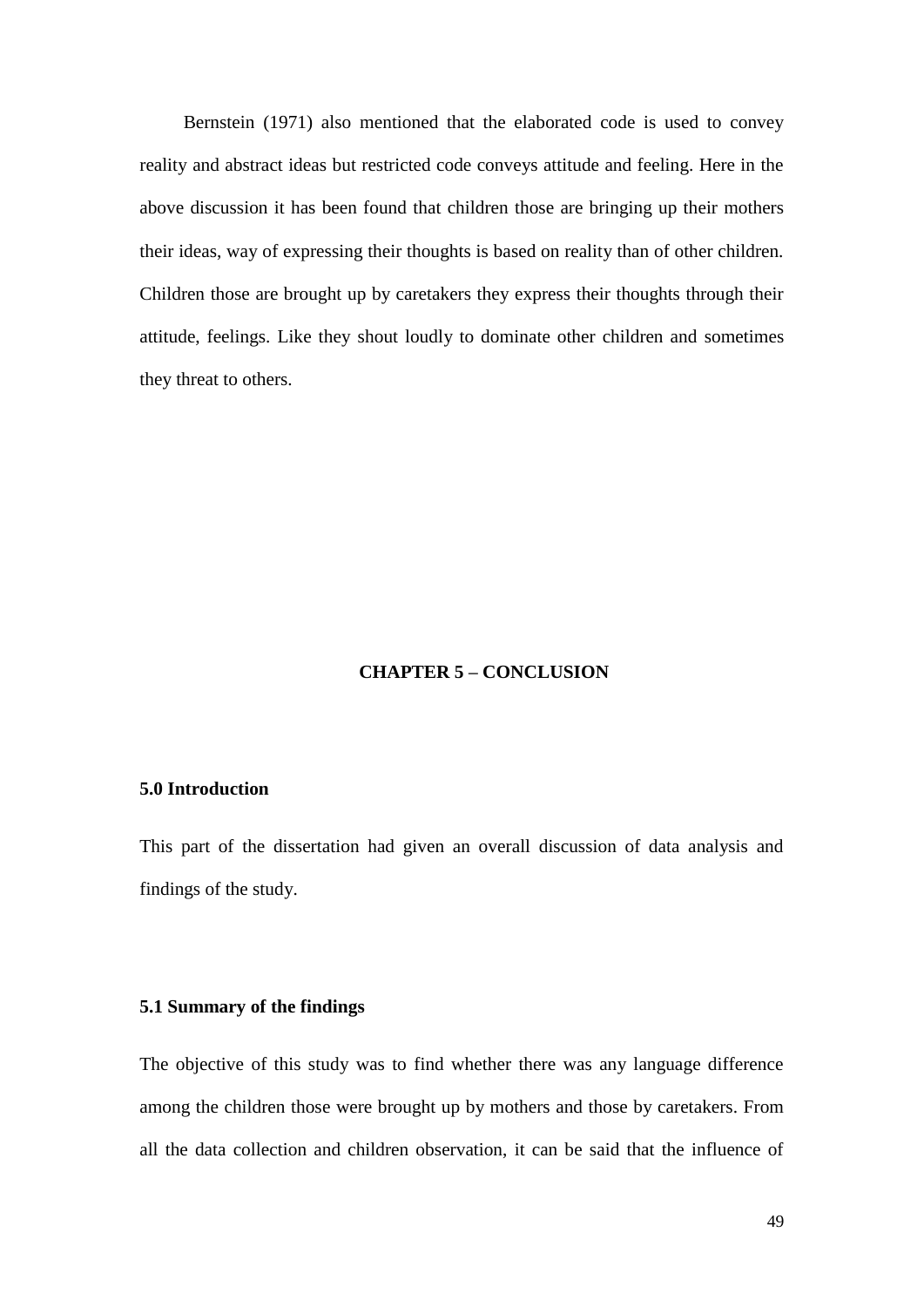mothers and caretakers speech put huge impact on children's first language acquisition. It was found from the observation of children that their languages were influenced from their different caretakers which affect their daily communication process. Children who were brought up by mothers generally spoke in standard Bangla language. Their use of words was also different and their presentation was polite and respected than the children who were brought up by caretakers. The survey was done on 14 children where 9 of them were brought up by mothers and 5 of them were brought up by caretakers. The result showed that there was a language difference among the children. There was also an exception found among two children those were brought up by some caretakers who were primarily educated. It was found that those primary educated caretakers used more polished and better language with the children. They tried to speak in standard Bangla language and also made correction to the children while they misuse language. It showed that an educated caretaker could also take good care as a mother of the children.

#### **5.2 Practical implication**

The information and data got from the study will be helpful for the mothers those are still unaware about the importance of proper language development of children in early stage of life. Moreover, the paper will help the parents and also other family members to be more conscious while communicate with their children. The paper will also enlighten the parents that language is a useful dictator of a child overall development and cognitive ability.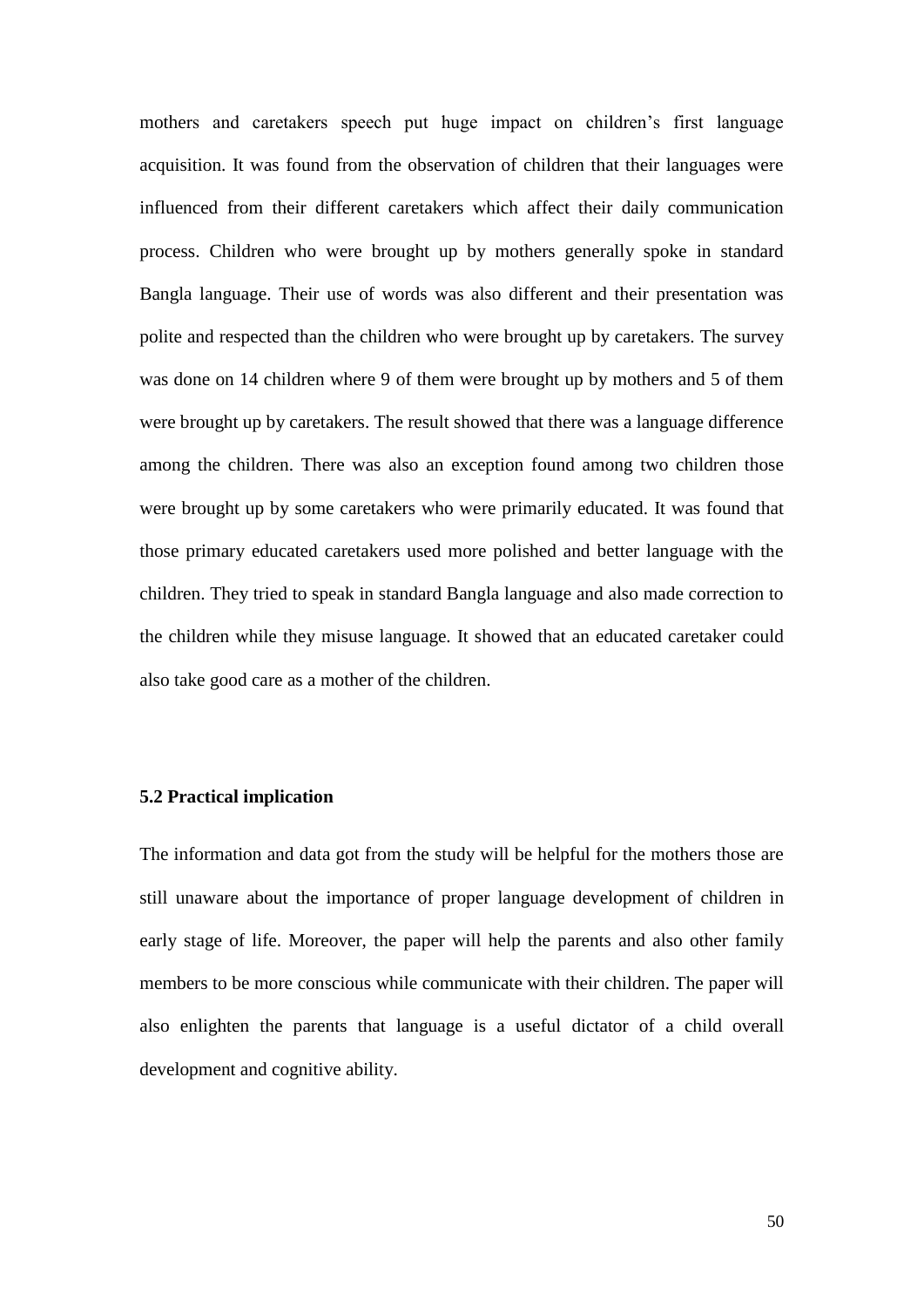### **5.3 Recommendations**

After completing surveys and analyzing the data the recommendations would be following

- Mothers should be more conscious during the language development of their children in early age.
- Though the caretakers are taking care of children still parents should help their children to overcome their mistakes in their language process.
- Parents should not use any negative verbal output in front of their children.
- Parents especially the mothers should trained caretakers primarily and give some basic instructions about their way of communication with the children.

#### **5.4 Conclusion**

Language development is a gradual process and reflects a child's cognitive capacities. Children expand their development of language by relating what they get from their parents, family members and from surroundings. Sherman (1971) often suggested that imitation serves to increase the child's language abilities, that is, that he learns about language through imitating it. Therefore parents and caretakers should be more conscious while communicating with the children because the children first learn from their home. Parents can help the children to recover from wrong pronunciation of their speech and can give a rich language environment to flourish their language development in proper way.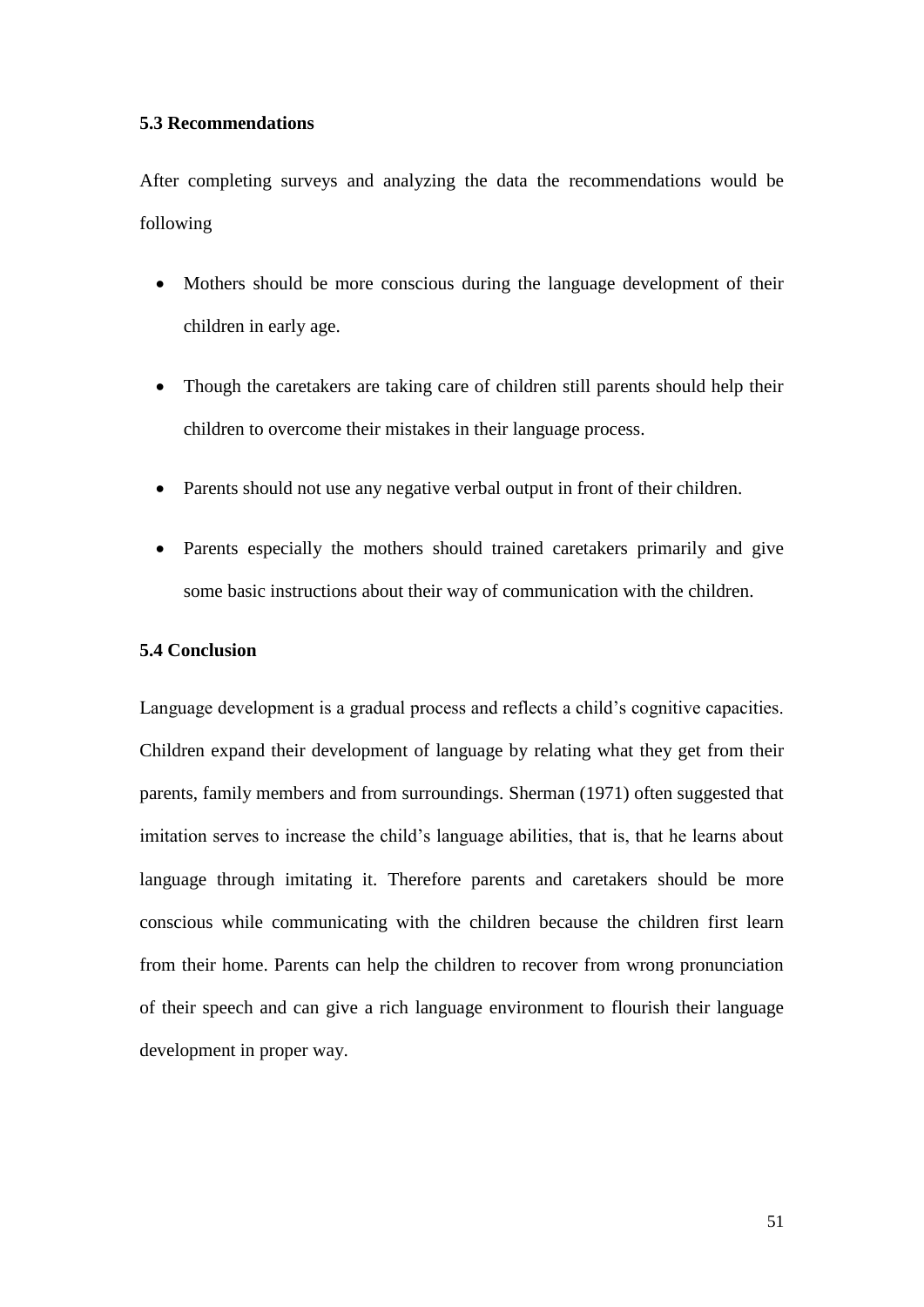## **References**

Bandura, A. (1989). Social cognitive theory. In R.Vasta (Eds.). *Annals of Child Development*, 6, 9-12. Greenwich, CT: JAI Press.

- Bernstein, B. (1971). On the classification and framming of educational knowledge. In M. Young (Eds.). *Knowledge and control* , 124-129. London: Collier-Macmillan.
- Bernstein, B. (1974). Class, codes and control I. In K. Paul (Eds.). *Theoretical studies towads a sociology of language*, 47-49. London.

Brown, R. (1973). A first language: The early stage. *Psycholinguistics*, 79-84.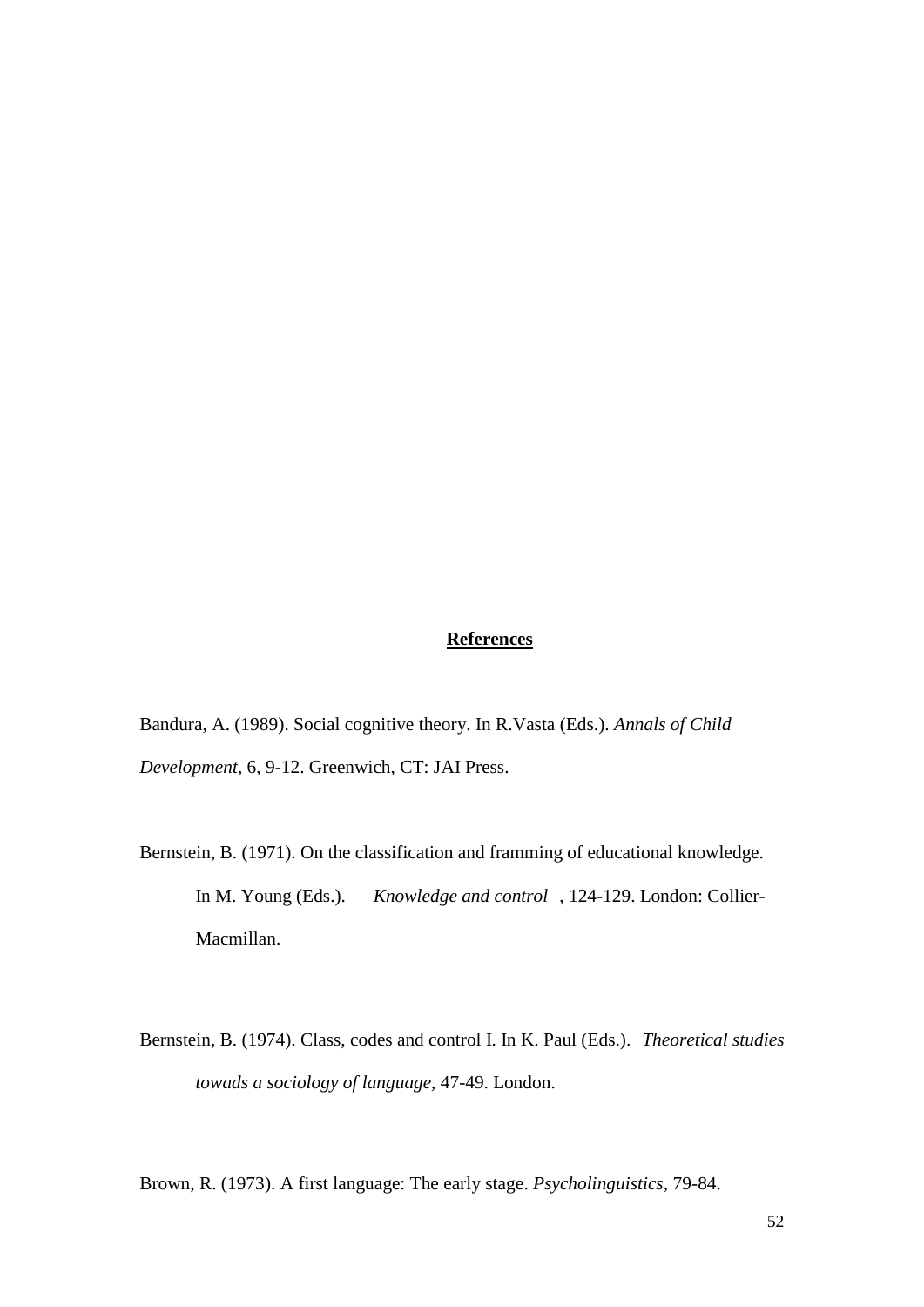Cambridge, MA: Harvard University Press.

- Brown, R. (1977). A first language. *Talking to children: Language input and acquisition*. New York, NY: Cambridge University Press.
- Bruner, J. S. (1975). The ontogenesis of speech acts. *Journal of Child Language*, 2, 1- 19. New York, NY: John Wiley & Sons Inc.
- Cazden, C. (1969). The acquisition of noun and verb inflections. *Studies of* c *hild language development*, 433-448. New York, NY : Academic Press Inc.
- Clark, E. (2003). *First language acquisition* . Cambridge, UK: Cambridge University Press.
- Clark, E. V. (1977). Strategies and the mapping problem in first language acquisition. In J. Macnamara (Eds.). *Language learning and thought*, 147-168. New York, NY: Academic Press Inc.
- Cross, T. (1977). Mothers' speech adjustments: The contribution of selected child listener variables. In C. Snow and C. Ferguson (Eds.). *Talking to children: Language inputt and acquisition,* 151-189. Cambridge University Press.
- Cruttenden, A. (1979). Language in infancy and childhood: *A linguistic Introduction to Language Acquisition*, 95-129. Oxford: University Press.

David, T. (1999). *Young childern learning.* London: Paul Chapman Publishers Ltd.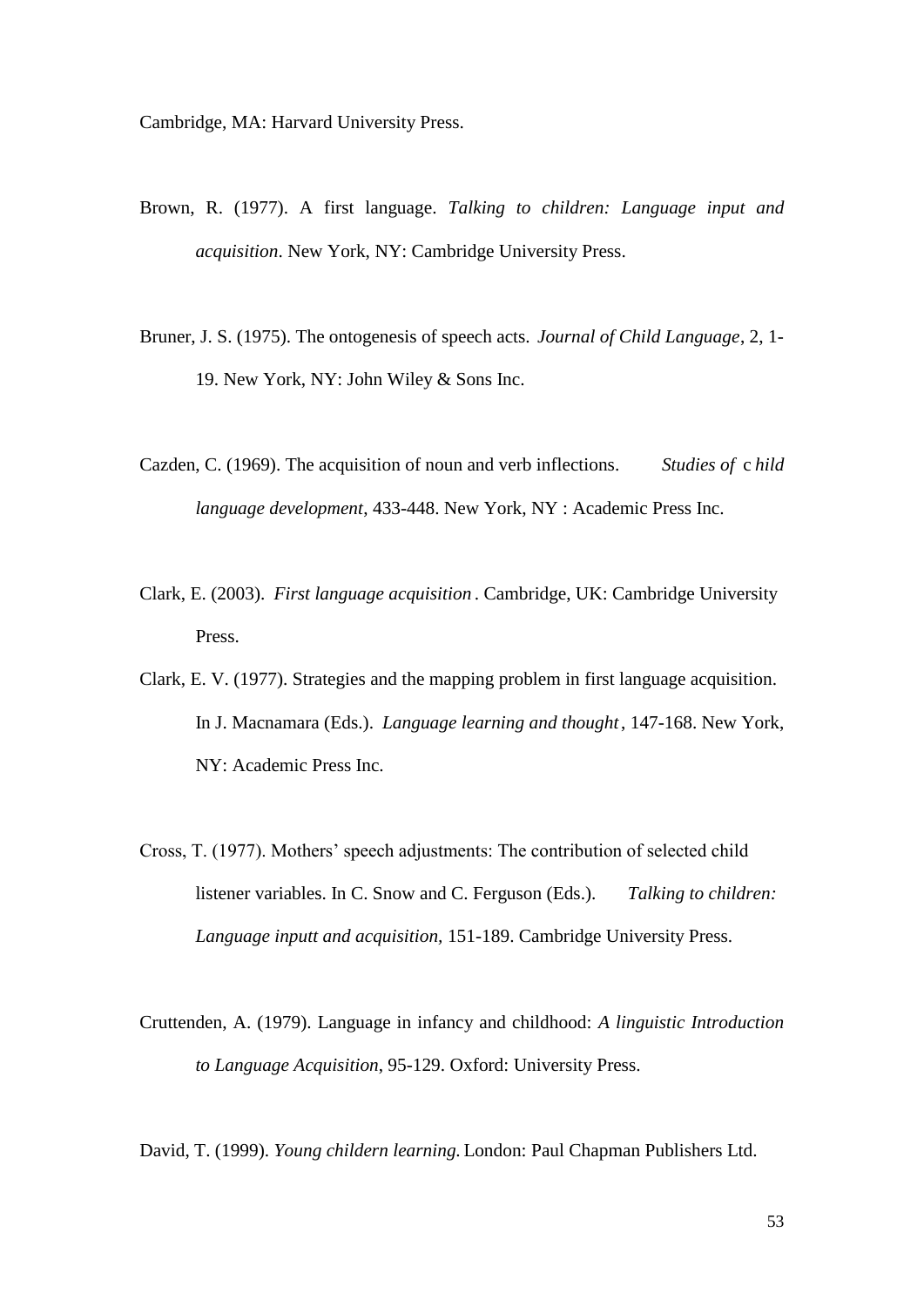- Ferguson, C. A. (1964). Baby talk in six languages. *American Anthropologist*, 103- 114.
- Fernald, A. and Morikawa, H. (1993). Common themes and cultural variations in Japanese and American mothers' speech to infants. *Child Development* , 64, 637-656.
- Garnica, O. (1975). Some prosodic and paralinguistic features of speech to young children. In C. Snow and C. Ferguson (Eds.). *Working Papers in Linguistics,* 89-109. New York: NY. Academic Press.
- Gleason, J. B. (2005). *The development of language* . New York, NY: Pearson Education Inc.
- Ginsberg, H. (1991). Mother-child conversation in different social classes and communicvative settings. *Child Development*, 782-796.
- Hoff-Ginsberg, E. (1991). Mother-child conversation in different social classes and communicative settings. *Child Development,* 62(4), 782-96.
- Hyams, N. (1986). *Language Acquisition and the Theory of Parameters*. Dordrecht: Reidel.
- Jamieson, D. (2007). Language development in young children. *Early childhood learning*, 2, 1.
- Kess, J. F. (1993). *Psycholinguistics*. Amsterdam: John benjamin Publishing Company.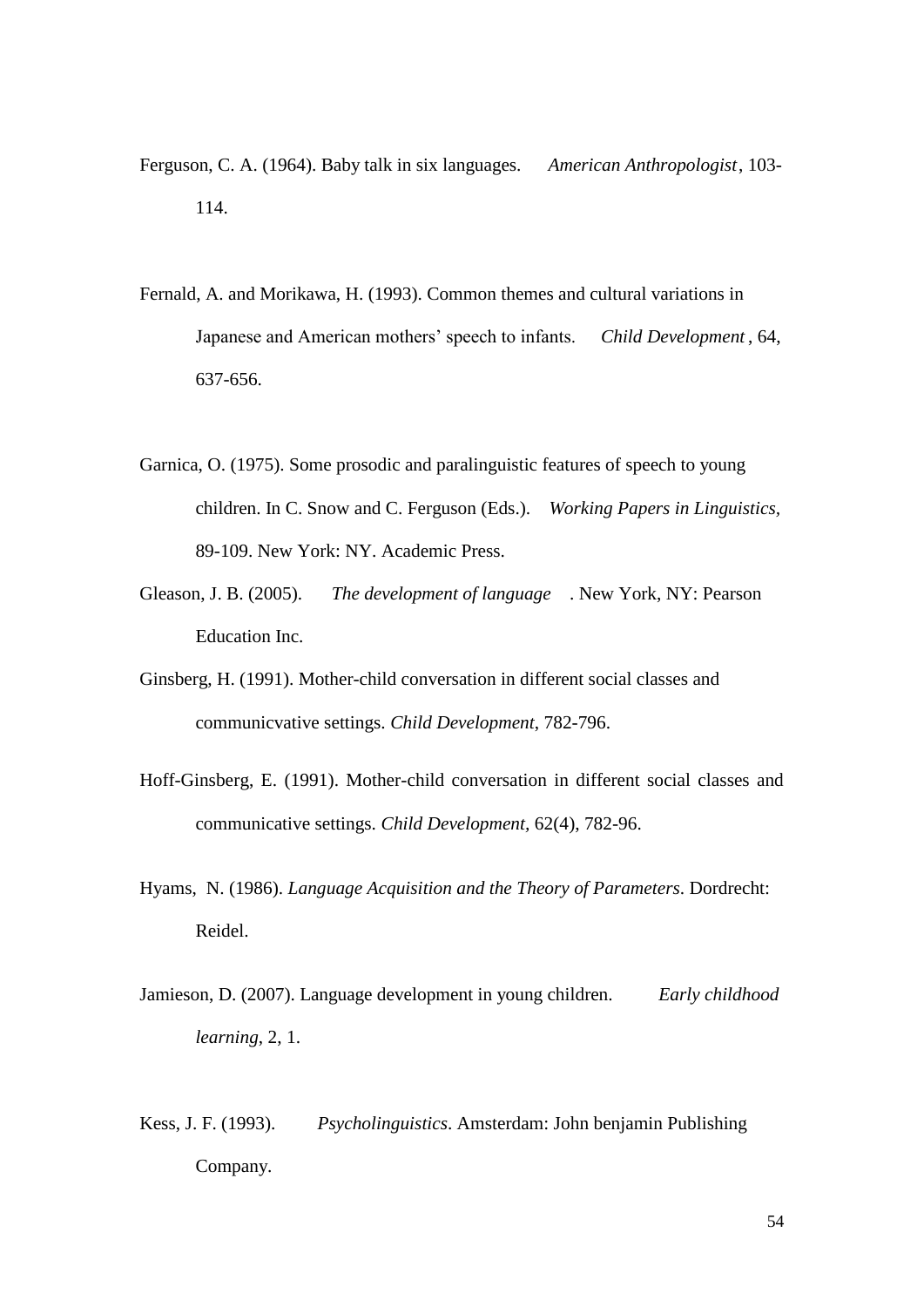- Labov, W. (1969). The logic of non-standard English. *Georgetown monographs on language and linguistics*, 22, 1-31.
- Lenneberg, E. G. (1966). The natural history of language. In Smith, R. and miller, G. R. (Eds.). *The genesis of language: A psycholinguistic approach, 104-106. Academic Press.*
- Lenneberg, E. H. (1967). *Biological foundations of language* . New York, NY: John Wiley.
- Lewis, M. and Wilson, C. (1972). Infant development in lower-class American families. *Human Development*, 112-127.
- Moerk, E. L. (2000). *The Guided acquisition of first language skills.* Stamford, CT: Ablex Pub.
- Nelson, K. (1973). Structure and strategy in learning to talk. *Monographs of the Society for research in Child Development*, 2, 38. Washington, D.C.: Georgetown University Press.
- Newport, E. (1975). A study of mothers'speech and child language acquisition. *Papers and Reports on Child Language Development* , 10, 111-115. Cambridge, UK: Cambridge University Press.
- Newport, E. L. , Gleitman, H. and Gleitman, C. R. (1977). Mother, I'd rather do it myself: Some effects and non-effects of maternal speech style. In C.E. Snow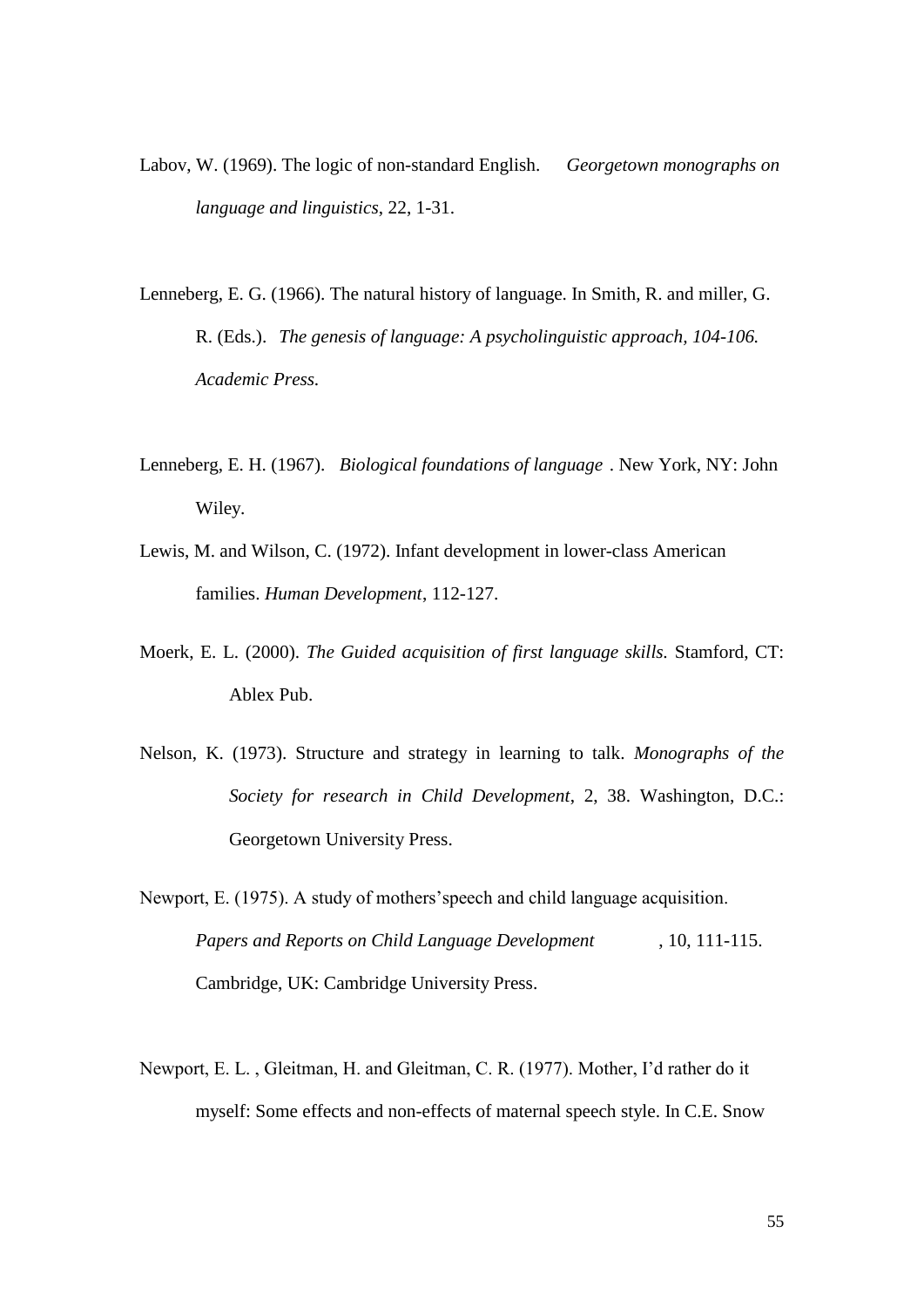and C. A. Ferguson (Eds.). *Talking to children: Language input and acquisition*, 46-55. Cambridge, UK: Cambridge University Press.

- Olson, S. L. (1986). Mother-child interaction and children's speech progress. *A longitudinal study of the first two years*. Merill-Palmer Quarterly 32(1), 1-20.
- Papousek, M. and Papousek, H. (1981). Musical elements in the infants vocalizations: Their significance for communication, cognition and creativity. In L. Lipsitt and C. Rovee Collier (Eds.). *Advances in infancy research* . 1, 163-224. Norwood: Ablex.

Pavlov, I. P. (1927). *Conditional Reflexes*. London: Oxford University Press.

- Philips, J. R. (1970). *Formal characteristics of speech which mothers address to their young children.* Johns Hopkins University.
- Piaget, J. (1954). The construction of reality in the child. *Language in infancy and childhood.* New York: NY. Basic Books.
- Piaget, J. (1960). Equilibration and development of logical structures. In J. M. Tanner and B. Inhelder (Eds.). *Discussions on child development* , 4, 98-115. New York, NY: International Universities Press.

Pinker, S. (1979). Formal models of language learning. *Cognition*, 7, 217-283.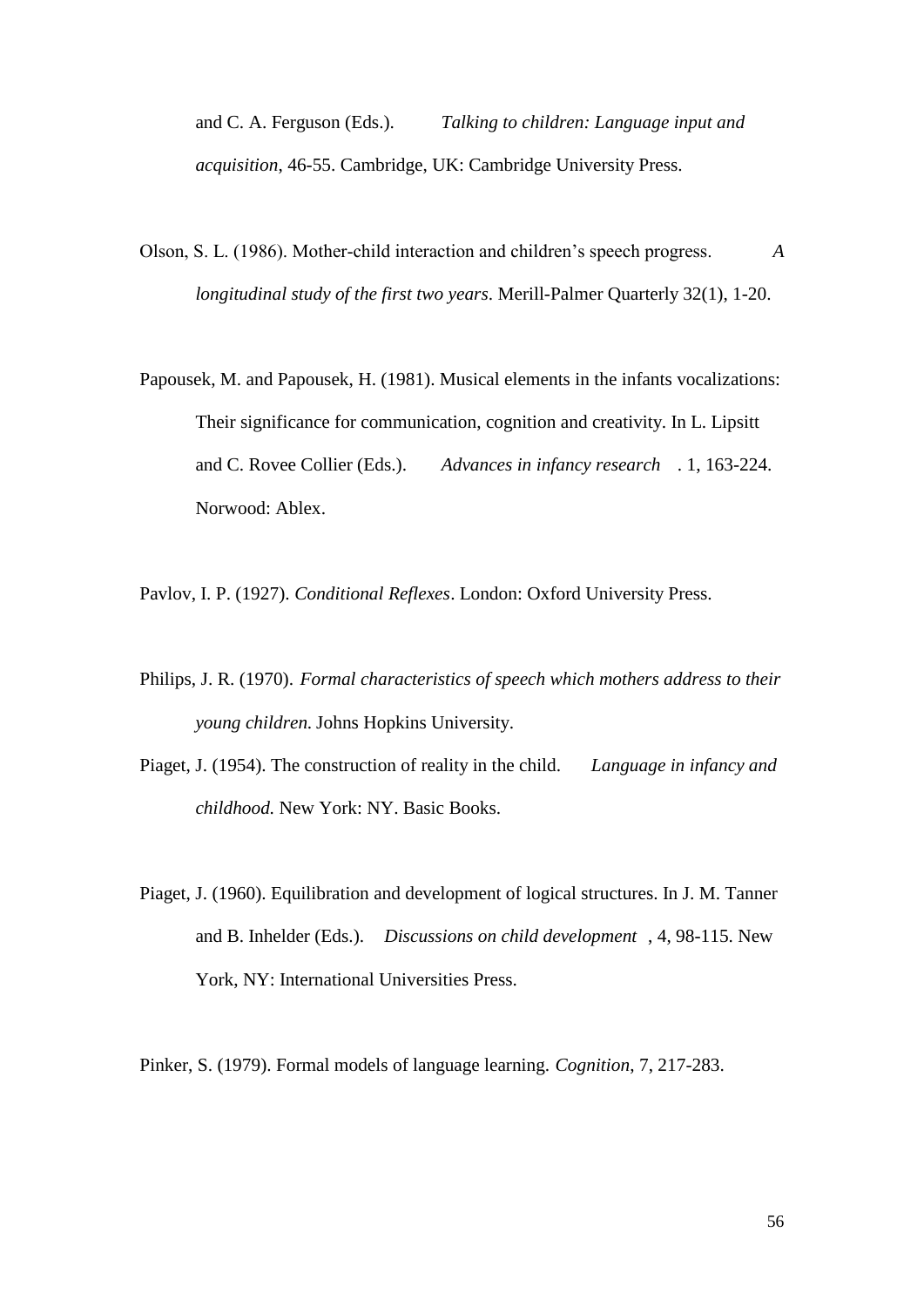- Richards, J., Platt, J. and Weber, H. (1985). Longman Dictionary of Applied Linguistics. Hong Kong.
- Sachs, J. and Devin, J. (1976). Young children's use of age appropriate styles in social interaction and role-playing. *Journal of Child Language*, 3, 81-98.

Scovel, T. (1998). *Psycholinguistics*. New York, NY: Oxford University Press.

Sherman, J. A. (1971). Imitation and language development. In H. W. Reese and L. P. Lipsitt (Eds.). *Advances in child development and behaviour*, 6, 239-272. New York, NY: Academic Press.

Skinner, B. F. (1938). The behaviour of organisms: An experimental analysis. Language in infancy and childhood. New York, NY: Appleton-Century-Crofts.

Skinner, B. F. (1957). Verbal behaviour. New York, NY: Appleton-Century-Crofts.

Snow, C. E. (1972). Mothers' speech to children learning language. *Child Development*, 548-565. Cambridge united Kingdom: Cambridge University Press.

- Snow, C. E. (1977). Mothers' speech research: From input to interaction. In C. E. Snow and C. A. ferguson (Eds.). *Talking to children: Language input and acquisition*, 31-49. Cambridge United Kingdom: Cambridge University Press.
- Stork, F. C. and Widdowson, D. A. (1974). *Learning about linguistics* . London: Hutchinson Ltd.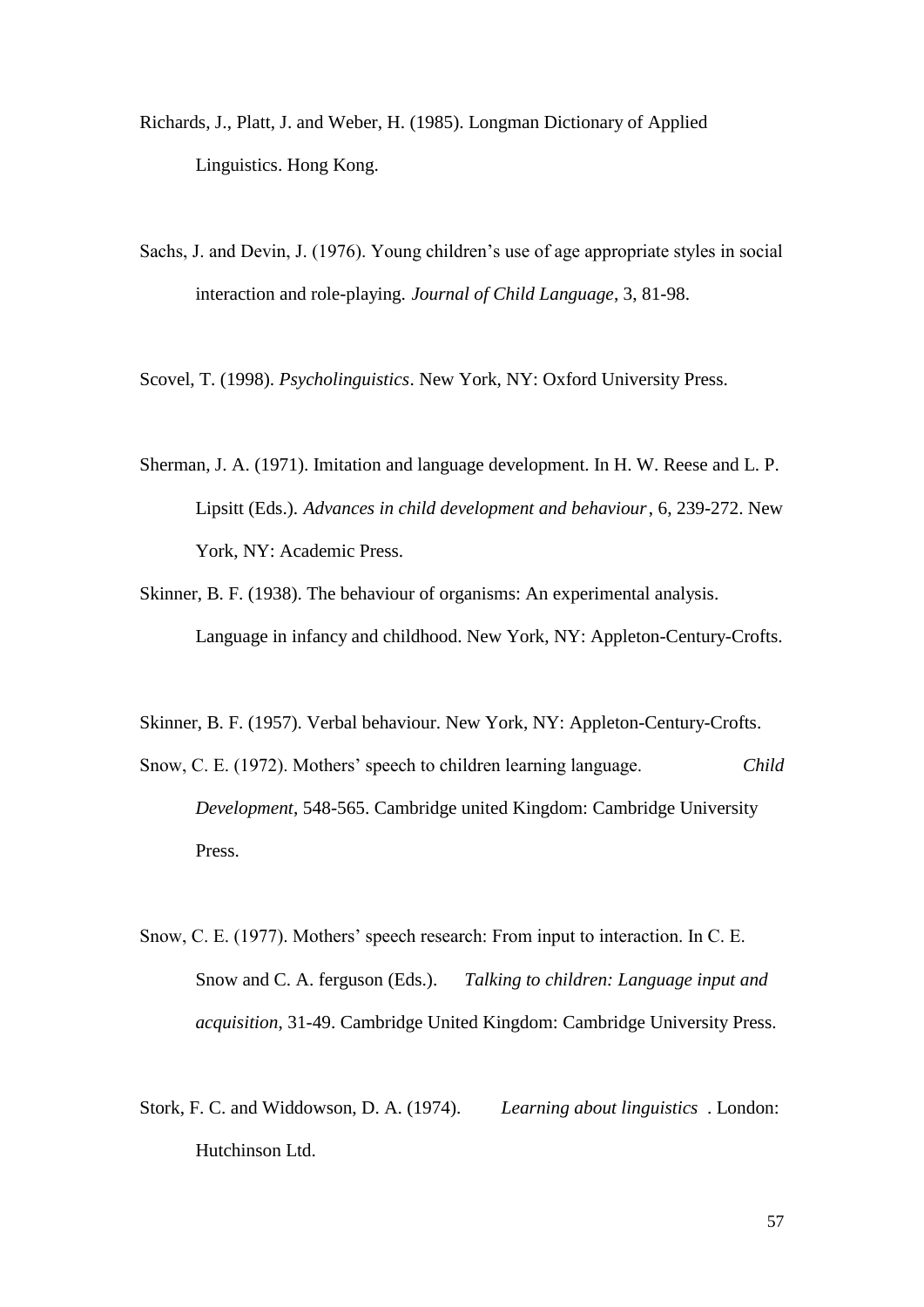- Vygotsky, L. S. (1978). Mind in Society. *The development of higher psychological processes*. Cambridge, Harvard University Press.
- Watson, J. B. (1913). Psychology as a behaviourist views. In R. John Huber, C. Edward and D. Bownton (Eds.). *Cornerstones of psychology readings in the history of psychology*, 180-191. New York, NY: Norton.
- Wolff, P. H. (1969). The natural history of crying and otehr vocalizations in early infancy. In Foss, B. M. (Eds.). *Determinants of infant behaviour IV,* 1-5. London: Methuen.

# **Appendix**

#### **Questionnaire for Housewife Mothers**

- Q.1. Do you speak with your child in standard Bangla language ?
- Q.2. Do you use negative words while speaking to their children?
- Q.3. As a mother do you speak loudly while become angry?
- Q.4. Do your child speaks loudly when they become angry?
- Q.5. Do you focus in correct pronunciation in general communication?
- Q.6. Do you frequently use repeated sentences?

Q.7. When you speak with your child, do you use simple sentences or complex sentences?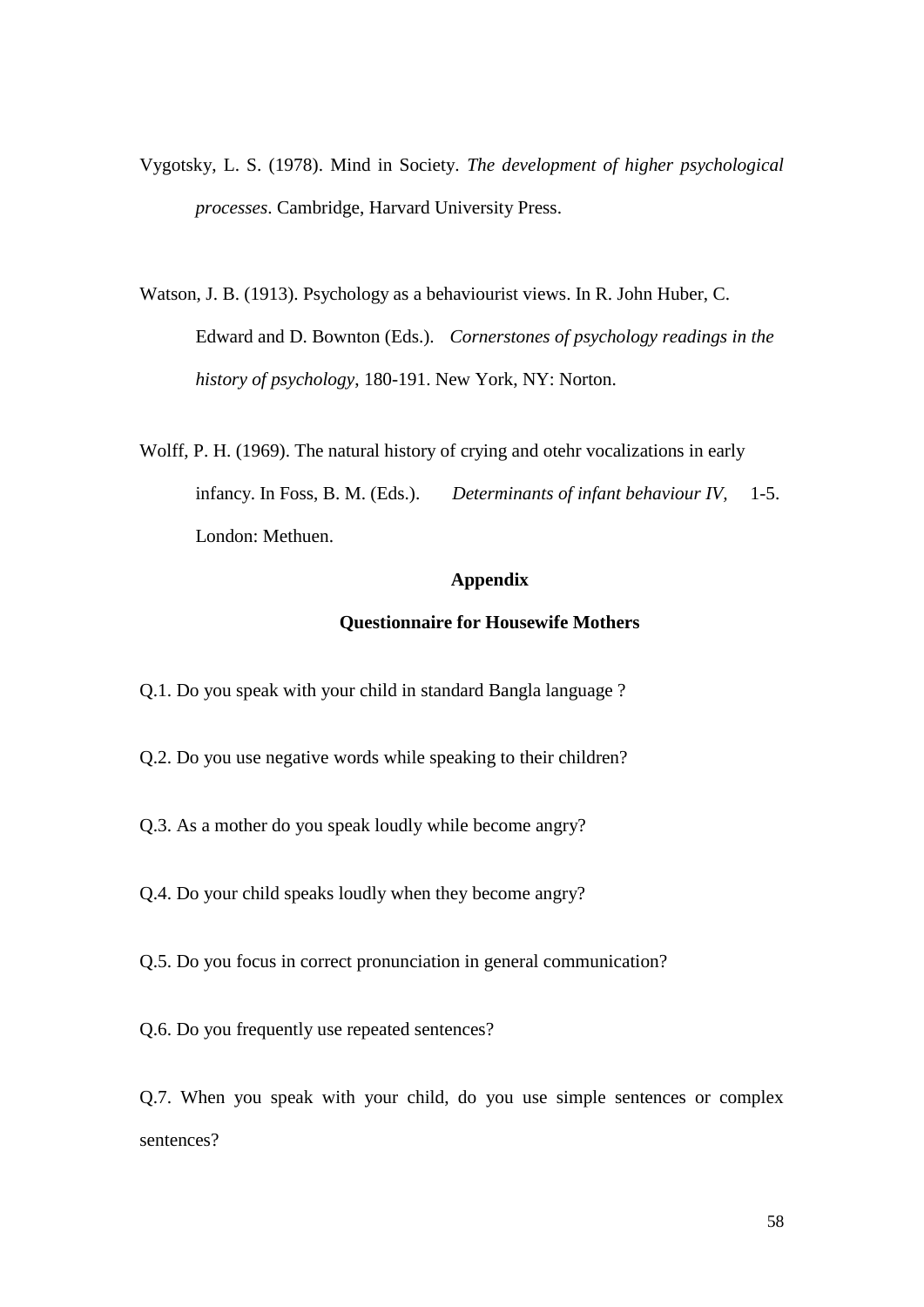Q.8. Is there any tone variation in your speaking?

Q.9. When you describe about something to your child, how you describe it?

Q.10. How you encourage or praise your child?

Q.11. Do you think as a mother, every mothers should speak consciously with their children?

# Thank You

#### **Questionnaire for Working Mothers**

Q.1. Do you find any differences in your child language ?

Q.2. If you find differences, what kind of differences you find in their language ?

Q.3. Do your child speaks loudly when they become angry ?

Q.4. Do your child use negative sentences commonly while speaking ?

Q.5. Do your child use slang words while they speak ?

Q.6. Do you find your child co-operative while they play with other children ?

Q.7. Do you find mistakes in your child pronunciation while they talk with you ?